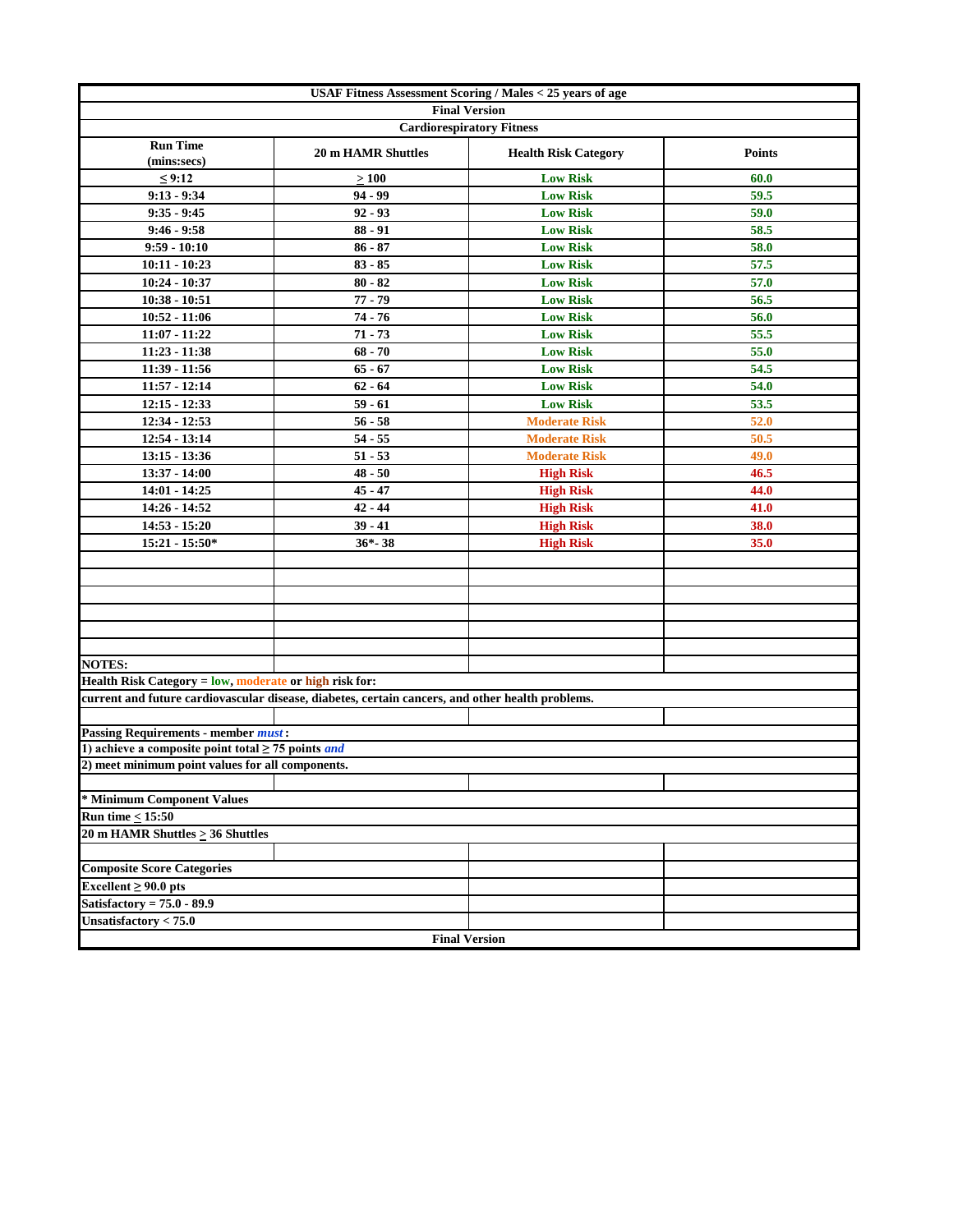|                          | USAF Fitness Assessment Scoring / Males < 25 years of age |                                                    |               |                                            |               |                                                                |               |                                         |               |
|--------------------------|-----------------------------------------------------------|----------------------------------------------------|---------------|--------------------------------------------|---------------|----------------------------------------------------------------|---------------|-----------------------------------------|---------------|
|                          |                                                           |                                                    |               | <b>Final Version</b>                       |               |                                                                |               |                                         |               |
|                          |                                                           |                                                    |               | <b>Muscular Fitness</b>                    |               |                                                                |               |                                         |               |
| 1 min<br><b>Push-ups</b> | <b>Points</b>                                             | $2 \text{ min}$<br><b>Hand Release</b><br>Push-ups | <b>Points</b> | 1 min<br>Sit-ups                           | <b>Points</b> | $2 \text{ min}$<br><b>Cross Leg</b><br><b>Reverse Crunch</b>   | <b>Points</b> | <b>Forearm Plank</b><br>Time<br>(mm:ss) | <b>Points</b> |
| $\geq 67$                | 20.0                                                      | $\geq 40$                                          | 20.0          | $\geq 58$                                  | 20.0          | $\geq 49$                                                      | 20.0          | $\geq 3:35$                             | 20.0          |
| 66                       | 19.8                                                      | 39                                                 | 19.6          | 57                                         | 19.7          | 48                                                             | 19.6          | 3:30                                    | 19.7          |
| 65                       | 19.6                                                      | 38                                                 | 19.2          | 56                                         | 19.4          | 47                                                             | 19.3          | 3:25                                    | 19.3          |
| 64                       | 19.4                                                      | 37                                                 | 18.8          | 55                                         | 19.0          | 46                                                             | 18.9          | 3:18                                    | 18.9          |
| 63                       | 19.2                                                      | 36                                                 | 18.4          | 54                                         | 18.8          | 45                                                             | 18.6          | 3:12                                    | 18.5          |
| 62                       | 19.0                                                      | 35                                                 | 18.0          | 53                                         | 18.4          | 44                                                             | 18.2          | 3:05                                    | 18.0          |
| 61                       | 18.8                                                      | 34                                                 | 17.6          | 52                                         | 18.0          | 43                                                             | 17.9          | 2:45                                    | 16.7          |
| 60                       | 18.6                                                      | 33                                                 | 17.2          | 51                                         | 17.6          | 42                                                             | 17.5          | 2:25                                    | 15.3          |
| 59                       | 18.4                                                      | 32                                                 | 16.8          | 50                                         | 17.4          | 41                                                             | 17.1          | 2:05                                    | 14.0          |
| 58                       | 18.2                                                      | 31                                                 | 16.4          | 49                                         | 17.0          | 40                                                             | 16.8          | 1:55                                    | 13.3          |
| 57                       | 18.0                                                      | 30                                                 | 16.0          | 48                                         | 16.6          | 39                                                             | 16.4          | 1:25                                    | 11.3          |
| 56                       | 17.8                                                      | 29                                                 | 15.6          | 47                                         | 16.0          | 38                                                             | 16.1          | $1:05*$                                 | 10.0          |
| 55                       | 17.7                                                      | 28                                                 | 15.2          | 46                                         | 15.0          | 37                                                             | 15.7          |                                         |               |
| 54                       | 17.6                                                      | 27                                                 | 14.8          | 45                                         | 14.0          | 36                                                             | 15.4          |                                         |               |
| 53                       | 17.4                                                      | 26                                                 | 14.4          | 44                                         | 13.0          | $\overline{35}$                                                | 15.0          |                                         |               |
| 52                       | 17.2                                                      | 25                                                 | 14.0          | 43                                         | 12.6          | 34                                                             | 14.6          |                                         |               |
| 51                       | 17.0                                                      | 24                                                 | 13.6          | 42                                         | 12.0          | 33                                                             | 14.3          |                                         |               |
| 50                       | 16.8                                                      | 23                                                 | 13.2          | 41                                         | 9.0           | 32                                                             | 13.9          |                                         |               |
| 49                       | 16.6                                                      | 22                                                 | 12.8          | 40                                         | 6.0           | 31                                                             | 13.6          |                                         |               |
| 48                       | 16.2                                                      | 21                                                 | 12.4          | $39*$                                      | 3.0           | 30                                                             | 13.2          |                                         |               |
| 47                       | 16.0                                                      | 20                                                 | 12.0          |                                            |               | 29                                                             | 12.9          |                                         |               |
| 46                       | 15.6                                                      | 19                                                 | 11.6          |                                            |               | $\overline{28}$                                                | 12.5          |                                         |               |
| 45                       | 15.4                                                      | 18                                                 | 11.2          |                                            |               | 27                                                             | 12.1          |                                         |               |
| 44                       | 15.0                                                      | 17                                                 | 10.8          |                                            |               | 26                                                             | 11.8          |                                         |               |
| 43                       | 14.6                                                      | 16                                                 | 10.4          |                                            |               | 25                                                             | 11.4          |                                         |               |
| 42                       | 14.4                                                      | $15*$                                              | 10.0          |                                            |               | 24                                                             | 11.1          |                                         |               |
| 41                       | 14.0                                                      |                                                    |               |                                            |               | 23                                                             | 10.7          |                                         |               |
| 40                       | 13.6                                                      |                                                    |               |                                            |               | 22                                                             | 10.4          |                                         |               |
| 39                       | 13.0                                                      |                                                    |               |                                            |               | $21*$                                                          | 10.0          |                                         |               |
| 38                       | 12.6                                                      |                                                    |               |                                            |               |                                                                |               |                                         |               |
| 37                       | 12.0                                                      |                                                    |               |                                            |               |                                                                |               |                                         |               |
| 36                       | 11.6                                                      |                                                    |               |                                            |               |                                                                |               |                                         |               |
| 35                       | 11.0                                                      |                                                    |               |                                            |               |                                                                |               |                                         |               |
| 34                       | 10.6                                                      |                                                    |               |                                            |               |                                                                |               |                                         |               |
| 33                       | 10.0                                                      |                                                    |               |                                            |               |                                                                |               |                                         |               |
| 32                       | 7.0                                                       |                                                    |               | * Minimum Component Values                 |               |                                                                |               |                                         |               |
| 31                       | 4.0                                                       |                                                    |               |                                            |               |                                                                |               |                                         |               |
| $30*$                    | 1.0                                                       |                                                    |               | <b>Passing Requirements - member must:</b> |               |                                                                |               |                                         |               |
|                          |                                                           |                                                    |               |                                            |               | 1) achieve a composite point total $\geq$ 75 points <i>and</i> |               |                                         |               |
|                          |                                                           |                                                    |               |                                            |               | 2) meet minimum point values for all components.               |               |                                         |               |
|                          |                                                           |                                                    |               |                                            |               |                                                                |               |                                         |               |
|                          |                                                           |                                                    |               | <b>Composite Score Categories</b>          |               |                                                                |               |                                         |               |
|                          |                                                           |                                                    |               | Excellent $\geq 90.0$ pts                  |               |                                                                |               |                                         |               |
|                          |                                                           |                                                    |               | Satisfactory = $75.0 - 89.9$               |               |                                                                |               |                                         |               |
|                          |                                                           |                                                    |               | Unsatisfactory < 75.0                      |               |                                                                |               |                                         |               |
|                          |                                                           |                                                    |               | <b>Final Version</b>                       |               |                                                                |               |                                         |               |
|                          |                                                           |                                                    |               |                                            |               |                                                                |               |                                         |               |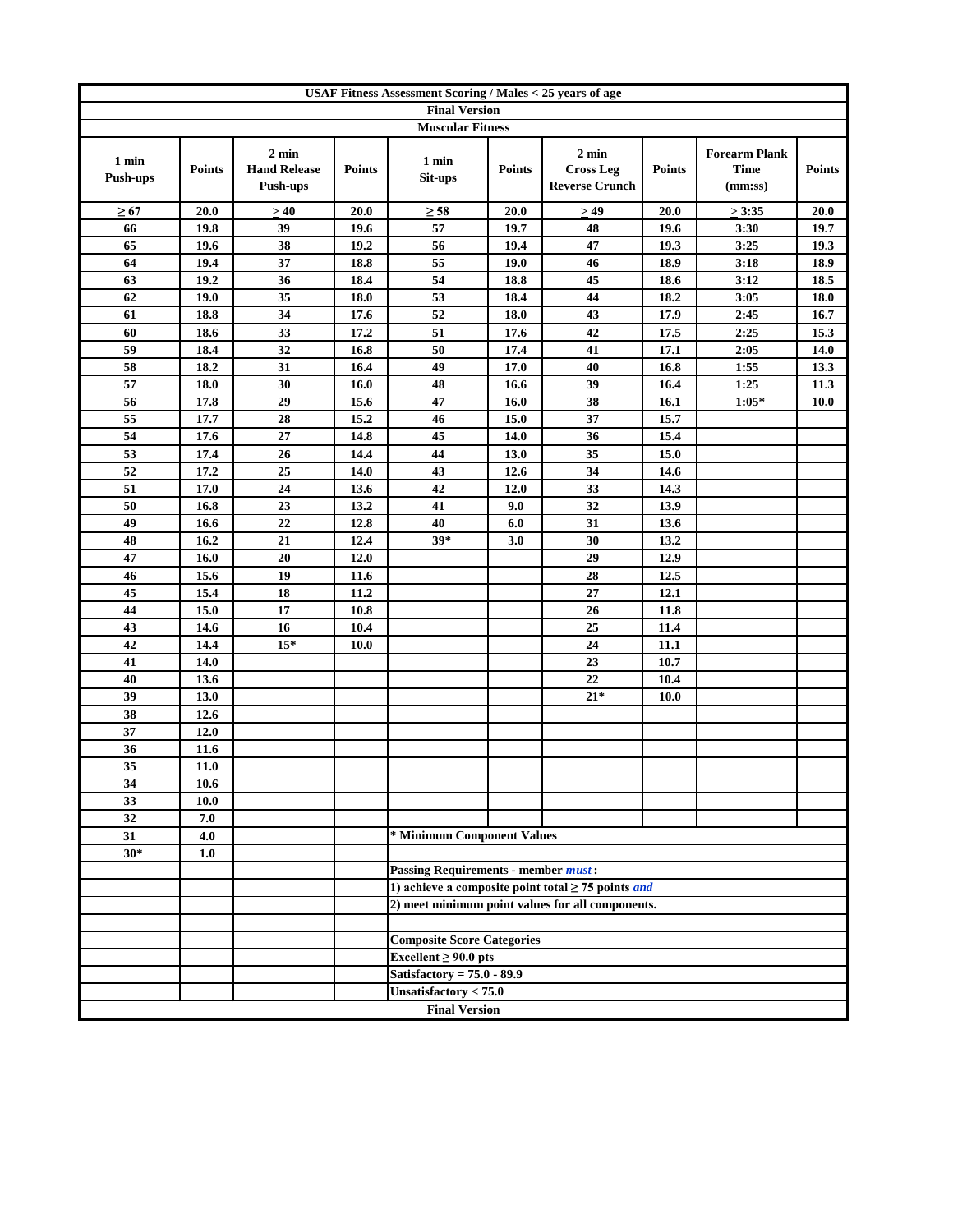|                                                                | USAF Fitness Assessment Scoring / Males 25-29 years of age                                       |                             |               |
|----------------------------------------------------------------|--------------------------------------------------------------------------------------------------|-----------------------------|---------------|
|                                                                | <b>Final Version</b>                                                                             |                             |               |
|                                                                | <b>Cardiorespiratory Fitness</b>                                                                 |                             |               |
| <b>Run Time</b><br>(mins:secs)                                 | <b>20 m HAMR Shuttles</b>                                                                        | <b>Health Risk Category</b> | <b>Points</b> |
| ≤ 9:22                                                         | $\geq 97$                                                                                        | <b>Low Risk</b>             | 60.0          |
| $9:23 - 9:45$                                                  | $92 - 96$                                                                                        | <b>Low Risk</b>             | 59.5          |
| $9:46 - 9:58$                                                  | $88 - 91$                                                                                        | <b>Low Risk</b>             | 59.0          |
| $9:59 - 10:10$                                                 | $86 - 87$                                                                                        | <b>Low Risk</b>             | 58.5          |
| $10:11 - 10:23$                                                | $83 - 85$                                                                                        | <b>Low Risk</b>             | 58.0          |
| 10:24 - 10:37                                                  | $80 - 82$                                                                                        | <b>Low Risk</b>             | 57.5          |
| $10:38 - 10:51$                                                | $77 - 79$                                                                                        | <b>Low Risk</b>             | 57.0          |
| $10:52 - 11:06$                                                | 74 - 76                                                                                          | <b>Low Risk</b>             | 56.5          |
| 11:07 - 11:22                                                  | $71 - 73$                                                                                        | <b>Low Risk</b>             | 56.0          |
| 11:23 - 11:38                                                  | $68 - 70$                                                                                        | <b>Low Risk</b>             | 55.5          |
| $11:39 - 11:56$                                                | $65 - 67$                                                                                        | <b>Low Risk</b>             | 55.0          |
| $11:57 - 12:14$                                                | $62 - 64$                                                                                        | <b>Low Risk</b>             | 54.5          |
| $12:15 - 12:33$                                                | $59 - 61$                                                                                        | <b>Low Risk</b>             | 54.0          |
| 12:34 - 12:53                                                  | $56 - 58$                                                                                        | <b>Moderate Risk</b>        | 53.5          |
| 12:54 - 13:14                                                  | $54 - 55$                                                                                        | <b>Moderate Risk</b>        | 52.0          |
| $13:15 - 13:36$                                                | $51 - 53$                                                                                        | <b>Moderate Risk</b>        | 50.5          |
| 13:37 - 14:00                                                  | $48 - 50$                                                                                        | <b>High Risk</b>            | 49.0          |
| $14:01 - 14:25$                                                | $45 - 47$                                                                                        | <b>High Risk</b>            | 46.5          |
| $14:26 - 14:52$                                                | $42 - 44$                                                                                        | <b>High Risk</b>            | 44.0          |
| 14:53 - 15:20                                                  | $39 - 41$                                                                                        | <b>High Risk</b>            | 41.0          |
| 15:21 - 15:50                                                  | $36 - 38$                                                                                        | <b>High Risk</b>            | 38.0          |
| $15:51 - 16:22*$                                               | $33* - 35$                                                                                       | <b>High Risk</b>            | 35.0          |
|                                                                |                                                                                                  |                             |               |
|                                                                |                                                                                                  |                             |               |
|                                                                |                                                                                                  |                             |               |
|                                                                |                                                                                                  |                             |               |
|                                                                |                                                                                                  |                             |               |
|                                                                |                                                                                                  |                             |               |
| <b>NOTES:</b>                                                  |                                                                                                  |                             |               |
| Health Risk Category = low, moderate or high risk for:         |                                                                                                  |                             |               |
|                                                                | current and future cardiovascular disease, diabetes, certain cancers, and other health problems. |                             |               |
|                                                                |                                                                                                  |                             |               |
| <b>Passing Requirements - member must:</b>                     |                                                                                                  |                             |               |
| 1) achieve a composite point total $\geq$ 75 points <i>and</i> |                                                                                                  |                             |               |
| 2) meet minimum point values for all components.               |                                                                                                  |                             |               |
|                                                                |                                                                                                  |                             |               |
| * Minimum Component Values                                     |                                                                                                  |                             |               |
| Run time $< 16:22$                                             |                                                                                                  |                             |               |
| 20 m HAMR Shuttles $\geq$ 33 Shuttles                          |                                                                                                  |                             |               |
|                                                                |                                                                                                  |                             |               |
| <b>Composite Score Categories</b>                              |                                                                                                  |                             |               |
| Excellent $\geq 90.0$ pts                                      |                                                                                                  |                             |               |
| Satisfactory = $75.0 - 89.9$                                   |                                                                                                  |                             |               |
| Unsatisfactory $< 75.0$                                        |                                                                                                  |                             |               |
|                                                                | <b>Final Version</b>                                                                             |                             |               |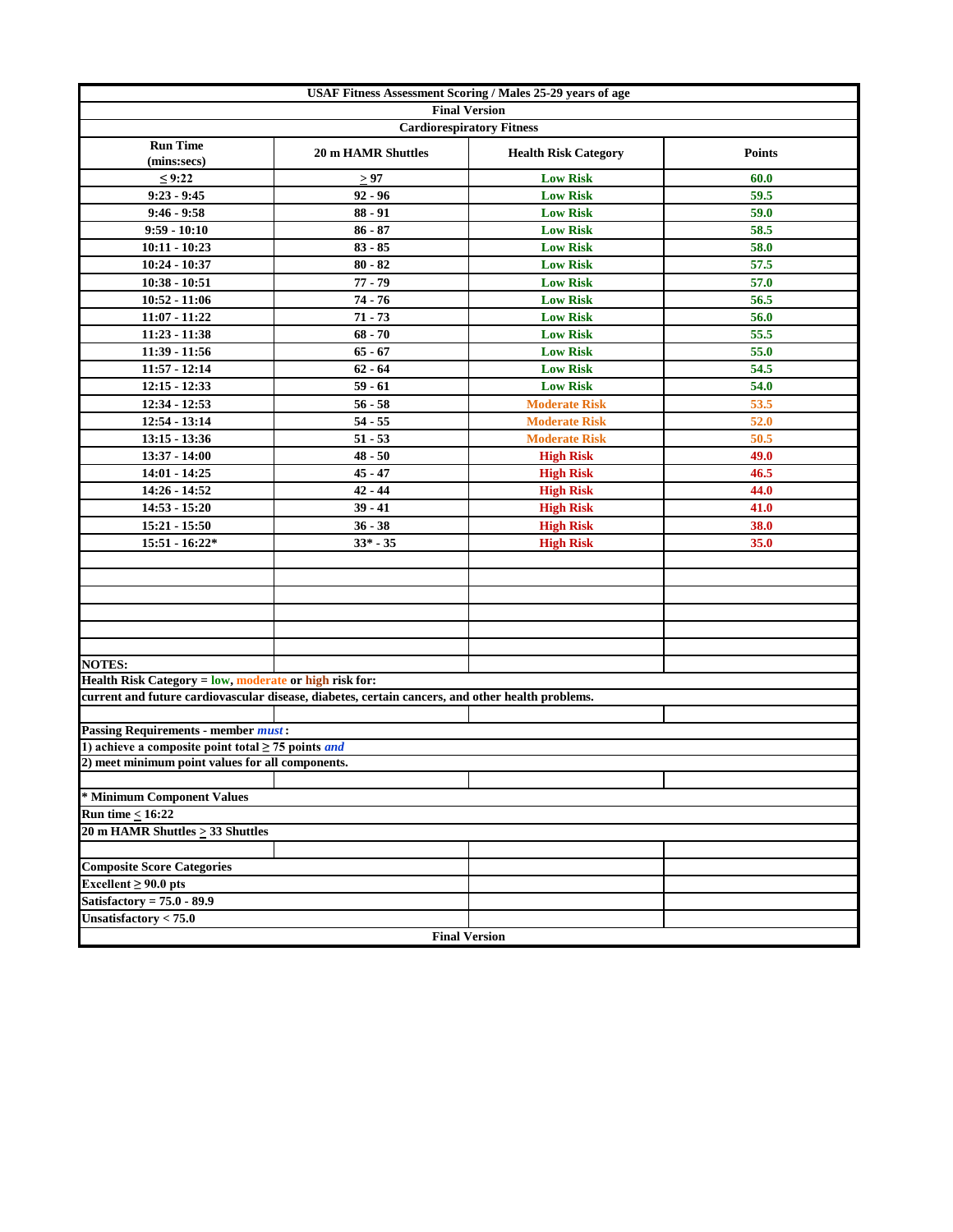|                          |               |                                                    |               | USAF Fitness Assessment Scoring / Males 25-29 years of age |               |                                                                |               |                                                |               |
|--------------------------|---------------|----------------------------------------------------|---------------|------------------------------------------------------------|---------------|----------------------------------------------------------------|---------------|------------------------------------------------|---------------|
|                          |               |                                                    |               | <b>Final Version</b>                                       |               |                                                                |               |                                                |               |
|                          |               |                                                    |               | <b>Muscular Fitness</b>                                    |               |                                                                |               |                                                |               |
| 1 min<br><b>Push-ups</b> | <b>Points</b> | $2 \text{ min}$<br><b>Hand Release</b><br>Push-ups | <b>Points</b> | 1 min<br>Sit-ups                                           | <b>Points</b> | $2 \text{ min}$<br><b>Cross Leg</b><br><b>Reverse Crunch</b>   | <b>Points</b> | <b>Forearm Plank</b><br><b>Time</b><br>(mm:ss) | <b>Points</b> |
| > 62                     | 20.0          | >40                                                | 20.0          | $\geq 56$                                                  | 20.0          | $\geq 48$                                                      | 20.0          | $\geq 3:30$                                    | 20.0          |
| 61                       | 19.7          | 39                                                 | 19.6          | 55                                                         | 19.5          | 47                                                             | 19.6          | 3:25                                           | 19.7          |
| 60                       | 19.4          | 38                                                 | 19.2          | 54                                                         | 19.0          | 46                                                             | 19.3          | 3:20                                           | 19.3          |
| 59                       | 19.0          | 37                                                 | 18.8          | 53                                                         | 18.8          | 45                                                             | 18.9          | 3:14                                           | 18.9          |
| 58                       | 18.8          | 36                                                 | 18.4          | 52                                                         | 18.4          | 44                                                             | 18.6          | 3:03                                           | 18.2          |
| 57                       | 18.6          | 35                                                 | 18.0          | 51                                                         | 18.0          | 43                                                             | 18.2          | 3:00                                           | $18.0\,$      |
| 56                       | 18.4          | 34                                                 | 17.6          | 50                                                         | 17.6          | 42                                                             | 17.9          | 2:40                                           | 16.7          |
| 55                       | 18.2          | 33                                                 | 17.2          | 49                                                         | 17.4          | 41                                                             | 17.5          | 2:20                                           | 15.3          |
| 54                       | 18.0          | 32                                                 | 16.8          | 48                                                         | 17.0          | 40                                                             | 17.1          | 2:00                                           | 14.0          |
| 53                       | 17.8          | 31                                                 | 16.4          | 47                                                         | 16.6          | 39                                                             | 16.8          | 1:40                                           | 12.7          |
| 52                       | 17.6          | 30                                                 | 16.0          | 46                                                         | 16.0          | 38                                                             | 16.4          | 1:20                                           | 11.3          |
| 51                       | 17.5          | 29                                                 | 15.6          | 45                                                         | 15.0          | 37                                                             | 16.1          | $1:00*$                                        | <b>10.0</b>   |
| 50                       | 17.4          | 28                                                 | 15.2          | 44                                                         | 14.0          | 36                                                             | 15.7          |                                                |               |
| 49                       | 17.2          | 27                                                 | 14.8          | 43                                                         | 13.0          | 35                                                             | 15.4          |                                                |               |
| 48                       | 17.0          | 26                                                 | 14.4          | 42                                                         | 12.6          | 34                                                             | 15.0          |                                                |               |
| 47                       | 16.8          | 25                                                 | 14.0          | 41                                                         | 12.0          | 33                                                             | 14.6          |                                                |               |
| 46                       | 16.6          | 24                                                 | 13.6          | 40                                                         | 9.0           | 32                                                             | 14.3          |                                                |               |
| 45                       | 16.2          | 23                                                 | 13.2          | 39                                                         | 6.0           | 31                                                             | 13.9          |                                                |               |
| 44                       | 16.0          | 22                                                 | 12.8          | $38*$                                                      | 3.0           | 30                                                             | 13.6          |                                                |               |
| 43                       | 15.6          | 21                                                 | 12.4          |                                                            |               | 29                                                             | 13.2          |                                                |               |
| 42                       | 15.4          | 20                                                 | 12.0          |                                                            |               | 28<br>$\overline{27}$                                          | 12.9          |                                                |               |
| 41<br>40                 | 15.0          | 19<br>18                                           | 11.6<br>11.2  |                                                            |               | 26                                                             | 12.5<br>12.1  |                                                |               |
|                          | 14.6          | 17                                                 |               |                                                            |               |                                                                |               |                                                |               |
| 39<br>38                 | 14.4<br>14.0  | 16                                                 | 10.8<br>10.4  |                                                            |               | 25<br>24                                                       | 11.8<br>11.4  |                                                |               |
| 37                       | 13.6          | $15*$                                              | 10.0          |                                                            |               | 23                                                             | 11.1          |                                                |               |
| 36                       | 13.0          |                                                    |               |                                                            |               | 22                                                             | 10.7          |                                                |               |
| 35                       | 12.6          |                                                    |               |                                                            |               | 21                                                             | 10.4          |                                                |               |
| 34                       | 12.0          |                                                    |               |                                                            |               | $20*$                                                          | 10.0          |                                                |               |
| 33                       | 11.6          |                                                    |               |                                                            |               |                                                                |               |                                                |               |
| 32                       | 11.0          |                                                    |               |                                                            |               |                                                                |               |                                                |               |
| 31                       | 10.6          |                                                    |               |                                                            |               |                                                                |               |                                                |               |
| 30                       | 10.0          |                                                    |               |                                                            |               |                                                                |               |                                                |               |
| 29                       | 7.0           |                                                    |               |                                                            |               |                                                                |               |                                                |               |
| 28                       | 4.0           |                                                    |               |                                                            |               |                                                                |               |                                                |               |
| $27*$                    | 1.0           |                                                    |               |                                                            |               |                                                                |               |                                                |               |
|                          |               |                                                    |               | * Minimum Component Values                                 |               |                                                                |               |                                                |               |
|                          |               |                                                    |               |                                                            |               |                                                                |               |                                                |               |
|                          |               |                                                    |               | <b>Passing Requirements - member must:</b>                 |               |                                                                |               |                                                |               |
|                          |               |                                                    |               |                                                            |               | 1) achieve a composite point total $\geq$ 75 points <i>and</i> |               |                                                |               |
|                          |               |                                                    |               |                                                            |               | 2) meet minimum point values for all components.               |               |                                                |               |
|                          |               |                                                    |               |                                                            |               |                                                                |               |                                                |               |
|                          |               |                                                    |               | <b>Composite Score Categories</b>                          |               |                                                                |               |                                                |               |
|                          |               |                                                    |               | Excellent $\geq 90.0$ pts                                  |               |                                                                |               |                                                |               |
|                          |               |                                                    |               | Satisfactory = $75.0 - 89.9$                               |               |                                                                |               |                                                |               |
|                          |               |                                                    |               | Unsatisfactory $< 75.0$                                    |               |                                                                |               |                                                |               |
|                          |               |                                                    |               | <b>Final Version</b>                                       |               |                                                                |               |                                                |               |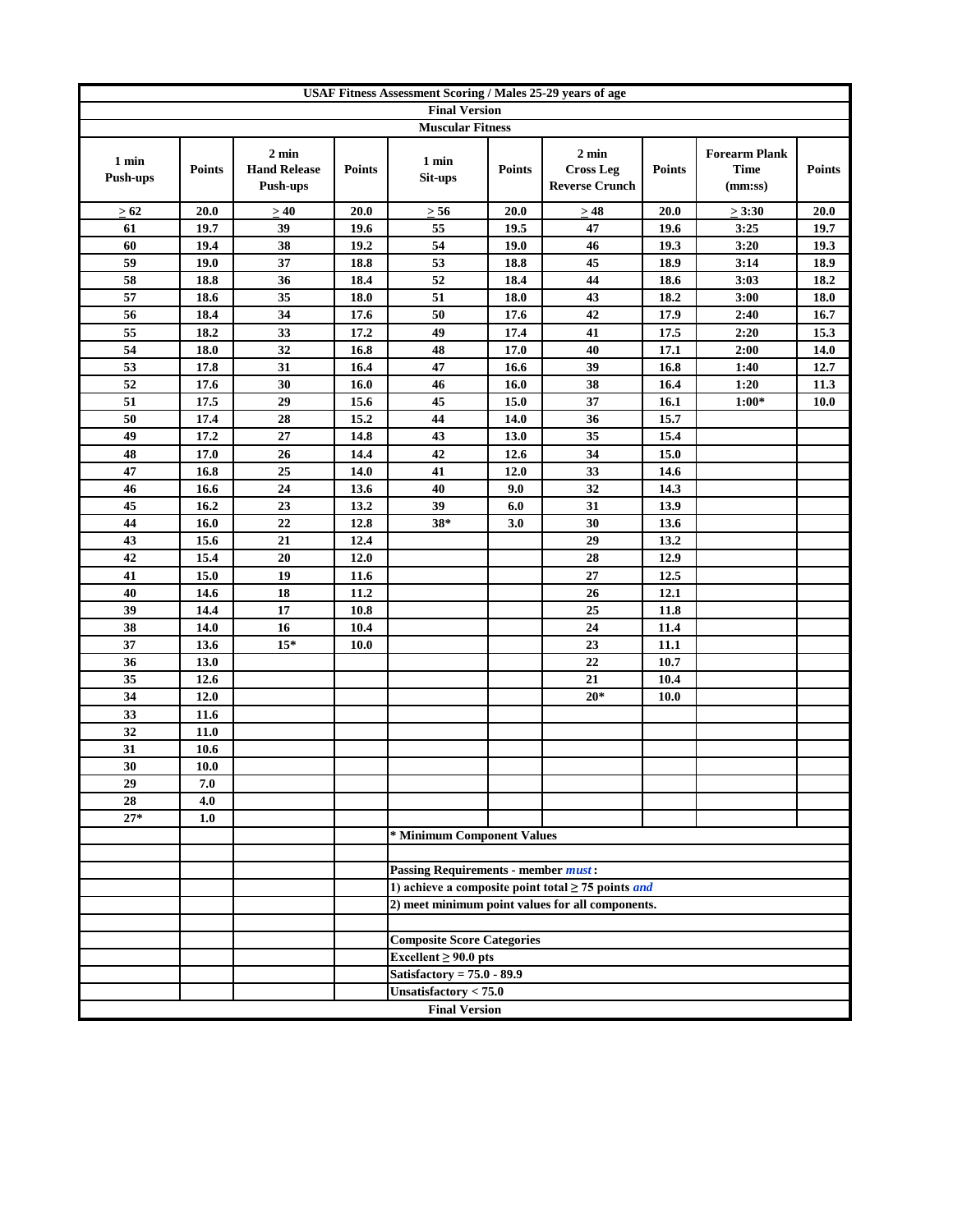|                                                                | USAF Fitness Assessment Scoring / Males 30-34 years of age                                       |                             |               |
|----------------------------------------------------------------|--------------------------------------------------------------------------------------------------|-----------------------------|---------------|
|                                                                | <b>Final Version</b>                                                                             |                             |               |
|                                                                | <b>Cardiorespiratory Fitness</b>                                                                 |                             |               |
| <b>Run Time</b><br>(mins:secs)                                 | <b>20 m HAMR Shuttles</b>                                                                        | <b>Health Risk Category</b> | <b>Points</b> |
| < 9:34                                                         | > 94                                                                                             | <b>Low Risk</b>             | 60.0          |
| $9:35 - 9:58$                                                  | $88 - 93$                                                                                        | <b>Low Risk</b>             | 59.5          |
| $9:59 - 10:10$                                                 | $86 - 87$                                                                                        | <b>Low Risk</b>             | 59.0          |
| $10:11 - 10:23$                                                | $83 - 85$                                                                                        | <b>Low Risk</b>             | 58.5          |
| $10:24 - 10:37$                                                | $80 - 82$                                                                                        | <b>Low Risk</b>             | 58.0          |
| $10:38 - 10:51$                                                | $77 - 79$                                                                                        | <b>Low Risk</b>             | 57.5          |
| $10:52 - 11:06$                                                | $74 - 76$                                                                                        | <b>Low Risk</b>             | 57.0          |
| $11:07 - 11:22$                                                | $71 - 73$                                                                                        | <b>Low Risk</b>             | 56.5          |
| 11:23 - 11:38                                                  | $68 - 70$                                                                                        | <b>Low Risk</b>             | 56.0          |
| $11:39 - 11:56$                                                | $65 - 67$                                                                                        | <b>Low Risk</b>             | 55.5          |
| $11:57 - 12:14$                                                | $62 - 64$                                                                                        | <b>Low Risk</b>             | 55.0          |
| $12:15 - 12:33$                                                | $59 - 61$                                                                                        | <b>Low Risk</b>             | 54.5          |
| 12:34 - 12:53                                                  | $56 - 58$                                                                                        | <b>Low Risk</b>             | 54.0          |
| 12:54 - 13:14                                                  | $54 - 55$                                                                                        | <b>Moderate Risk</b>        | 53.5          |
| $13:15 - 13:36$                                                | $51 - 53$                                                                                        | <b>Moderate Risk</b>        | 52.0          |
| $13:37 - 14:00$                                                | $48 - 50$                                                                                        | <b>Moderate Risk</b>        | 50.5          |
| 14:01 - 14:25                                                  | $45 - 47$                                                                                        | <b>High Risk</b>            | 48.0          |
| 14:26 - 14:52                                                  | $42 - 44$                                                                                        | <b>High Risk</b>            | 45.5          |
| $14:53 - 15:20$                                                | $39 - 41$                                                                                        | <b>High Risk</b>            | 43.0          |
| $15:21 - 15:50$                                                | $36 - 38$                                                                                        | <b>High Risk</b>            | 40.5          |
| 15:51 - 16:22                                                  | $33 - 35$                                                                                        | <b>High Risk</b>            | 38.0          |
| $16:23 - 16:57*$                                               | $30 - 32$                                                                                        | <b>High Risk</b>            | 35.0          |
|                                                                |                                                                                                  |                             |               |
|                                                                |                                                                                                  |                             |               |
|                                                                |                                                                                                  |                             |               |
|                                                                |                                                                                                  |                             |               |
|                                                                |                                                                                                  |                             |               |
|                                                                |                                                                                                  |                             |               |
| <b>NOTES:</b>                                                  |                                                                                                  |                             |               |
| Health Risk Category = low, moderate or high risk for:         |                                                                                                  |                             |               |
|                                                                | current and future cardiovascular disease, diabetes, certain cancers, and other health problems. |                             |               |
|                                                                |                                                                                                  |                             |               |
| <b>Passing Requirements - member must:</b>                     |                                                                                                  |                             |               |
| 1) achieve a composite point total $\geq$ 75 points <i>and</i> |                                                                                                  |                             |               |
| 2) meet minimum point values for all components.               |                                                                                                  |                             |               |
|                                                                |                                                                                                  |                             |               |
| * Minimum Component Values                                     |                                                                                                  |                             |               |
| <b>Run time &lt; 16:57</b>                                     |                                                                                                  |                             |               |
| 20 m HAMR Shuttles > 30 Shuttles                               |                                                                                                  |                             |               |
|                                                                |                                                                                                  |                             |               |
| <b>Composite Score Categories</b>                              |                                                                                                  |                             |               |
| Excellent $\geq 90.0$ pts                                      |                                                                                                  |                             |               |
| Satisfactory = $75.0 - 89.9$                                   |                                                                                                  |                             |               |
| Unsatisfactory $< 75.0$                                        |                                                                                                  |                             |               |
|                                                                | <b>Final Version</b>                                                                             |                             |               |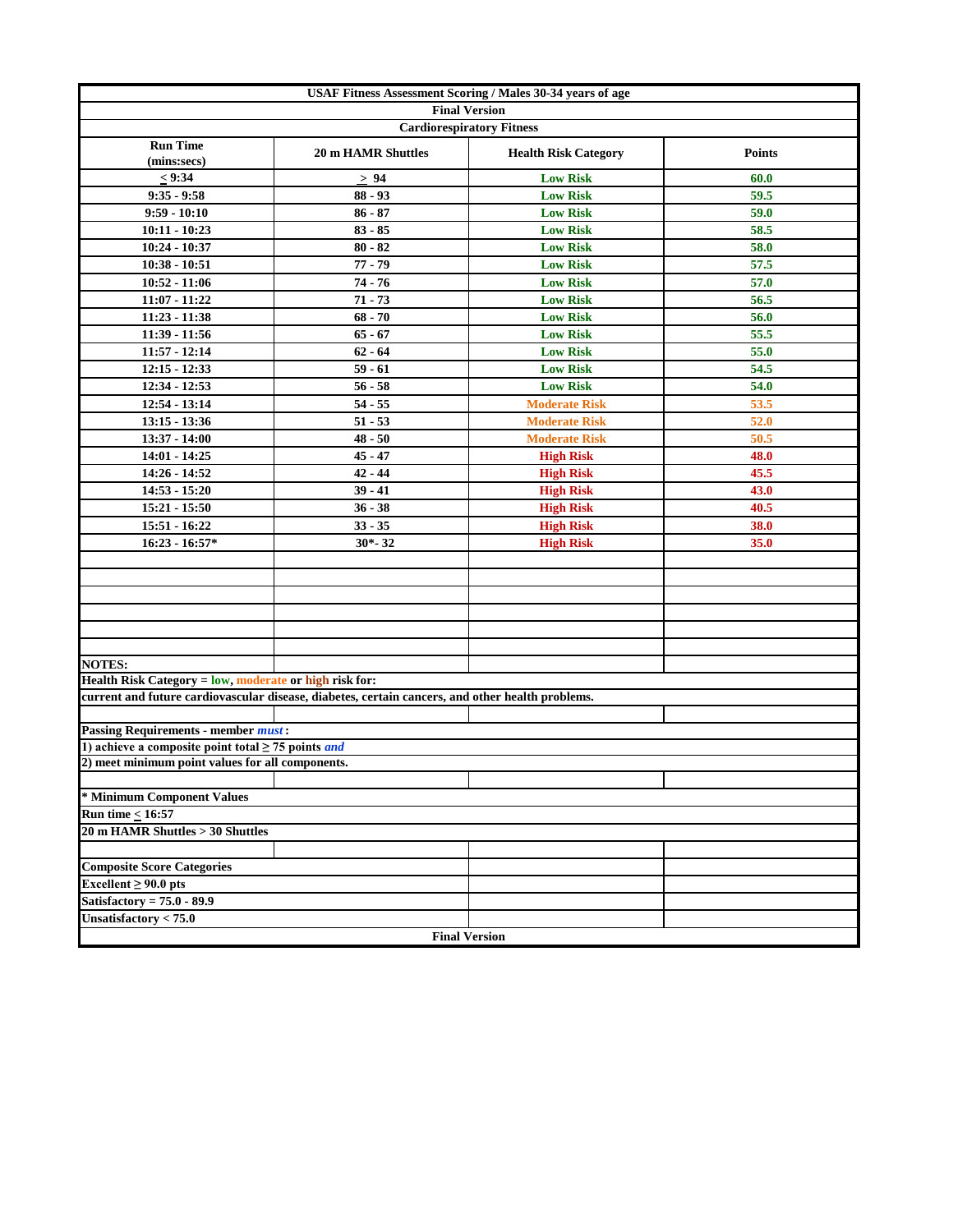|                          |               |                                                    |               | USAF Fitness Assessment Scoring / Males 30-34 years of age |               |                                                                |               |                                                |               |
|--------------------------|---------------|----------------------------------------------------|---------------|------------------------------------------------------------|---------------|----------------------------------------------------------------|---------------|------------------------------------------------|---------------|
|                          |               |                                                    |               | <b>Final Version</b>                                       |               |                                                                |               |                                                |               |
|                          |               |                                                    |               | <b>Muscular Fitness</b>                                    |               |                                                                |               |                                                |               |
| 1 min<br><b>Push-ups</b> | <b>Points</b> | $2 \text{ min}$<br><b>Hand Release</b><br>Push-ups | <b>Points</b> | 1 min<br>Sit-ups                                           | <b>Points</b> | $2 \text{ min}$<br><b>Cross Leg</b><br><b>Reverse Crunch</b>   | <b>Points</b> | <b>Forearm Plank</b><br><b>Time</b><br>(mm:ss) | <b>Points</b> |
| $\geq 57$                | 20.0          | >40                                                | 20.0          | $\geq 54$                                                  | 20.0          | $\geq 47$                                                      | 20.0          | $\geq 3:25$                                    | 20.0          |
| 56                       | 19.8          | 39                                                 | 19.6          | 53                                                         | 19.7          | 46                                                             | 19.6          | 3:20                                           | 19.7          |
| 55                       | 19.6          | 38                                                 | 19.2          | 52                                                         | 19.4          | 45                                                             | 19.3          | 3:15                                           | 19.3          |
| 54                       | 19.4          | 37                                                 | 18.8          | 51                                                         | 19.0          | 44                                                             | 18.9          | 3:09                                           | 18.9          |
| 53                       | 19.2          | 36                                                 | 18.4          | 50                                                         | 18.8          | 43                                                             | 18.6          | 3:02                                           | 18.5          |
| 52                       | 19.0          | 35                                                 | 18.0          | 49                                                         | 18.4          | 42                                                             | 18.2          | 2:55                                           | 18.0          |
| 51                       | 18.8          | 34                                                 | 17.6          | 48                                                         | 18.0          | 41                                                             | 17.9          | 2:35                                           | 16.7          |
| 50                       | 18.6          | 33                                                 | 17.2          | 47                                                         | 17.6          | 40                                                             | 17.5          | 2:15                                           | 15.3          |
| 49                       | 18.5          | 32                                                 | 16.8          | 46                                                         | 17.4          | 39                                                             | 17.1          | 1:55                                           | 14.0          |
| 48                       | 18.4          | 31                                                 | 16.4          | 45                                                         | 17.0          | 38                                                             | 16.8          | 1:35                                           | 12.7          |
| 47                       | 18.2          | 30                                                 | 16.0          | 44                                                         | 16.6          | 37                                                             | 16.4          | 1:15                                           | 11.3          |
| 46                       | 18.0          | 29                                                 | 15.6          | 43                                                         | 16.0          | 36                                                             | 16.1          | $:55*$                                         | <b>10.0</b>   |
| 45                       | 17.8          | 28                                                 | 15.2          | 42                                                         | 15.0          | 35                                                             | 15.7          |                                                |               |
| 44                       | 17.6          | 27                                                 | 14.8          | 41                                                         | 14.0          | 34                                                             | 15.4          |                                                |               |
| 43                       | 17.4          | 26                                                 | 14.4          | 40                                                         | 13.0          | 33                                                             | 15.0          |                                                |               |
| 42                       | 17.2          | 25                                                 | 14.0          | 39                                                         | 12.0          | 32                                                             | 14.6          |                                                |               |
| 41                       | 17.0          | 24                                                 | 13.6          | 38                                                         | 9.0           | 31                                                             | 14.3          |                                                |               |
| 40                       | 16.6          | 23                                                 | 13.2          | 37                                                         | 6.0           | 30                                                             | 13.9          |                                                |               |
| 39                       | 16.0          | 22                                                 | 12.8          | $36*$                                                      | 3.0           | 29                                                             | 13.6          |                                                |               |
| 38                       | 15.6          | 21                                                 | 12.4          |                                                            |               | 28                                                             | 13.2          |                                                |               |
| 37                       | 15.4          | 20                                                 | 12.0          |                                                            |               | 27                                                             | 12.9          |                                                |               |
| 36                       | 15.0          | 19                                                 | 11.6          |                                                            |               | 26                                                             | 12.5          |                                                |               |
| 35                       | 14.6          | 18                                                 | 11.2          |                                                            |               | 25                                                             | 12.1          |                                                |               |
| 34                       | 14.0          | 17<br>16                                           | 10.8<br>10.4  |                                                            |               | 24<br>23                                                       | 11.8          |                                                |               |
| 33<br>32                 | 13.6<br>13.4  | $15*$                                              | 10.0          |                                                            |               | 22                                                             | 11.4<br>11.1  |                                                |               |
| 31                       | 13.0          |                                                    |               |                                                            |               | 21                                                             |               |                                                |               |
| 30                       |               |                                                    |               |                                                            |               | $20\,$                                                         | 10.7          |                                                |               |
| 29                       | 12.0<br>11.0  |                                                    |               |                                                            |               | $19*$                                                          | 10.4<br>10.0  |                                                |               |
| 28                       | 10.6          |                                                    |               |                                                            |               |                                                                |               |                                                |               |
| 27                       | <b>10.0</b>   |                                                    |               |                                                            |               |                                                                |               |                                                |               |
| 26                       | 7.0           |                                                    |               |                                                            |               |                                                                |               |                                                |               |
| 25                       | 4.0           |                                                    |               |                                                            |               |                                                                |               |                                                |               |
| 24*                      | 1.0           |                                                    |               |                                                            |               |                                                                |               |                                                |               |
|                          |               |                                                    |               |                                                            |               |                                                                |               |                                                |               |
|                          |               |                                                    |               |                                                            |               |                                                                |               |                                                |               |
|                          |               |                                                    |               | * Minimum Component Values                                 |               |                                                                |               |                                                |               |
|                          |               |                                                    |               |                                                            |               |                                                                |               |                                                |               |
|                          |               |                                                    |               | <b>Passing Requirements - member must:</b>                 |               |                                                                |               |                                                |               |
|                          |               |                                                    |               |                                                            |               | 1) achieve a composite point total $\geq$ 75 points <i>and</i> |               |                                                |               |
|                          |               |                                                    |               |                                                            |               | 2) meet minimum point values for all components.               |               |                                                |               |
|                          |               |                                                    |               |                                                            |               |                                                                |               |                                                |               |
|                          |               |                                                    |               | <b>Composite Score Categories</b>                          |               |                                                                |               |                                                |               |
|                          |               |                                                    |               | Excellent $\geq 90.0$ pts                                  |               |                                                                |               |                                                |               |
|                          |               |                                                    |               | Satisfactory = $75.0 - 89.9$                               |               |                                                                |               |                                                |               |
|                          |               |                                                    |               | Unsatisfactory $< 75.0$                                    |               |                                                                |               |                                                |               |
|                          |               |                                                    |               | <b>Final Version</b>                                       |               |                                                                |               |                                                |               |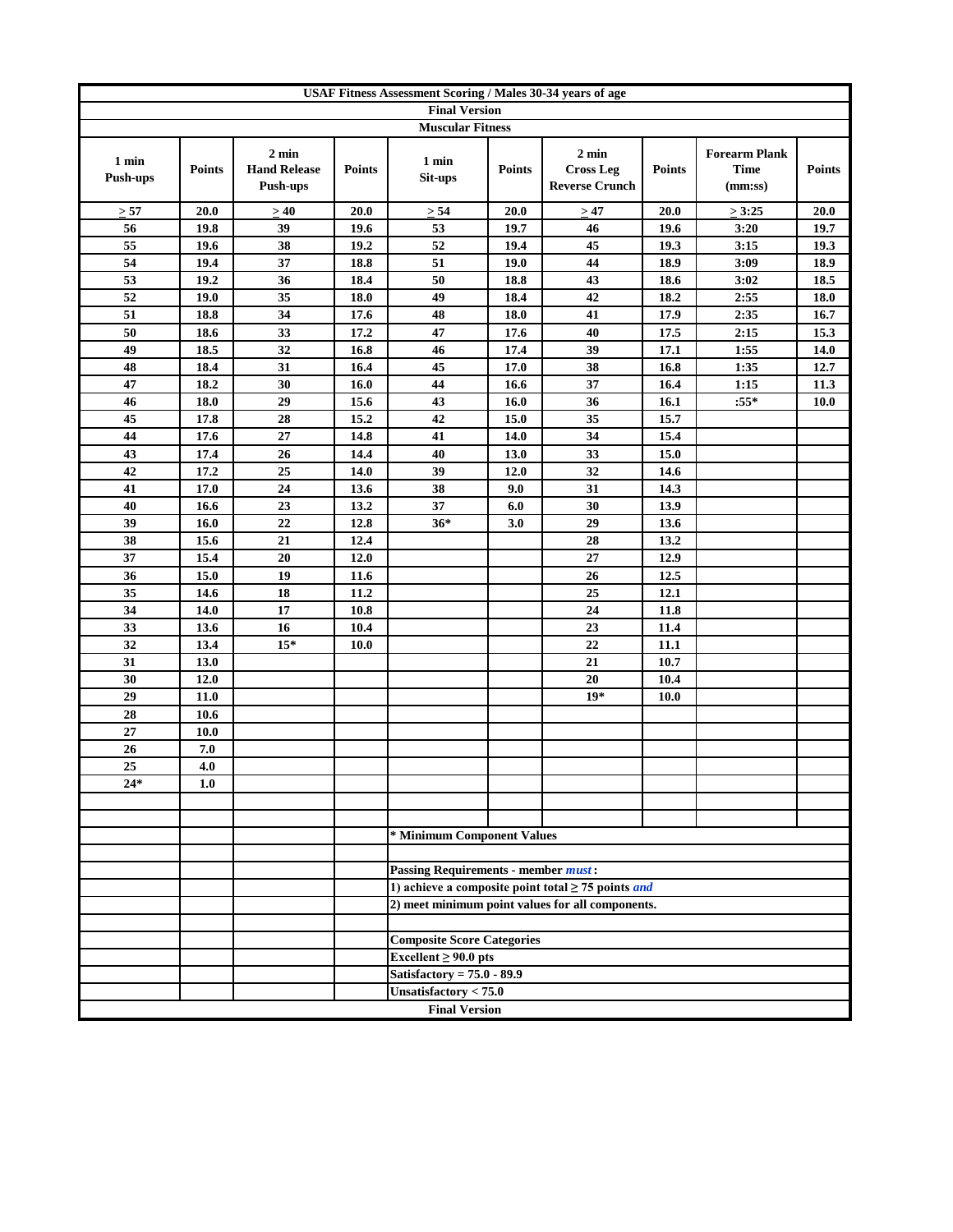| USAF Fitness Assessment Scoring / Males 35-39 years of age     |                                                                                                  |                             |               |  |  |  |  |
|----------------------------------------------------------------|--------------------------------------------------------------------------------------------------|-----------------------------|---------------|--|--|--|--|
|                                                                | <b>Final Version</b>                                                                             |                             |               |  |  |  |  |
|                                                                | <b>Cardiorespiratory Fitness</b>                                                                 |                             |               |  |  |  |  |
| <b>Run Time</b><br>(mins:secs)                                 | <b>20 m HAMR Shuttles</b>                                                                        | <b>Health Risk Category</b> | <b>Points</b> |  |  |  |  |
| < 9:45                                                         | $\geq$ 92                                                                                        | <b>Low Risk</b>             | 60.0          |  |  |  |  |
| $9:46 - 10:10$                                                 | $87 - 91$                                                                                        | <b>Low Risk</b>             | 59.5          |  |  |  |  |
| $10:11 - 10:23$                                                | $83 - 85$                                                                                        | <b>Low Risk</b>             | 59.0          |  |  |  |  |
| 10:24 - 10:37                                                  | $80 - 82$                                                                                        | <b>Low Risk</b>             | 58.5          |  |  |  |  |
| $10:38 - 10:51$                                                | $77 - 79$                                                                                        | <b>Low Risk</b>             | 58.0          |  |  |  |  |
| $10:52 - 11:06$                                                | $74 - 76$                                                                                        | <b>Low Risk</b>             | 57.5          |  |  |  |  |
| $11:07 - 11:22$                                                | $71 - 73$                                                                                        | <b>Low Risk</b>             | 57.0          |  |  |  |  |
| $11:23 - 11:38$                                                | $68 - 70$                                                                                        | <b>Low Risk</b>             | 56.5          |  |  |  |  |
| 11:39 - 11:56                                                  | $65 - 67$                                                                                        | <b>Low Risk</b>             | 56.0          |  |  |  |  |
| $11:57 - 12:14$                                                | $62 - 64$                                                                                        | <b>Low Risk</b>             | 55.5          |  |  |  |  |
| $12:15 - 12:33$                                                | $59 - 61$                                                                                        | <b>Low Risk</b>             | 55.0          |  |  |  |  |
| 12:34 - 12:53                                                  | $56 - 58$                                                                                        | <b>Low Risk</b>             | 54.5          |  |  |  |  |
| 12:54 - 13:14                                                  | $54 - 55$                                                                                        | <b>Moderate Risk</b>        | 54.0          |  |  |  |  |
| $13:15 - 13:36$                                                | $51 - 53$                                                                                        | <b>Moderate Risk</b>        | 53.5          |  |  |  |  |
| 13:37 - 14:00                                                  | $48 - 50$                                                                                        | <b>Moderate Risk</b>        | 52.0          |  |  |  |  |
| $14:01 - 14:25$                                                | $45 - 47$                                                                                        | <b>High Risk</b>            | 50.5          |  |  |  |  |
| 14:26 - 14:52                                                  | $42 - 44$                                                                                        | <b>High Risk</b>            | 48.0          |  |  |  |  |
| $14:53 - 15:20$                                                | $39 - 41$                                                                                        | <b>High Risk</b>            | 45.5          |  |  |  |  |
| $15:21 - 15:50$                                                | $36 - 38$                                                                                        | <b>High Risk</b>            | 43.0          |  |  |  |  |
| 15:51 - 16:22                                                  | $33 - 35$                                                                                        | <b>High Risk</b>            | 40.5          |  |  |  |  |
| $16:23 - 16:57$                                                | $30 - 32$                                                                                        | <b>High Risk</b>            | 38.0          |  |  |  |  |
| $16:58 - 17:34*$                                               | $27^* - 29$                                                                                      | <b>High Risk</b>            | 35.0          |  |  |  |  |
|                                                                |                                                                                                  |                             |               |  |  |  |  |
|                                                                |                                                                                                  |                             |               |  |  |  |  |
|                                                                |                                                                                                  |                             |               |  |  |  |  |
|                                                                |                                                                                                  |                             |               |  |  |  |  |
|                                                                |                                                                                                  |                             |               |  |  |  |  |
|                                                                |                                                                                                  |                             |               |  |  |  |  |
| <b>NOTES:</b>                                                  |                                                                                                  |                             |               |  |  |  |  |
| Health Risk Category = low, moderate or high risk for:         |                                                                                                  |                             |               |  |  |  |  |
|                                                                | current and future cardiovascular disease, diabetes, certain cancers, and other health problems. |                             |               |  |  |  |  |
| <b>Passing Requirements - member must:</b>                     |                                                                                                  |                             |               |  |  |  |  |
| 1) achieve a composite point total $\geq$ 75 points <i>and</i> |                                                                                                  |                             |               |  |  |  |  |
| 2) meet minimum point values for all components.               |                                                                                                  |                             |               |  |  |  |  |
|                                                                |                                                                                                  |                             |               |  |  |  |  |
| * Minimum Component Values                                     |                                                                                                  |                             |               |  |  |  |  |
| <b>Run time &lt; 17:34</b>                                     |                                                                                                  |                             |               |  |  |  |  |
| 20 m HAMR Shuttles $\geq$ 27 Shuttles                          |                                                                                                  |                             |               |  |  |  |  |
|                                                                |                                                                                                  |                             |               |  |  |  |  |
| <b>Composite Score Categories</b>                              |                                                                                                  |                             |               |  |  |  |  |
| Excellent $\geq 90.0$ pts                                      |                                                                                                  |                             |               |  |  |  |  |
| Satisfactory = $75.0 - 89.9$                                   |                                                                                                  |                             |               |  |  |  |  |
| Unsatisfactory $< 75.0$                                        |                                                                                                  |                             |               |  |  |  |  |
|                                                                | <b>Final Version</b>                                                                             |                             |               |  |  |  |  |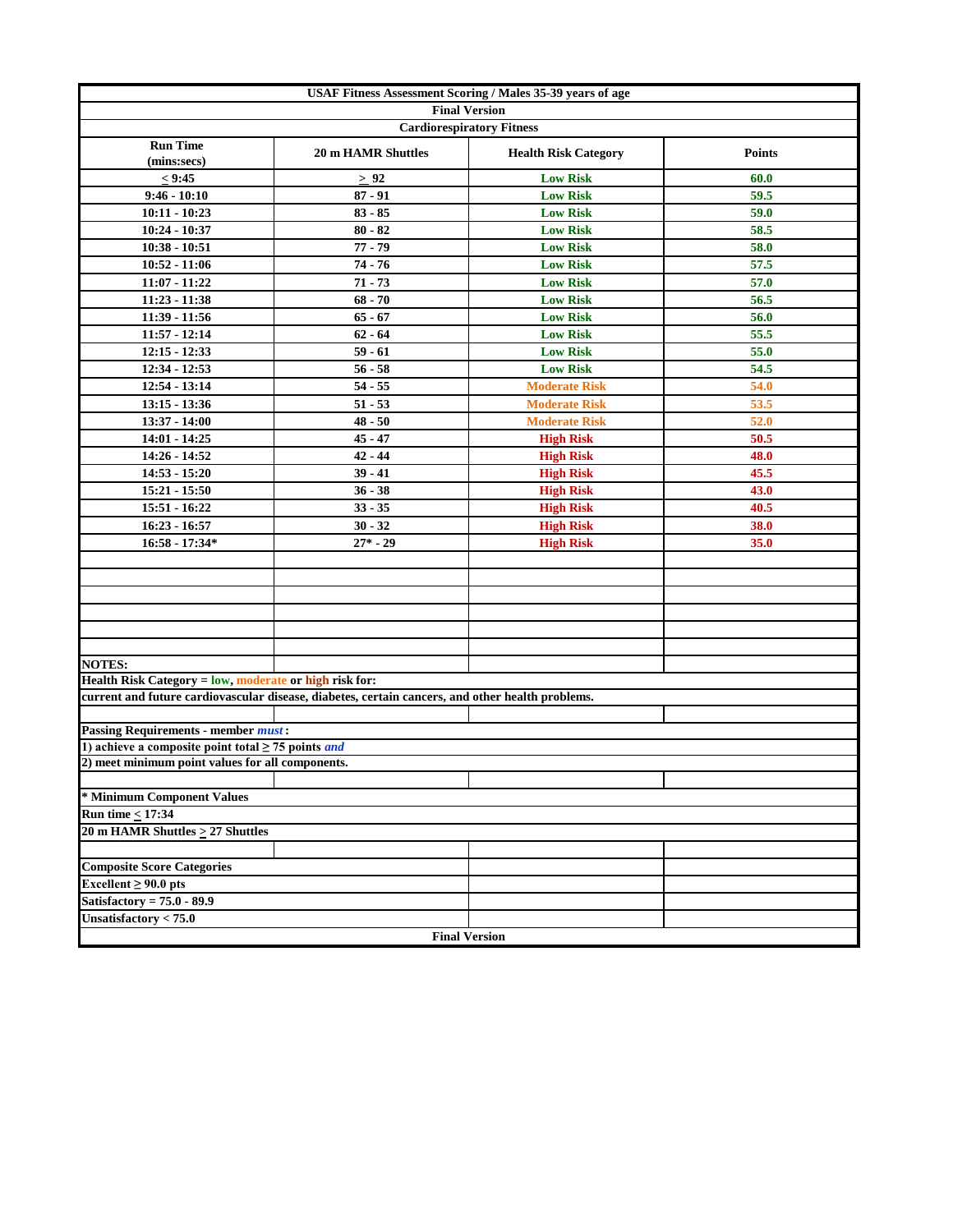|                          | <b>USAF Fitness Assessment Scoring / Males 35-39 years of age</b> |                                                    |               |                                            |               |                                                                |               |                                                |               |
|--------------------------|-------------------------------------------------------------------|----------------------------------------------------|---------------|--------------------------------------------|---------------|----------------------------------------------------------------|---------------|------------------------------------------------|---------------|
|                          |                                                                   |                                                    |               | <b>Final Version</b>                       |               |                                                                |               |                                                |               |
|                          |                                                                   |                                                    |               | <b>Muscular Fitness</b>                    |               |                                                                |               |                                                |               |
| 1 min<br><b>Push-ups</b> | <b>Points</b>                                                     | $2 \text{ min}$<br><b>Hand Release</b><br>Push-ups | <b>Points</b> | 1 min<br>Sit-ups                           | <b>Points</b> | $2 \text{ min}$<br><b>Cross Leg</b><br><b>Reverse Crunch</b>   | <b>Points</b> | <b>Forearm Plank</b><br><b>Time</b><br>(mm:ss) | <b>Points</b> |
| $\geq 51$                | 20.0                                                              | >40                                                | 20.0          | $\geq 52$                                  | 20.0          | $\geq 46$                                                      | 20.0          | $\geq$ 3:20                                    | 20.0          |
| 50                       | 19.5                                                              | 39                                                 | 19.6          | 51                                         | 19.7          | 45                                                             | 19.6          | 3:15                                           | 19.7          |
| 49                       | <b>19.0</b>                                                       | 38                                                 | 19.2          | 50                                         | 19.4          | 44                                                             | 19.3          | 3:10                                           | 19.3          |
| 48                       | 18.8                                                              | 37                                                 | 18.8          | 49                                         | 19.0          | 43                                                             | 18.9          | 3:04                                           | 18.9          |
| 47                       | 18.6                                                              | 36                                                 | 18.4          | 48                                         | 18.8          | 42                                                             | 18.6          | 2:57                                           | 18.5          |
| 46                       | 18.5                                                              | 35                                                 | 18.0          | 47                                         | 18.4          | 41                                                             | 18.2          | 2:50                                           | 18.0          |
| 45                       | 18.4                                                              | 34                                                 | 17.6          | 46                                         | 18.0          | 40                                                             | 17.9          | 2:30                                           | 16.7          |
| 44                       | 18.2                                                              | 33                                                 | 17.2          | 45                                         | 17.6          | 39                                                             | 17.5          | 2:10                                           | 15.3          |
| 43                       | 18.0                                                              | 32                                                 | 16.8          | 44                                         | 17.4          | 38                                                             | 17.1          | 1:50                                           | 14.0          |
| 42                       | 17.8                                                              | 31                                                 | 16.4          | 43                                         | 17.0          | 37                                                             | 16.8          | 1:30                                           | 12.7          |
| 41                       | 17.6                                                              | 30                                                 | 16.0          | 42                                         | 16.6          | 36                                                             | 16.4          | 1:10                                           | 11.3          |
| 40                       | 17.4                                                              | 29                                                 | 15.6          | 41                                         | 16.0          | 35                                                             | 16.1          | $:50*$                                         | <b>10.0</b>   |
| 39                       | 17.2                                                              | 28                                                 | 15.2          | 40                                         | 15.0          | 34                                                             | 15.7          |                                                |               |
| 38                       | 17.0                                                              | 27                                                 | 14.8          | 39                                         | 14.0          | 33                                                             | 15.4          |                                                |               |
| 37                       | 16.6                                                              | 26                                                 | 14.4          | 38                                         | 13.0          | 32                                                             | 15.0          |                                                |               |
| 36                       | 16.0                                                              | 25                                                 | 14.0          | 37                                         | 12.0          | 31                                                             | 14.6          |                                                |               |
| 35                       | 15.6                                                              | 24                                                 | 13.6          | 36                                         | 9.0           | 30                                                             | 14.3          |                                                |               |
| 34                       | 15.4                                                              | 23                                                 | 13.2          | 35                                         | 6.0           | 29                                                             | 13.9          |                                                |               |
| 33                       | 15.0                                                              | 22                                                 | 12.8          | $34*$                                      | 3.0           | 28                                                             | 13.6          |                                                |               |
| 32                       | 14.6                                                              | 21                                                 | 12.4          |                                            |               | 27                                                             | 13.2          |                                                |               |
| 31                       | 14.0                                                              | 20                                                 | 12.0          |                                            |               | 26                                                             | 12.9          |                                                |               |
| 30                       | 13.6                                                              | 19                                                 | 11.6          |                                            |               | 25                                                             | 12.5          |                                                |               |
| 29                       | 13.4                                                              | 18                                                 | 11.2          |                                            |               | 24                                                             | 12.1          |                                                |               |
| 28                       | 13.0                                                              | 17                                                 | 10.8          |                                            |               | 23                                                             | 11.8          |                                                |               |
| 27                       | 12.0                                                              | 16                                                 | 10.4          |                                            |               | 22                                                             | 11.4          |                                                |               |
| 26                       | 11.0                                                              | $15*$                                              | 10.0          |                                            |               | 21                                                             | 11.1          |                                                |               |
| 25                       | 10.6                                                              |                                                    |               |                                            |               | 20                                                             | 10.7          |                                                |               |
| 24                       | <b>10.0</b>                                                       |                                                    |               |                                            |               | 19                                                             | 10.4          |                                                |               |
| 23                       | 7.0                                                               |                                                    |               |                                            |               | $18*$                                                          | 10.0          |                                                |               |
| 22                       | 4.0                                                               |                                                    |               |                                            |               |                                                                |               |                                                |               |
| $21*$                    | 1.0                                                               |                                                    |               |                                            |               |                                                                |               |                                                |               |
|                          |                                                                   |                                                    |               |                                            |               |                                                                |               |                                                |               |
|                          |                                                                   |                                                    |               |                                            |               |                                                                |               |                                                |               |
|                          |                                                                   |                                                    |               |                                            |               |                                                                |               |                                                |               |
|                          |                                                                   |                                                    |               |                                            |               |                                                                |               |                                                |               |
|                          |                                                                   |                                                    |               | * Minimum Component Values                 |               |                                                                |               |                                                |               |
|                          |                                                                   |                                                    |               |                                            |               |                                                                |               |                                                |               |
|                          |                                                                   |                                                    |               | <b>Passing Requirements - member must:</b> |               |                                                                |               |                                                |               |
|                          |                                                                   |                                                    |               |                                            |               | 1) achieve a composite point total $\geq$ 75 points <i>and</i> |               |                                                |               |
|                          |                                                                   |                                                    |               |                                            |               | 2) meet minimum point values for all components.               |               |                                                |               |
|                          |                                                                   |                                                    |               |                                            |               |                                                                |               |                                                |               |
|                          |                                                                   |                                                    |               | <b>Composite Score Categories</b>          |               |                                                                |               |                                                |               |
|                          |                                                                   |                                                    |               | $Excellent \ge 90.0$ pts                   |               |                                                                |               |                                                |               |
|                          |                                                                   |                                                    |               | Satisfactory = $75.0 - 89.9$               |               |                                                                |               |                                                |               |
|                          |                                                                   |                                                    |               | Unsatisfactory < 75.0                      |               |                                                                |               |                                                |               |
|                          |                                                                   |                                                    |               | <b>Final Version</b>                       |               |                                                                |               |                                                |               |
|                          |                                                                   |                                                    |               |                                            |               |                                                                |               |                                                |               |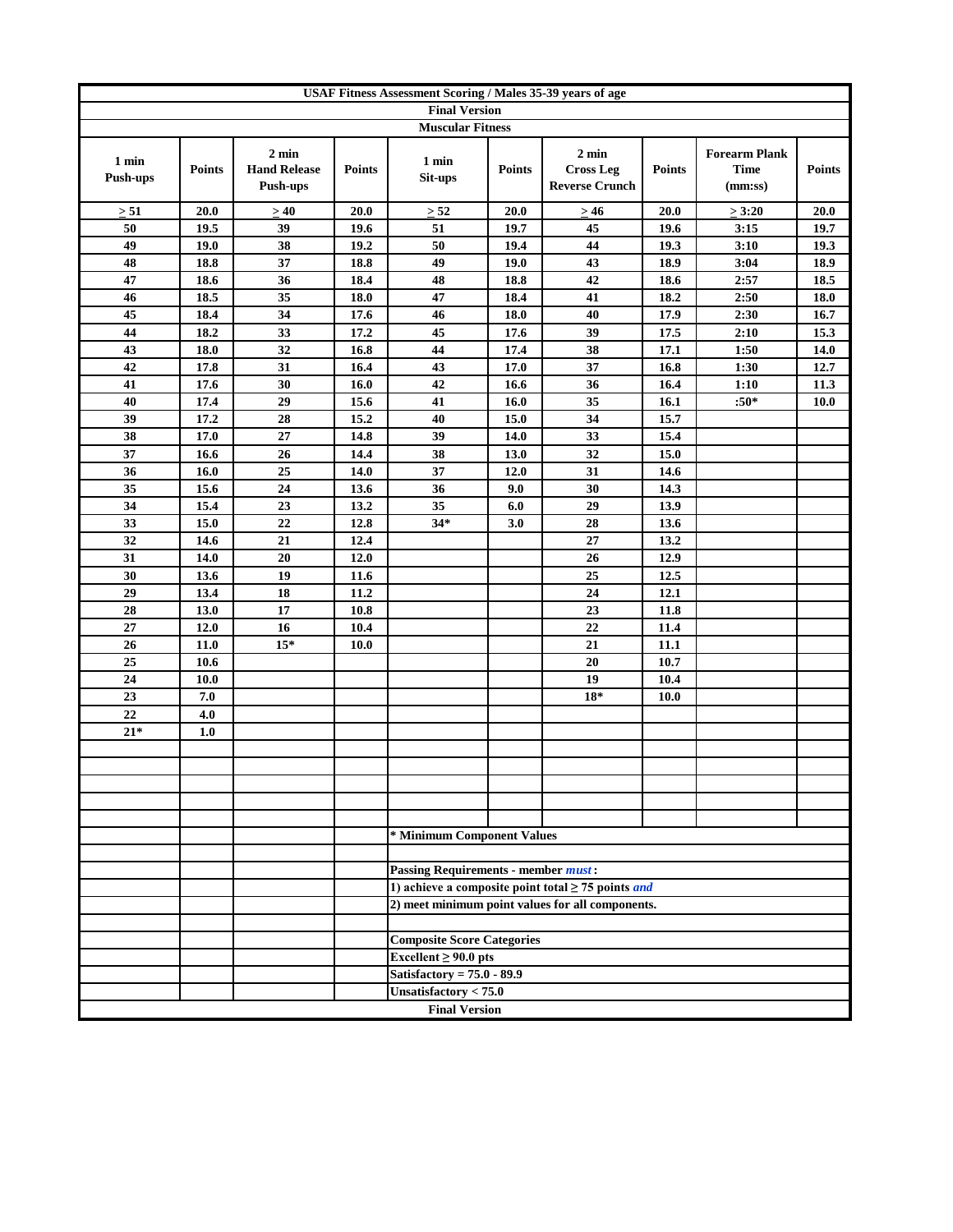|                                                                |                                                                                                  | <b>USAF Fitness Assessment Scoring / Males 40-44 years of age</b> |               |
|----------------------------------------------------------------|--------------------------------------------------------------------------------------------------|-------------------------------------------------------------------|---------------|
|                                                                |                                                                                                  | <b>Final Version</b>                                              |               |
|                                                                |                                                                                                  | <b>Cardiorespiratory Fitness</b>                                  |               |
| <b>Run Time</b><br>(mins:secs)                                 | <b>20 m HAMR Shuttles</b>                                                                        | <b>Health Risk Category</b>                                       | <b>Points</b> |
| < 9:58                                                         | $\geq 88$                                                                                        | <b>Low Risk</b>                                                   | 60.0          |
| $9:59 - 10:23$                                                 | $83 - 87$                                                                                        | <b>Low Risk</b>                                                   | 59.5          |
| $10:24 - 10:37$                                                | $80 - 82$                                                                                        | <b>Low Risk</b>                                                   | 59.0          |
| $10:38 - 10:51$                                                | $77 - 79$                                                                                        | <b>Low Risk</b>                                                   | 58.5          |
| $10:52 - 11:06$                                                | $74 - 76$                                                                                        | <b>Low Risk</b>                                                   | 58.0          |
| 11:07 - 11:22                                                  | $71 - 73$                                                                                        | <b>Low Risk</b>                                                   | 57.5          |
| $11:23 - 11:38$                                                | $68 - 70$                                                                                        | <b>Low Risk</b>                                                   | 57.0          |
| $11:39 - 11:56$                                                | $65 - 67$                                                                                        | <b>Low Risk</b>                                                   | 56.5          |
| $11:57 - 12:14$                                                | $62 - 64$                                                                                        | <b>Low Risk</b>                                                   | 56.0          |
| $12:15 - 12:33$                                                | $59 - 61$                                                                                        | <b>Low Risk</b>                                                   | 55.5          |
| 12:34 - 12:53                                                  | $56 - 58$                                                                                        | <b>Low Risk</b>                                                   | 55.0          |
| 12:54 - 13:14                                                  | $54 - 55$                                                                                        | <b>Low Risk</b>                                                   | 54.5          |
| $13:15 - 13:36$                                                | $51 - 53$                                                                                        | <b>Low Risk</b>                                                   | 54.0          |
| 13:37 - 14:00                                                  | $48 - 50$                                                                                        | <b>Low Risk</b>                                                   | 53.5          |
| $14:01 - 14:25$                                                | $45 - 47$                                                                                        | <b>Moderate Risk</b>                                              | 52.0          |
| 14:26 - 14:52                                                  | $42 - 44$                                                                                        | <b>Moderate Risk</b>                                              | 50.5          |
| 14:53 - 15:20                                                  | $39 - 41$                                                                                        | <b>Moderate Risk</b>                                              | 49.0          |
| 15:21 - 15:50                                                  | $36 - 38$                                                                                        | <b>High Risk</b>                                                  | 46.5          |
| $15:51 - 16:22$                                                | $33 - 35$                                                                                        | <b>High Risk</b>                                                  | 44.0          |
| $16:23 - 16:57$                                                | $30 - 32$                                                                                        | <b>High Risk</b>                                                  | 41.0          |
| 16:58 - 17:34                                                  | $27 - 29$                                                                                        | <b>High Risk</b>                                                  | 38.0          |
| $17:35 - 18:14*$                                               | $24* - 26$                                                                                       | <b>High Risk</b>                                                  | 35.0          |
|                                                                |                                                                                                  |                                                                   |               |
|                                                                |                                                                                                  |                                                                   |               |
|                                                                |                                                                                                  |                                                                   |               |
|                                                                |                                                                                                  |                                                                   |               |
|                                                                |                                                                                                  |                                                                   |               |
|                                                                |                                                                                                  |                                                                   |               |
| <b>NOTES:</b>                                                  |                                                                                                  |                                                                   |               |
| Health Risk Category = low, moderate or high risk for:         |                                                                                                  |                                                                   |               |
|                                                                | current and future cardiovascular disease, diabetes, certain cancers, and other health problems. |                                                                   |               |
|                                                                |                                                                                                  |                                                                   |               |
| <b>Passing Requirements - member must:</b>                     |                                                                                                  |                                                                   |               |
| 1) achieve a composite point total $\geq$ 75 points <i>and</i> |                                                                                                  |                                                                   |               |
| 2) meet minimum point values for all components.               |                                                                                                  |                                                                   |               |
|                                                                |                                                                                                  |                                                                   |               |
| * Minimum Component Values                                     |                                                                                                  |                                                                   |               |
| <b>Run time &lt; 18:14</b>                                     |                                                                                                  |                                                                   |               |
| 20 m HAMR Shuttles $\geq$ 24 Shuttles                          |                                                                                                  |                                                                   |               |
|                                                                |                                                                                                  |                                                                   |               |
| <b>Composite Score Categories</b>                              |                                                                                                  |                                                                   |               |
| Excellent $\geq 90.0$ pts                                      |                                                                                                  |                                                                   |               |
| Satisfactory = $75.0 - 89.9$                                   |                                                                                                  |                                                                   |               |
| Unsatisfactory $< 75.0$                                        |                                                                                                  |                                                                   |               |
|                                                                |                                                                                                  | <b>Final Version</b>                                              |               |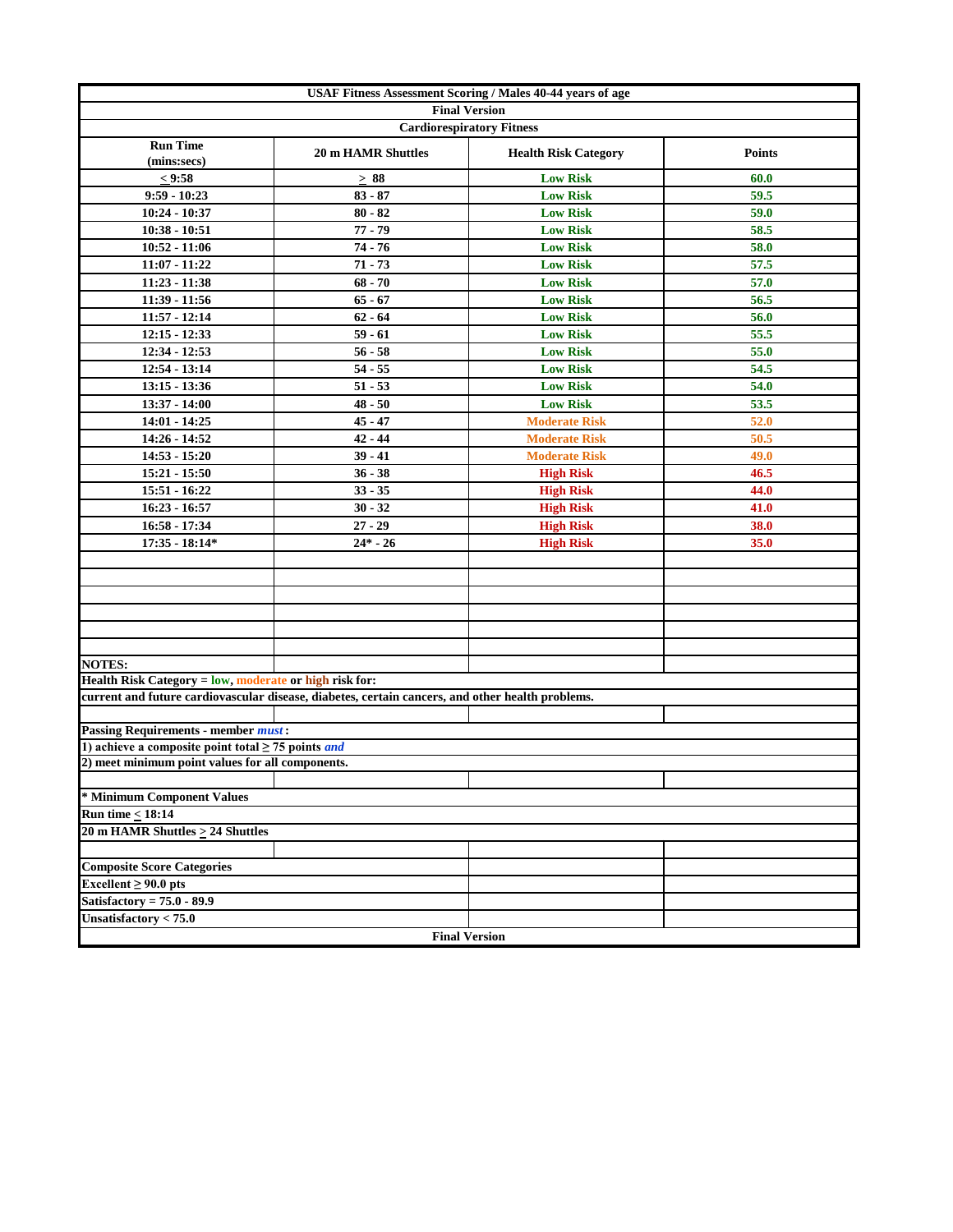| <b>Final Version</b><br><b>Muscular Fitness</b><br>$2$ min<br>$2 \text{ min}$<br><b>Forearm Plank</b><br>1 min<br>1 min<br><b>Cross Leg</b><br><b>Hand Release</b><br><b>Points</b><br><b>Points</b><br><b>Time</b><br><b>Points</b><br><b>Points</b><br><b>Push-ups</b><br>Sit-ups<br><b>Reverse Crunch</b><br>Push-ups<br>(mm:ss)<br>$\geq 44$<br>20.0<br>$\geq$ 38<br>20.0<br>$\geq 50$<br>20.0<br>$\geq 44$<br>20.0<br>$\geq 3:15$ | <b>Points</b><br>20.0<br>19.7<br>19.3 |
|----------------------------------------------------------------------------------------------------------------------------------------------------------------------------------------------------------------------------------------------------------------------------------------------------------------------------------------------------------------------------------------------------------------------------------------|---------------------------------------|
|                                                                                                                                                                                                                                                                                                                                                                                                                                        |                                       |
|                                                                                                                                                                                                                                                                                                                                                                                                                                        |                                       |
|                                                                                                                                                                                                                                                                                                                                                                                                                                        |                                       |
|                                                                                                                                                                                                                                                                                                                                                                                                                                        |                                       |
| 37<br>49<br>43<br>43<br>19.7<br>19.6<br>19.7<br>19.6<br>3:10                                                                                                                                                                                                                                                                                                                                                                           |                                       |
| 42<br>42<br>36<br>19.2<br>48<br>3:05<br>19.4<br>19.4<br>19.3                                                                                                                                                                                                                                                                                                                                                                           |                                       |
| 19.2<br>35<br>18.8<br>47<br>19.0<br>41<br>18.9<br>2:59<br>41                                                                                                                                                                                                                                                                                                                                                                           | 18.9                                  |
| 19.0<br>34<br>18.4<br>18.8<br>40<br>18.6<br>2:52<br>40<br>46                                                                                                                                                                                                                                                                                                                                                                           | 18.5                                  |
| 33<br>39<br>39<br>18.8<br>18.0<br>45<br>18.4<br>18.2<br>2:45                                                                                                                                                                                                                                                                                                                                                                           | 18.0                                  |
| 32<br>38<br>17.6<br>44<br>18.2<br>38<br>17.9<br>2:25<br>18.4                                                                                                                                                                                                                                                                                                                                                                           | 16.7                                  |
| $\overline{31}$<br>$\overline{43}$<br>$\overline{37}$<br>37<br>18.0<br>17.5<br>18.2<br>17.2<br>2:05                                                                                                                                                                                                                                                                                                                                    | 15.3                                  |
| 42<br>36<br>36<br>30<br>16.8<br>17.6<br>17.1<br>2:05<br>18.0                                                                                                                                                                                                                                                                                                                                                                           | 15.3                                  |
| 35<br>29<br>41<br>35<br>17.6<br>16.4<br>17.4<br>16.8<br>1:45                                                                                                                                                                                                                                                                                                                                                                           | 14.0                                  |
| 17.0<br>28<br>40<br>17.0<br>34<br>34<br>16.0<br>16.4<br>1:25                                                                                                                                                                                                                                                                                                                                                                           | 12.7                                  |
| 27<br>15.6<br>39<br>16.0<br>33<br>1:05<br>33<br>16.8<br>16.1                                                                                                                                                                                                                                                                                                                                                                           | 11.3                                  |
| 32<br>26<br>15.2<br>32<br>$:45*$<br>16.6<br>38<br>15.6<br>15.7                                                                                                                                                                                                                                                                                                                                                                         | <b>10.0</b>                           |
| 31<br>25<br>14.8<br>37<br>15.0<br>31<br>16.2<br>15.4                                                                                                                                                                                                                                                                                                                                                                                   |                                       |
| 30<br>24<br>14.4<br>36<br>14.0<br>30<br>15.0<br>16.0                                                                                                                                                                                                                                                                                                                                                                                   |                                       |
| 23<br>35<br>29<br>29<br>15.0<br>14.0<br>13.0<br>14.6                                                                                                                                                                                                                                                                                                                                                                                   |                                       |
| 22<br>28<br>28<br>34<br>14.3<br>14.6<br>13.6<br>12.0                                                                                                                                                                                                                                                                                                                                                                                   |                                       |
| 14.4<br>21<br>13.2<br>9.0<br>27<br>13.9<br>27<br>33                                                                                                                                                                                                                                                                                                                                                                                    |                                       |
| 14.0<br>20<br>12.8<br>32<br>6.0<br>26<br>13.6<br>26                                                                                                                                                                                                                                                                                                                                                                                    |                                       |
| 19<br>12.4<br>$31*$<br>25<br>25<br>13.0<br>3.0<br>13.2                                                                                                                                                                                                                                                                                                                                                                                 |                                       |
| 24<br>18<br>12.0<br>24<br>12.0<br>12.9                                                                                                                                                                                                                                                                                                                                                                                                 |                                       |
| 17<br>23<br>11.6<br>23<br>12.5<br>11.6                                                                                                                                                                                                                                                                                                                                                                                                 |                                       |
| 22<br>22<br>$11.0$<br>16<br>11.2<br>12.1                                                                                                                                                                                                                                                                                                                                                                                               |                                       |
| 15<br>21<br>10.8<br>21<br>10.0<br>11.8                                                                                                                                                                                                                                                                                                                                                                                                 |                                       |
| 20<br>7.0<br>14<br>10.4<br>20<br>11.4                                                                                                                                                                                                                                                                                                                                                                                                  |                                       |
| 4.0<br>19<br>19<br>$13*$<br>11.1<br>10.0                                                                                                                                                                                                                                                                                                                                                                                               |                                       |
| $18*$<br>1.0<br>18<br>10.7                                                                                                                                                                                                                                                                                                                                                                                                             |                                       |
| 17<br>10.4                                                                                                                                                                                                                                                                                                                                                                                                                             |                                       |
| $16*$<br>10.0                                                                                                                                                                                                                                                                                                                                                                                                                          |                                       |
|                                                                                                                                                                                                                                                                                                                                                                                                                                        |                                       |
|                                                                                                                                                                                                                                                                                                                                                                                                                                        |                                       |
|                                                                                                                                                                                                                                                                                                                                                                                                                                        |                                       |
|                                                                                                                                                                                                                                                                                                                                                                                                                                        |                                       |
|                                                                                                                                                                                                                                                                                                                                                                                                                                        |                                       |
|                                                                                                                                                                                                                                                                                                                                                                                                                                        |                                       |
| * Minimum Component Values                                                                                                                                                                                                                                                                                                                                                                                                             |                                       |
|                                                                                                                                                                                                                                                                                                                                                                                                                                        |                                       |
| <b>Passing Requirements - member must:</b>                                                                                                                                                                                                                                                                                                                                                                                             |                                       |
| 1) achieve a composite point total $\geq$ 75 points <i>and</i>                                                                                                                                                                                                                                                                                                                                                                         |                                       |
| 2) meet minimum point values for all components.                                                                                                                                                                                                                                                                                                                                                                                       |                                       |
|                                                                                                                                                                                                                                                                                                                                                                                                                                        |                                       |
| <b>Composite Score Categories</b>                                                                                                                                                                                                                                                                                                                                                                                                      |                                       |
| Excellent $\geq 90.0$ pts                                                                                                                                                                                                                                                                                                                                                                                                              |                                       |
| Satisfactory = $75.0 - 89.9$                                                                                                                                                                                                                                                                                                                                                                                                           |                                       |
| Unsatisfactory $< 75.0$                                                                                                                                                                                                                                                                                                                                                                                                                |                                       |
| <b>Final Version</b>                                                                                                                                                                                                                                                                                                                                                                                                                   |                                       |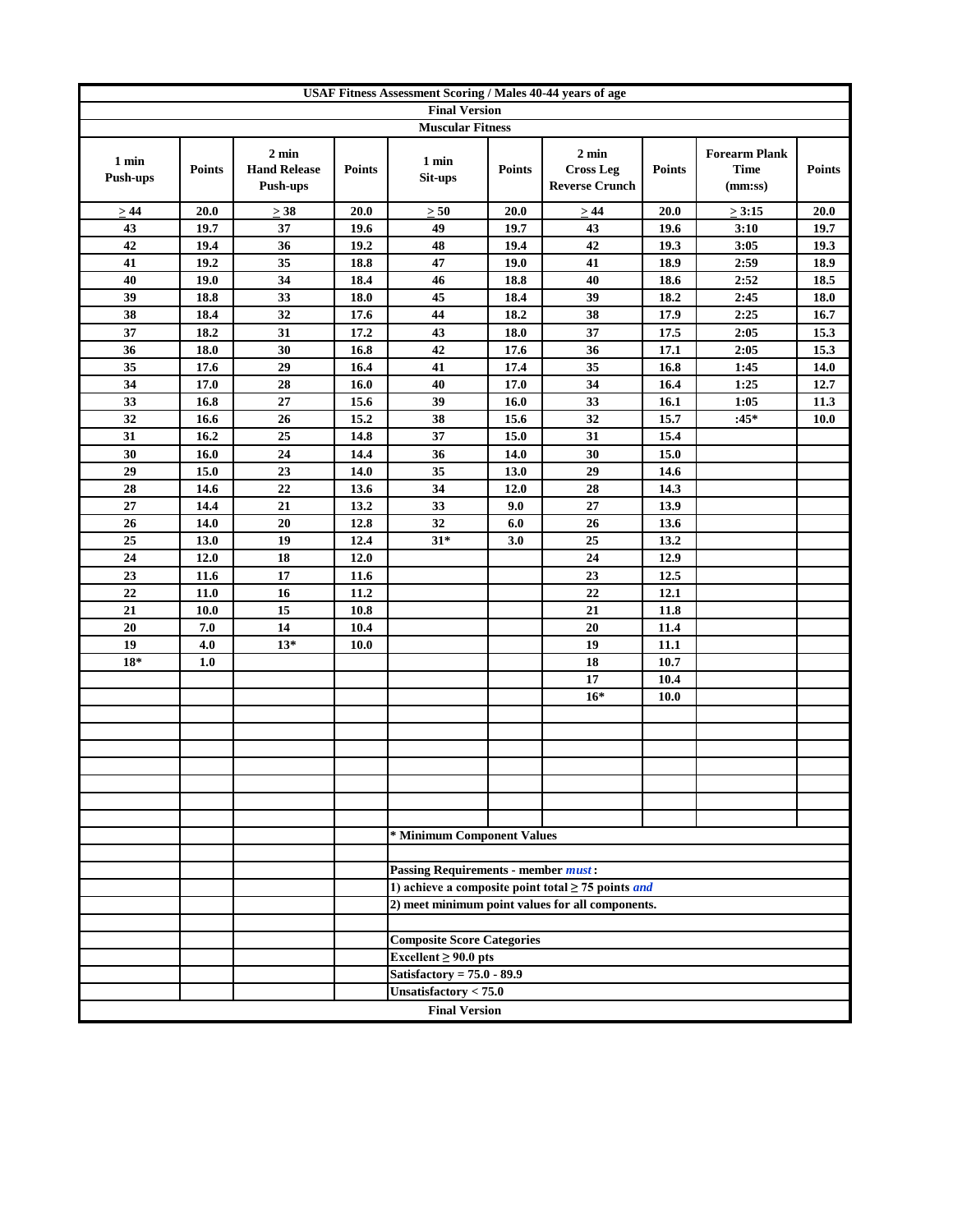| USAF Fitness Assessment Scoring / Males 45-49 years of age     |                                                                                                  |                             |               |  |  |  |  |
|----------------------------------------------------------------|--------------------------------------------------------------------------------------------------|-----------------------------|---------------|--|--|--|--|
|                                                                | <b>Final Version</b>                                                                             |                             |               |  |  |  |  |
|                                                                | <b>Cardiorespiratory Fitness</b>                                                                 |                             |               |  |  |  |  |
| <b>Run Time</b><br>(mins:secs)                                 | <b>20 m HAMR Shuttles</b>                                                                        | <b>Health Risk Category</b> | <b>Points</b> |  |  |  |  |
| < 10:10                                                        | $\geq 86$                                                                                        | <b>Low Risk</b>             | 60.0          |  |  |  |  |
| $10:11 - 10:37$                                                | $80 - 85$                                                                                        | <b>Low Risk</b>             | 59.5          |  |  |  |  |
| $10:38 - 10:51$                                                | $77 - 79$                                                                                        | <b>Low Risk</b>             | 59.0          |  |  |  |  |
| $10:52 - 11:06$                                                | $74 - 76$                                                                                        | <b>Low Risk</b>             | 58.5          |  |  |  |  |
| 11:07 - 11:22                                                  | $71 - 73$                                                                                        | <b>Low Risk</b>             | 58.0          |  |  |  |  |
| $11:23 - 11:38$                                                | $68 - 70$                                                                                        | <b>Low Risk</b>             | 57.5          |  |  |  |  |
| 11:39 - 11:56                                                  | $65 - 67$                                                                                        | <b>Low Risk</b>             | 57.0          |  |  |  |  |
| $11:57 - 12:14$                                                | $62 - 64$                                                                                        | <b>Low Risk</b>             | 56.5          |  |  |  |  |
| $12:15 - 12:33$                                                | $59 - 61$                                                                                        | <b>Low Risk</b>             | 56.0          |  |  |  |  |
| 12:34 - 12:53                                                  | $56 - 58$                                                                                        | <b>Low Risk</b>             | 55.5          |  |  |  |  |
| 12:54 - 13:14                                                  | $54 - 55$                                                                                        | <b>Low Risk</b>             | 55.0          |  |  |  |  |
| $13:15 - 13:36$                                                | $51 - 53$                                                                                        | <b>Low Risk</b>             | 54.5          |  |  |  |  |
| 13:37 - 14:00                                                  | $48 - 50$                                                                                        | <b>Low Risk</b>             | 54.0          |  |  |  |  |
| 14:01 - 14:25                                                  | $45 - 47$                                                                                        | <b>Moderate Risk</b>        | 53.5          |  |  |  |  |
| 14:26 - 14:52                                                  | $42 - 44$                                                                                        | <b>Moderate Risk</b>        | 52.0          |  |  |  |  |
| $14:53 - 15:20$                                                | $39 - 41$                                                                                        | <b>Moderate Risk</b>        | 50.5          |  |  |  |  |
| 15:21 - 15:50                                                  | $36 - 38$                                                                                        | <b>High Risk</b>            | 49.0          |  |  |  |  |
| 15:51 - 16:22                                                  | $33 - 35$                                                                                        | <b>High Risk</b>            | 46.5          |  |  |  |  |
| $16:23 - 16:57$                                                | $30 - 32$                                                                                        | <b>High Risk</b>            | 44.0          |  |  |  |  |
| $16:58 - 17:34$                                                | $27 - 29$                                                                                        | <b>High Risk</b>            | 41.0          |  |  |  |  |
| $17:35 - 18:14$                                                | $24 - 26$                                                                                        | <b>High Risk</b>            | 38.0          |  |  |  |  |
| $18:15 - 18:56*$                                               | $22* - 23$                                                                                       | <b>High Risk</b>            | 35.0          |  |  |  |  |
|                                                                |                                                                                                  |                             |               |  |  |  |  |
|                                                                |                                                                                                  |                             |               |  |  |  |  |
|                                                                |                                                                                                  |                             |               |  |  |  |  |
|                                                                |                                                                                                  |                             |               |  |  |  |  |
|                                                                |                                                                                                  |                             |               |  |  |  |  |
|                                                                |                                                                                                  |                             |               |  |  |  |  |
| <b>NOTES:</b>                                                  |                                                                                                  |                             |               |  |  |  |  |
| Health Risk Category = low, moderate or high risk for:         |                                                                                                  |                             |               |  |  |  |  |
|                                                                | current and future cardiovascular disease, diabetes, certain cancers, and other health problems. |                             |               |  |  |  |  |
|                                                                |                                                                                                  |                             |               |  |  |  |  |
| <b>Passing Requirements - member must:</b>                     |                                                                                                  |                             |               |  |  |  |  |
| 1) achieve a composite point total $\geq$ 75 points <i>and</i> |                                                                                                  |                             |               |  |  |  |  |
| 2) meet minimum point values for all components.               |                                                                                                  |                             |               |  |  |  |  |
|                                                                |                                                                                                  |                             |               |  |  |  |  |
| * Minimum Component Values                                     |                                                                                                  |                             |               |  |  |  |  |
| <b>Run time &lt; 18:56</b>                                     |                                                                                                  |                             |               |  |  |  |  |
| 20 m HAMR Shuttles $\geq$ 22 Shuttles                          |                                                                                                  |                             |               |  |  |  |  |
|                                                                |                                                                                                  |                             |               |  |  |  |  |
| <b>Composite Score Categories</b>                              |                                                                                                  |                             |               |  |  |  |  |
| Excellent $\geq 90.0$ pts                                      |                                                                                                  |                             |               |  |  |  |  |
| Satisfactory = $75.0 - 89.9$                                   |                                                                                                  |                             |               |  |  |  |  |
| Unsatisfactory $< 75.0$                                        |                                                                                                  |                             |               |  |  |  |  |
|                                                                | <b>Final Version</b>                                                                             |                             |               |  |  |  |  |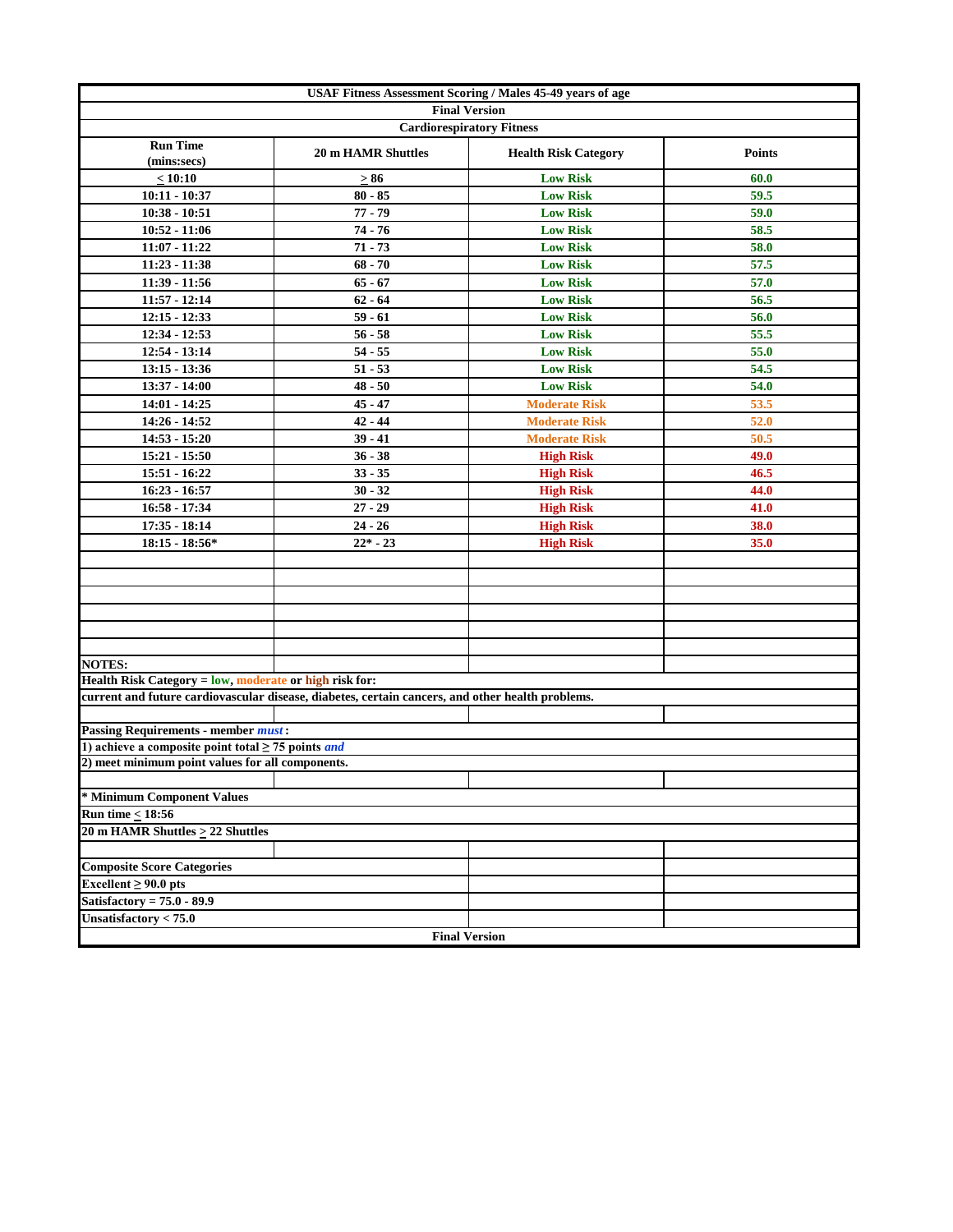|                          | <b>USAF Fitness Assessment Scoring / Males 45-49 years of age</b> |                                                    |               |                                                                |               |                                                                                                                    |               |                                                |               |
|--------------------------|-------------------------------------------------------------------|----------------------------------------------------|---------------|----------------------------------------------------------------|---------------|--------------------------------------------------------------------------------------------------------------------|---------------|------------------------------------------------|---------------|
|                          |                                                                   |                                                    |               | <b>Final Version</b>                                           |               |                                                                                                                    |               |                                                |               |
|                          |                                                                   |                                                    |               | <b>Muscular Fitness</b>                                        |               |                                                                                                                    |               |                                                |               |
| 1 min<br><b>Push-ups</b> | <b>Points</b>                                                     | $2 \text{ min}$<br><b>Hand Release</b><br>Push-ups | <b>Points</b> | 1 min<br>Sit-ups                                               | <b>Points</b> | $2 \text{ min}$<br><b>Cross Leg</b><br><b>Reverse Crunch</b>                                                       | <b>Points</b> | <b>Forearm Plank</b><br><b>Time</b><br>(mm:ss) | <b>Points</b> |
| $\geq 44$                | 20.0                                                              | $>$ 38                                             | 20.0          | $\geq 48$                                                      | 20.0          | 43                                                                                                                 | 20.0          | $\geq 3:10$                                    | 20.0          |
| 43                       | 19.8                                                              | 37                                                 | 19.6          | 47                                                             | 19.7          | 42                                                                                                                 | 19.7          | 3:05                                           | 19.7          |
| 42                       | 19.6                                                              | 36                                                 | 19.2          | 46                                                             | 19.4          | 41                                                                                                                 | 19.4          | 3:00                                           | 19.3          |
| 41                       | 19.4                                                              | 35                                                 | 18.8          | 45                                                             | 19.2          | 40                                                                                                                 | 19.1          | 2:54                                           | 18.9          |
| 40                       | 19.2                                                              | 34                                                 | 18.4          | 44                                                             | 19.0          | 39                                                                                                                 | 18.8          | 2:47                                           | 18.5          |
| 39                       | 19.0                                                              | 33                                                 | 18.0          | 43                                                             | 18.8          | 38                                                                                                                 | 18.4          | 2:40                                           | 18.0          |
| 38                       | 18.8                                                              | 32                                                 | 17.6          | 42                                                             | 18.4          | 37                                                                                                                 | 18.1          | 2:20                                           | 16.7          |
| 37                       | 18.4                                                              | 31                                                 | 17.2          | 41                                                             | 18.0          | 36                                                                                                                 | 17.8          | 2:00                                           | 15.3          |
| 36                       | 18.2                                                              | 30                                                 | 16.8          | 40                                                             | 17.6          | 35                                                                                                                 | 17.5          | 1:40                                           | 14.0          |
| 35                       | 18.0                                                              | 29                                                 | 16.4          | 39                                                             | 17.4          | 34                                                                                                                 | 17.2          | 1:20                                           | 12.7          |
| 34                       | 17.6                                                              | 28                                                 | 16.0          | 38                                                             | 17.0          | 33                                                                                                                 | 16.9          | 1:00                                           | 11.3          |
| 33                       | 17.0                                                              | 27                                                 | 15.6          | 37                                                             | 16.6          | 32                                                                                                                 | 16.6          | $:40*$                                         | 10.0          |
| 32                       | 16.8                                                              | 26                                                 | 15.2          | 36                                                             | 16.0          | 31                                                                                                                 | 16.3          |                                                |               |
| 31                       | 16.6                                                              | 25                                                 | 14.8          | 35                                                             | 15.6          | 30                                                                                                                 | 15.9          |                                                |               |
| 30                       | 16.2                                                              | 24                                                 | 14.4          | 34                                                             | 15.0          | 29                                                                                                                 | 15.6          |                                                |               |
| 29                       | 16.0                                                              | 23                                                 | 14.0          | 33                                                             | 14.0          | 28                                                                                                                 | 15.3          |                                                |               |
| 28                       | 15.0                                                              | 22                                                 | 13.6          | 32                                                             | 13.0          | 27                                                                                                                 | 15.0          |                                                |               |
| 27                       | 14.6                                                              | 21                                                 | 13.2          | 31                                                             | 12.0          | 26                                                                                                                 | 14.7          |                                                |               |
| 26                       | 14.4                                                              | 20                                                 | 12.8          | 30                                                             | 9.0           | 25                                                                                                                 | 14.4          |                                                |               |
| 25                       | 14.0                                                              | 19                                                 | 12.4          | 29                                                             | 6.0           | 24                                                                                                                 | 14.1          |                                                |               |
| 24                       | 13.0                                                              | 18                                                 | 12.0          | $28*$                                                          | 3.0           | 23                                                                                                                 | 13.8          |                                                |               |
| 23                       | 12.6                                                              | 17                                                 | 11.6          |                                                                |               | 22                                                                                                                 | 13.4          |                                                |               |
| 22                       | 12.0                                                              | 16                                                 | 11.2          |                                                                |               | 21                                                                                                                 | 13.1          |                                                |               |
| 21                       | 11.6                                                              | 15                                                 | 10.8          |                                                                |               | 20                                                                                                                 | 12.8          |                                                |               |
| 20                       | 11.0                                                              | 14                                                 | 10.4          |                                                                |               | 19                                                                                                                 | 12.5          |                                                |               |
| 19                       | 10.6                                                              | $13*$                                              | 10.0          |                                                                |               | 18                                                                                                                 | 12.2          |                                                |               |
| 18                       | 10.0                                                              |                                                    |               |                                                                |               | 17                                                                                                                 | 11.9          |                                                |               |
| 17                       | 7.0                                                               |                                                    |               |                                                                |               | 16                                                                                                                 | 11.6          |                                                |               |
| 16                       | 4.0                                                               |                                                    |               |                                                                |               | 15                                                                                                                 | 11.3          |                                                |               |
| $15*$                    | 1.0                                                               |                                                    |               |                                                                |               | 14                                                                                                                 | 10.9          |                                                |               |
|                          |                                                                   |                                                    |               |                                                                |               | 13                                                                                                                 | 10.6          |                                                |               |
|                          |                                                                   |                                                    |               |                                                                |               | 12                                                                                                                 | 10.3          |                                                |               |
|                          |                                                                   |                                                    |               |                                                                |               | $11*$                                                                                                              | 10.0          |                                                |               |
|                          |                                                                   |                                                    |               |                                                                |               |                                                                                                                    |               |                                                |               |
|                          |                                                                   |                                                    |               |                                                                |               |                                                                                                                    |               |                                                |               |
|                          |                                                                   |                                                    |               |                                                                |               |                                                                                                                    |               |                                                |               |
|                          |                                                                   |                                                    |               | * Minimum Component Values                                     |               |                                                                                                                    |               |                                                |               |
|                          |                                                                   |                                                    |               |                                                                |               |                                                                                                                    |               |                                                |               |
|                          |                                                                   |                                                    |               | <b>Passing Requirements - member must:</b>                     |               |                                                                                                                    |               |                                                |               |
|                          |                                                                   |                                                    |               |                                                                |               | 1) achieve a composite point total $\geq$ 75 points <i>and</i><br>2) meet minimum point values for all components. |               |                                                |               |
|                          |                                                                   |                                                    |               |                                                                |               |                                                                                                                    |               |                                                |               |
|                          |                                                                   |                                                    |               |                                                                |               |                                                                                                                    |               |                                                |               |
|                          |                                                                   |                                                    |               | <b>Composite Score Categories</b><br>Excellent $\geq 90.0$ pts |               |                                                                                                                    |               |                                                |               |
|                          |                                                                   |                                                    |               | Satisfactory = $75.0 - 89.9$                                   |               |                                                                                                                    |               |                                                |               |
|                          |                                                                   |                                                    |               | Unsatisfactory < 75.0                                          |               |                                                                                                                    |               |                                                |               |
|                          |                                                                   |                                                    |               |                                                                |               |                                                                                                                    |               |                                                |               |
|                          |                                                                   |                                                    |               | <b>Final Version</b>                                           |               |                                                                                                                    |               |                                                |               |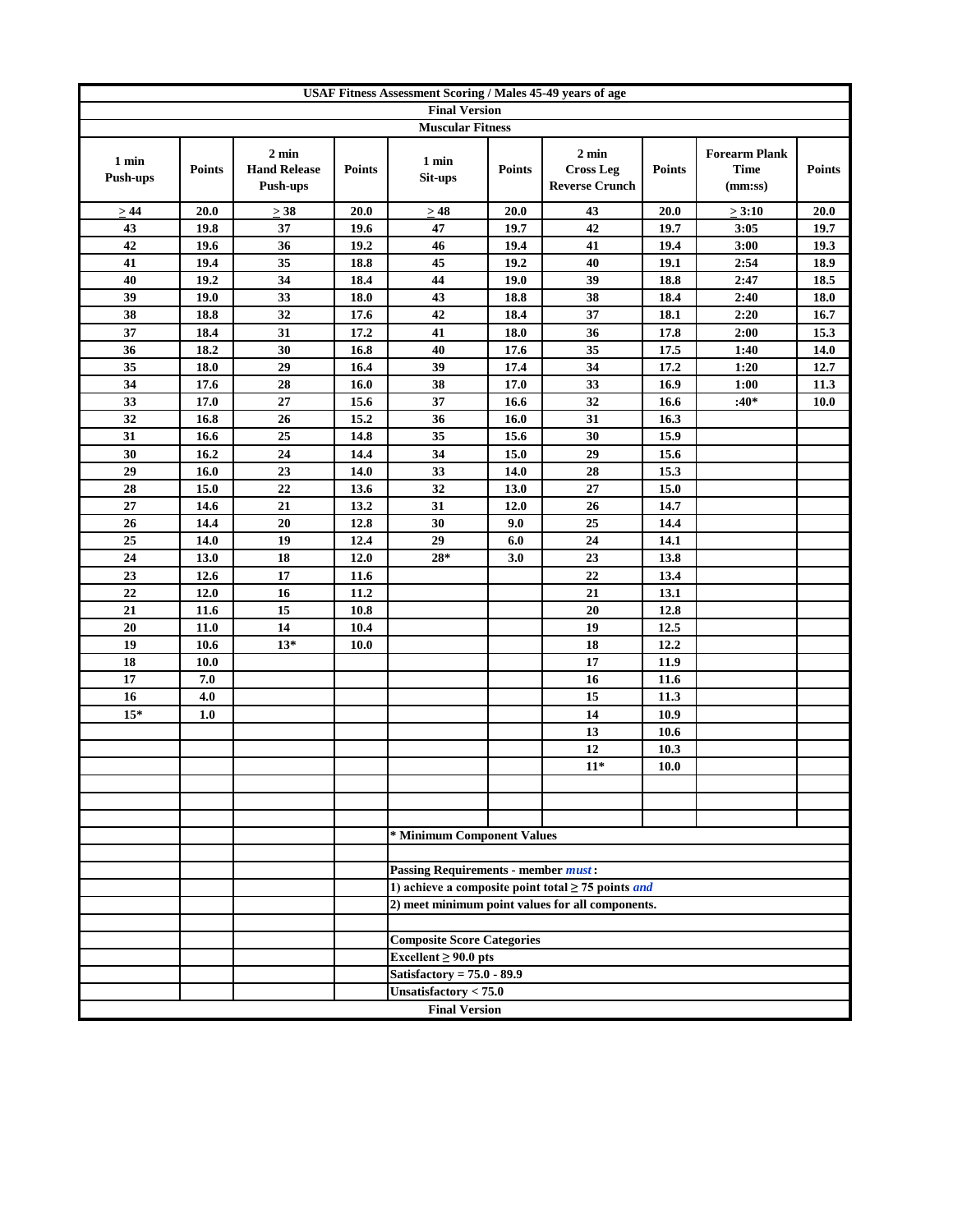| USAF Fitness Assessment Scoring / Males 50-54 years of age     |                                                                                                  |                             |               |  |  |  |  |  |
|----------------------------------------------------------------|--------------------------------------------------------------------------------------------------|-----------------------------|---------------|--|--|--|--|--|
|                                                                | <b>Final Version</b>                                                                             |                             |               |  |  |  |  |  |
|                                                                | <b>Cardiorespiratory Fitness</b>                                                                 |                             |               |  |  |  |  |  |
| <b>Run Time</b><br>(mins:secs)                                 | <b>20 m HAMR Shuttles</b>                                                                        | <b>Health Risk Category</b> | <b>Points</b> |  |  |  |  |  |
| < 10:37                                                        | $\geq 80$                                                                                        | <b>Low Risk</b>             | 60.0          |  |  |  |  |  |
| $10:38 - 11:06$                                                | 74 - 79                                                                                          | <b>Low Risk</b>             | 59.5          |  |  |  |  |  |
| $11:07 - 11:22$                                                | $71 - 73$                                                                                        | <b>Low Risk</b>             | 59.0          |  |  |  |  |  |
| $11:23 - 11:38$                                                | $68 - 70$                                                                                        | <b>Low Risk</b>             | 58.5          |  |  |  |  |  |
| 11:39 - 11:56                                                  | $65 - 67$                                                                                        | <b>Low Risk</b>             | 58.0          |  |  |  |  |  |
| $11:57 - 12:14$                                                | $62 - 64$                                                                                        | <b>Low Risk</b>             | 57.5          |  |  |  |  |  |
| $12:15 - 12:33$                                                | $59 - 61$                                                                                        | <b>Low Risk</b>             | 57.0          |  |  |  |  |  |
| $12:34 - 12:53$                                                | $56 - 58$                                                                                        | <b>Low Risk</b>             | 56.5          |  |  |  |  |  |
| $12:54 - 13:14$                                                | $54 - 55$                                                                                        | <b>Low Risk</b>             | 56.0          |  |  |  |  |  |
| $13:15 - 13:36$                                                | $51 - 53$                                                                                        | <b>Low Risk</b>             | 55.5          |  |  |  |  |  |
| 13:37 - 14:00                                                  | $48 - 50$                                                                                        | <b>Low Risk</b>             | 55.0          |  |  |  |  |  |
| 14:01 - 14:25                                                  | $45 - 47$                                                                                        | <b>Low Risk</b>             | 54.5          |  |  |  |  |  |
| 14:26 - 14:52                                                  | $42 - 44$                                                                                        | <b>Low Risk</b>             | 54.0          |  |  |  |  |  |
| 14:53 - 15:20                                                  | $39 - 41$                                                                                        | <b>Moderate Risk</b>        | 53.5          |  |  |  |  |  |
| 15:21 - 15:50                                                  | $36 - 38$                                                                                        | <b>Moderate Risk</b>        | 52.0          |  |  |  |  |  |
| 15:51 - 16:22                                                  | $33 - 35$                                                                                        | <b>Moderate Risk</b>        | 50.5          |  |  |  |  |  |
| $16:23 - 16:57$                                                | $30 - 32$                                                                                        | <b>High Risk</b>            | 48.0          |  |  |  |  |  |
| 16:58 - 17:34                                                  | $27 - 29$                                                                                        | <b>High Risk</b>            | 45.5          |  |  |  |  |  |
| $17:35 - 18:14$                                                | $24 - 26$                                                                                        | <b>High Risk</b>            | 43.0          |  |  |  |  |  |
| $18:15 - 18:56$                                                | $22 - 23$                                                                                        | <b>High Risk</b>            | 40.5          |  |  |  |  |  |
| 18:57 - 19:43                                                  | $19 - 21$                                                                                        | <b>High Risk</b>            | 38.0          |  |  |  |  |  |
| 19:44 - 20:33*                                                 | $16* - 18$                                                                                       | <b>High Risk</b>            | 35.0          |  |  |  |  |  |
|                                                                |                                                                                                  |                             |               |  |  |  |  |  |
|                                                                |                                                                                                  |                             |               |  |  |  |  |  |
|                                                                |                                                                                                  |                             |               |  |  |  |  |  |
|                                                                |                                                                                                  |                             |               |  |  |  |  |  |
|                                                                |                                                                                                  |                             |               |  |  |  |  |  |
|                                                                |                                                                                                  |                             |               |  |  |  |  |  |
| <b>NOTES:</b>                                                  |                                                                                                  |                             |               |  |  |  |  |  |
| Health Risk Category = low, moderate or high risk for:         |                                                                                                  |                             |               |  |  |  |  |  |
|                                                                | current and future cardiovascular disease, diabetes, certain cancers, and other health problems. |                             |               |  |  |  |  |  |
|                                                                |                                                                                                  |                             |               |  |  |  |  |  |
| <b>Passing Requirements - member must:</b>                     |                                                                                                  |                             |               |  |  |  |  |  |
| 1) achieve a composite point total $\geq$ 75 points <i>and</i> |                                                                                                  |                             |               |  |  |  |  |  |
| 2) meet minimum point values for all components.               |                                                                                                  |                             |               |  |  |  |  |  |
|                                                                |                                                                                                  |                             |               |  |  |  |  |  |
| * Minimum Component Values                                     |                                                                                                  |                             |               |  |  |  |  |  |
| Run time $<$ 20:33                                             |                                                                                                  |                             |               |  |  |  |  |  |
| 20 m HAMR Shuttles > 16 Shuttles                               |                                                                                                  |                             |               |  |  |  |  |  |
|                                                                |                                                                                                  |                             |               |  |  |  |  |  |
| <b>Composite Score Categories</b>                              |                                                                                                  |                             |               |  |  |  |  |  |
| Excellent $\geq 90.0$ pts                                      |                                                                                                  |                             |               |  |  |  |  |  |
| Satisfactory = $75.0 - 89.9$                                   |                                                                                                  |                             |               |  |  |  |  |  |
| Unsatisfactory $< 75.0$                                        |                                                                                                  |                             |               |  |  |  |  |  |
|                                                                | <b>Final Version</b>                                                                             |                             |               |  |  |  |  |  |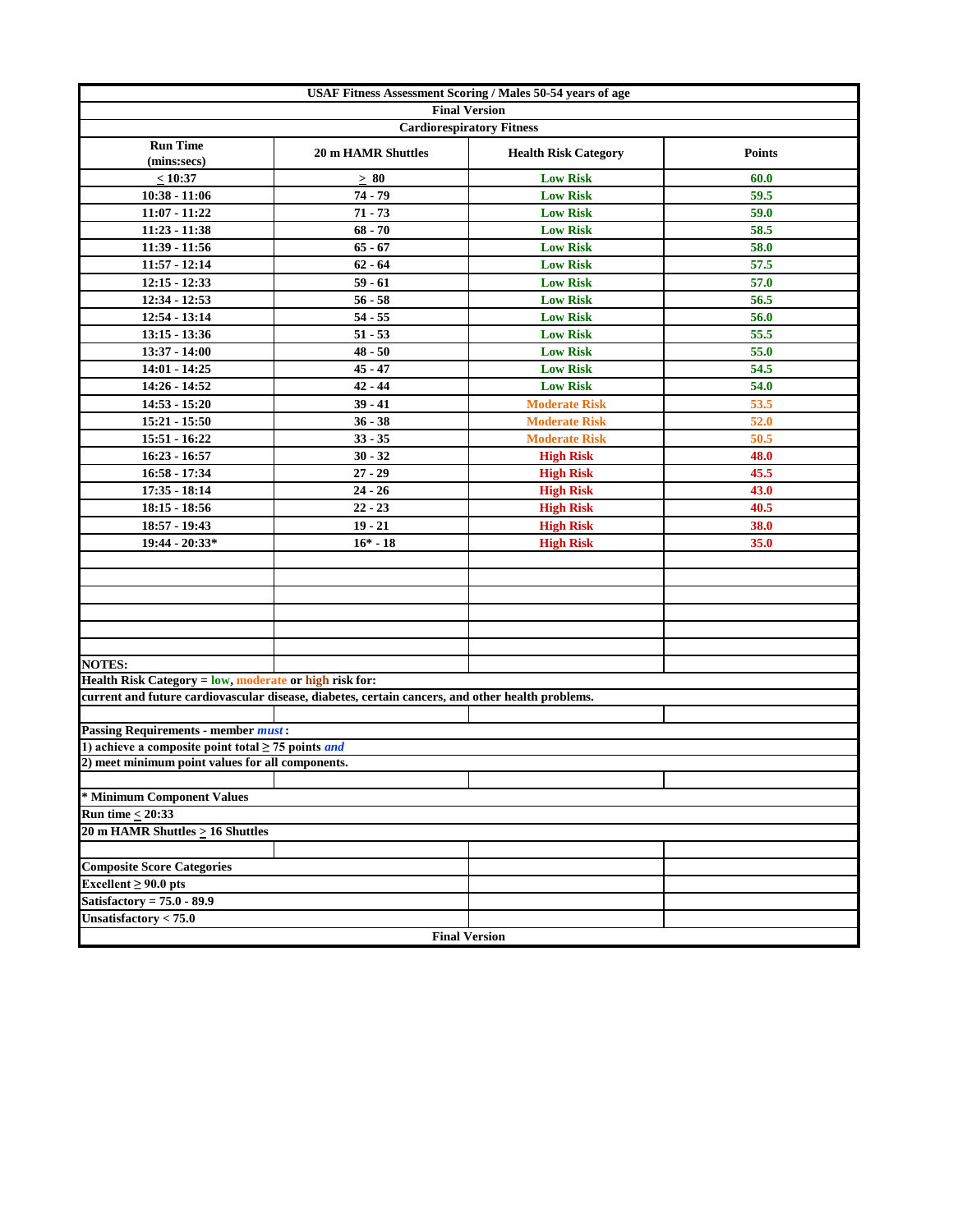|                          | USAF Fitness Assessment Scoring / Males 50-54 years of age |                                                    |               |                                            |               |                                                                |               |                                                |               |
|--------------------------|------------------------------------------------------------|----------------------------------------------------|---------------|--------------------------------------------|---------------|----------------------------------------------------------------|---------------|------------------------------------------------|---------------|
|                          |                                                            |                                                    |               | <b>Final Version</b>                       |               |                                                                |               |                                                |               |
|                          |                                                            |                                                    |               | <b>Muscular Fitness</b>                    |               |                                                                |               |                                                |               |
| 1 min<br><b>Push-ups</b> | <b>Points</b>                                              | $2 \text{ min}$<br><b>Hand Release</b><br>Push-ups | <b>Points</b> | 1 min<br>Sit-ups                           | <b>Points</b> | $2 \text{ min}$<br><b>Cross Leg</b><br><b>Reverse Crunch</b>   | <b>Points</b> | <b>Forearm Plank</b><br><b>Time</b><br>(mm:ss) | <b>Points</b> |
| $\geq 36$                | 20.0                                                       | $\geq 35$                                          | 20.0          | $\geq 46$                                  | 20.0          | $\geq 42$                                                      | 20.0          | $\geq 3:05$                                    | 20.0          |
| 35                       | 19.7                                                       | 34                                                 | 19.6          | 45                                         | 19.7          | 41                                                             | 19.7          | 3:00                                           | 19.7          |
| 34                       | 19.4                                                       | 33                                                 | 19.2          | 44                                         | 19.4          | 40                                                             | 19.4          | 2:55                                           | 19.3          |
| 33                       | 19.0                                                       | 32                                                 | 18.8          | 43                                         | 19.0          | 39                                                             | 19.1          | 2:49                                           | 18.9          |
| 32                       | 18.8                                                       | 31                                                 | 18.3          | 42                                         | 18.8          | 38                                                             | 18.8          | 2:42                                           | 18.5          |
| 31                       | 18.4                                                       | 30                                                 | 17.9          | 41                                         | 18.4          | 37                                                             | 18.5          | 2:35                                           | $18.0\,$      |
| 30                       | 18.2                                                       | 29                                                 | 17.5          | 40                                         | 18.2          | 36                                                             | 18.2          | 2:15                                           | 16.7          |
| 29                       | 18.0                                                       | 28                                                 | 17.1          | 39                                         | 18.0          | 35                                                             | 17.9          | 1:55                                           | 15.3          |
| 28                       | 17.6                                                       | 27                                                 | 16.7          | 38                                         | 17.6          | 34                                                             | 17.6          | 1:35                                           | 14.0          |
| 27                       | 17.4                                                       | 26                                                 | 16.3          | 37                                         | 17.4          | 33                                                             | 17.3          | 1:15                                           | 12.7          |
| 26                       | 17.0                                                       | 25                                                 | 15.8          | 36                                         | 17.0          | 32                                                             | 17.0          | :55                                            | 11.3          |
| 25                       | 16.6                                                       | 24                                                 | 15.4          | 35                                         | 16.0          | 31                                                             | 16.7          | $:35*$                                         | <b>10.0</b>   |
| 24                       | 16.0                                                       | 23                                                 | 15.0          | 34                                         | 15.6          | 30                                                             | 16.4          |                                                |               |
| 23                       | 15.0                                                       | 22                                                 | 14.6          | 33                                         | 15.0          | 29                                                             | 16.1          |                                                |               |
| 22                       | 14.0                                                       | 21                                                 | 14.2          | 32                                         | 14.6          | 28                                                             | 15.8          |                                                |               |
| 21                       | 13.0                                                       | 20                                                 | 13.8          | 31                                         | 14.0          | 27                                                             | 15.5          |                                                |               |
| 20                       | 12.6                                                       | 19                                                 | 13.3          | 30                                         | 13.0          | 26                                                             | 15.2          |                                                |               |
| 19                       | 12.0                                                       | 18                                                 | 12.9          | 29                                         | 12.6          | 25                                                             | 14.8          |                                                |               |
| 18                       | 11.6                                                       | 17                                                 | 12.5          | 28                                         | 12.0          | 24                                                             | 14.5          |                                                |               |
| 17                       | 11.0                                                       | 16                                                 | 12.1          | 27                                         | 9.0           | 23                                                             | 14.2          |                                                |               |
| 16                       | 10.6                                                       | 15                                                 | 11.7          | 26                                         | 6.0           | 22                                                             | 13.9          |                                                |               |
| 15                       | 10.0                                                       | 14                                                 | 11.3          | $25*$                                      | 3.0           | 21                                                             | 13.6          |                                                |               |
| 14                       | 7.0                                                        | 13                                                 | 10.8          |                                            |               | 20                                                             | 13.3          |                                                |               |
| 13                       | 4.0                                                        | 12<br>$11*$                                        | 10.4          |                                            |               | 19<br>18                                                       | 13.0          |                                                |               |
| $12*$                    | 1.0                                                        |                                                    | 10.0          |                                            |               | 17                                                             | 12.7          |                                                |               |
|                          |                                                            |                                                    |               |                                            |               | 16                                                             | 12.4<br>12.1  |                                                |               |
|                          |                                                            |                                                    |               |                                            |               | 15                                                             | 11.8          |                                                |               |
|                          |                                                            |                                                    |               |                                            |               | 14                                                             | 11.5          |                                                |               |
|                          |                                                            |                                                    |               |                                            |               | 13                                                             | 11.2          |                                                |               |
|                          |                                                            |                                                    |               |                                            |               | 12                                                             | 10.9          |                                                |               |
|                          |                                                            |                                                    |               |                                            |               | 11                                                             | 10.6          |                                                |               |
|                          |                                                            |                                                    |               |                                            |               | 10                                                             | 10.3          |                                                |               |
|                          |                                                            |                                                    |               |                                            |               | 9*                                                             | <b>10.0</b>   |                                                |               |
|                          |                                                            |                                                    |               |                                            |               |                                                                |               |                                                |               |
|                          |                                                            |                                                    |               |                                            |               |                                                                |               |                                                |               |
|                          |                                                            |                                                    |               | * Minimum Component Values                 |               |                                                                |               |                                                |               |
|                          |                                                            |                                                    |               |                                            |               |                                                                |               |                                                |               |
|                          |                                                            |                                                    |               | <b>Passing Requirements - member must:</b> |               |                                                                |               |                                                |               |
|                          |                                                            |                                                    |               |                                            |               | 1) achieve a composite point total $\geq$ 75 points <i>and</i> |               |                                                |               |
|                          |                                                            |                                                    |               |                                            |               | 2) meet minimum point values for all components.               |               |                                                |               |
|                          |                                                            |                                                    |               |                                            |               |                                                                |               |                                                |               |
|                          |                                                            |                                                    |               | <b>Composite Score Categories</b>          |               |                                                                |               |                                                |               |
|                          |                                                            |                                                    |               | Excellent $\geq 90.0$ pts                  |               |                                                                |               |                                                |               |
|                          |                                                            |                                                    |               | Satisfactory = $75.0 - 89.9$               |               |                                                                |               |                                                |               |
|                          |                                                            |                                                    |               | Unsatisfactory $< 75.0$                    |               |                                                                |               |                                                |               |
|                          |                                                            |                                                    |               | <b>Final Version</b>                       |               |                                                                |               |                                                |               |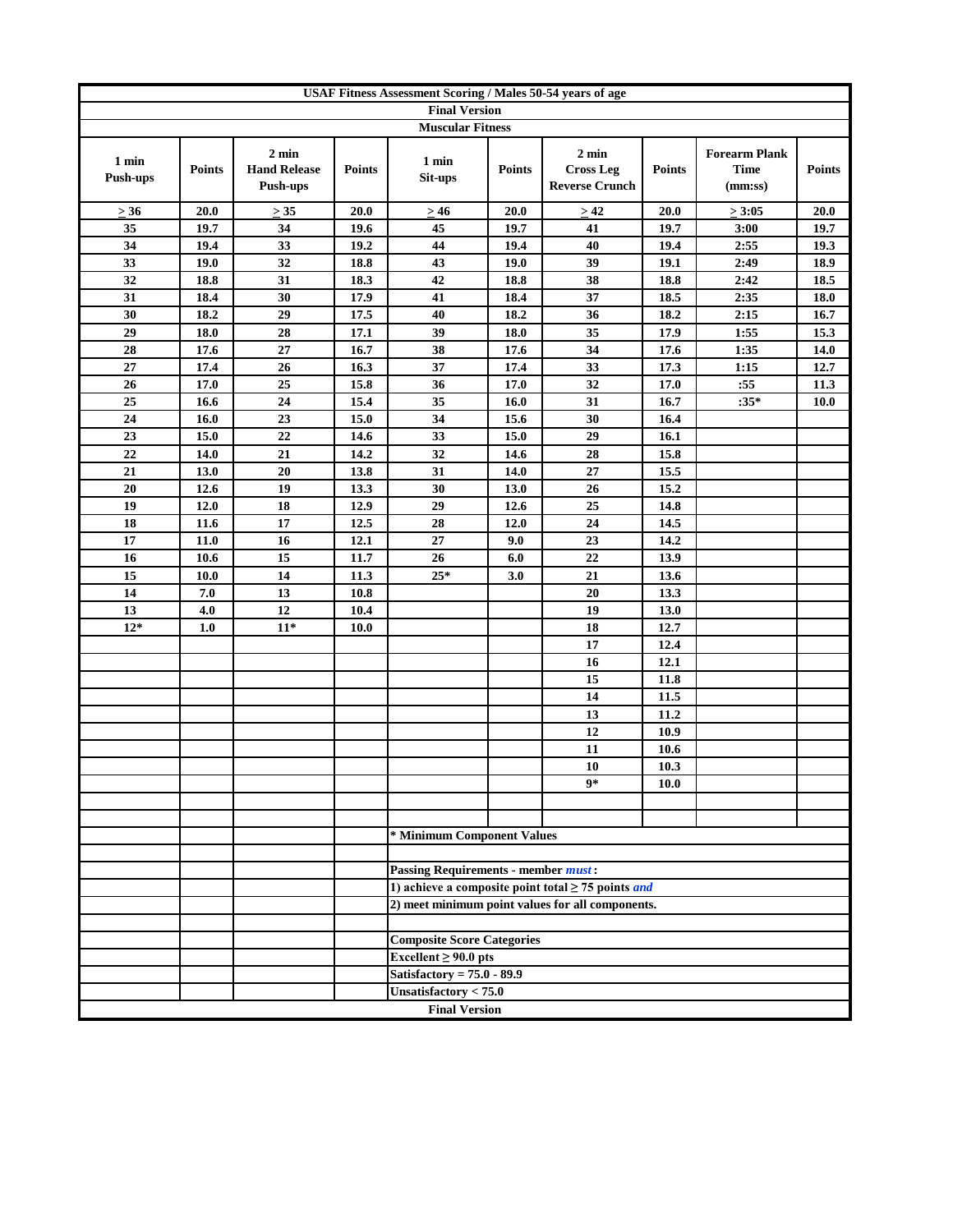|                                                                | <b>USAF Fitness Assessment Scoring / Males 55-59 years of age</b>                                |                             |               |
|----------------------------------------------------------------|--------------------------------------------------------------------------------------------------|-----------------------------|---------------|
|                                                                | <b>Final Version</b>                                                                             |                             |               |
|                                                                | <b>Cardiorespiratory Fitness</b>                                                                 |                             |               |
| <b>Run Time</b><br>(mins:secs)                                 | <b>20 m HAMR Shuttles</b>                                                                        | <b>Health Risk Category</b> | <b>Points</b> |
| $\leq 10:51$                                                   | $\geq 77$                                                                                        | <b>Low Risk</b>             | 60.0          |
| $10:52 - 11:22$                                                | $71 - 76$                                                                                        | <b>Low Risk</b>             | 59.5          |
| $11:23 - 11:38$                                                | $68 - 70$                                                                                        | <b>Low Risk</b>             | 59.0          |
| $11:39 - 11:56$                                                | $65 - 67$                                                                                        | <b>Low Risk</b>             | 58.5          |
| $11:57 - 12:14$                                                | $62 - 64$                                                                                        | <b>Low Risk</b>             | 58.0          |
| $12:15 - 12:33$                                                | $59 - 61$                                                                                        | <b>Low Risk</b>             | 57.5          |
| 12:34 - 12:53                                                  | $56 - 58$                                                                                        | <b>Low Risk</b>             | 57.0          |
| $12:54 - 13:14$                                                | $54 - 55$                                                                                        | <b>Low Risk</b>             | 56.5          |
| $13:15 - 13:36$                                                | $51 - 53$                                                                                        | <b>Low Risk</b>             | 56.0          |
| 13:37 - 14:00                                                  | $48 - 50$                                                                                        | <b>Low Risk</b>             | 55.5          |
| 14:01 - 14:25                                                  | $45 - 47$                                                                                        | <b>Low Risk</b>             | 55.0          |
| 14:26 - 14:52                                                  | $42 - 44$                                                                                        | <b>Low Risk</b>             | 54.5          |
| $14:53 - 15:20$                                                | $39 - 41$                                                                                        | <b>Moderate Risk</b>        | 54.0          |
| $15:21 - 15:50$                                                | $36 - 38$                                                                                        | <b>Moderate Risk</b>        | 53.5          |
| 15:51 - 16:22                                                  | $33 - 35$                                                                                        | <b>Moderate Risk</b>        | 52.0          |
| $16:23 - 16:57$                                                | $30 - 32$                                                                                        | <b>High Risk</b>            | 50.5          |
| 16:58 - 17:34                                                  | $27 - 29$                                                                                        | <b>High Risk</b>            | 48.0          |
| 17:35 - 18:14                                                  | $24 - 26$                                                                                        | <b>High Risk</b>            | 45.5          |
| $18:15 - 18:56$                                                | $22 - 23$                                                                                        | <b>High Risk</b>            | 43.0          |
| 18:57 - 19:43                                                  | $19 - 21$                                                                                        | <b>High Risk</b>            | 40.5          |
| 19:44 - 20:33                                                  | $16 - 18$                                                                                        | <b>High Risk</b>            | 38.0          |
| $20:34 - 21:28*$                                               | $13* - 15$                                                                                       | <b>High Risk</b>            | 35.0          |
|                                                                |                                                                                                  |                             |               |
|                                                                |                                                                                                  |                             |               |
|                                                                |                                                                                                  |                             |               |
|                                                                |                                                                                                  |                             |               |
|                                                                |                                                                                                  |                             |               |
|                                                                |                                                                                                  |                             |               |
| <b>NOTES:</b>                                                  |                                                                                                  |                             |               |
| Health Risk Category = low, moderate or high risk for:         |                                                                                                  |                             |               |
|                                                                | current and future cardiovascular disease, diabetes, certain cancers, and other health problems. |                             |               |
|                                                                |                                                                                                  |                             |               |
| <b>Passing Requirements - member must:</b>                     |                                                                                                  |                             |               |
| 1) achieve a composite point total $\geq$ 75 points <i>and</i> |                                                                                                  |                             |               |
| 2) meet minimum point values for all components.               |                                                                                                  |                             |               |
|                                                                |                                                                                                  |                             |               |
| * Minimum Component Values                                     |                                                                                                  |                             |               |
| Run time $<$ 21:28                                             |                                                                                                  |                             |               |
| 20 m HAMR Shuttles $\geq$ 13 Shuttles                          |                                                                                                  |                             |               |
|                                                                |                                                                                                  |                             |               |
| <b>Composite Score Categories</b>                              |                                                                                                  |                             |               |
| Excellent $\geq 90.0$ pts                                      |                                                                                                  |                             |               |
| Satisfactory = $75.0 - 89.9$                                   |                                                                                                  |                             |               |
| Unsatisfactory $< 75.0$                                        |                                                                                                  |                             |               |
|                                                                |                                                                                                  | <b>Final Version</b>        |               |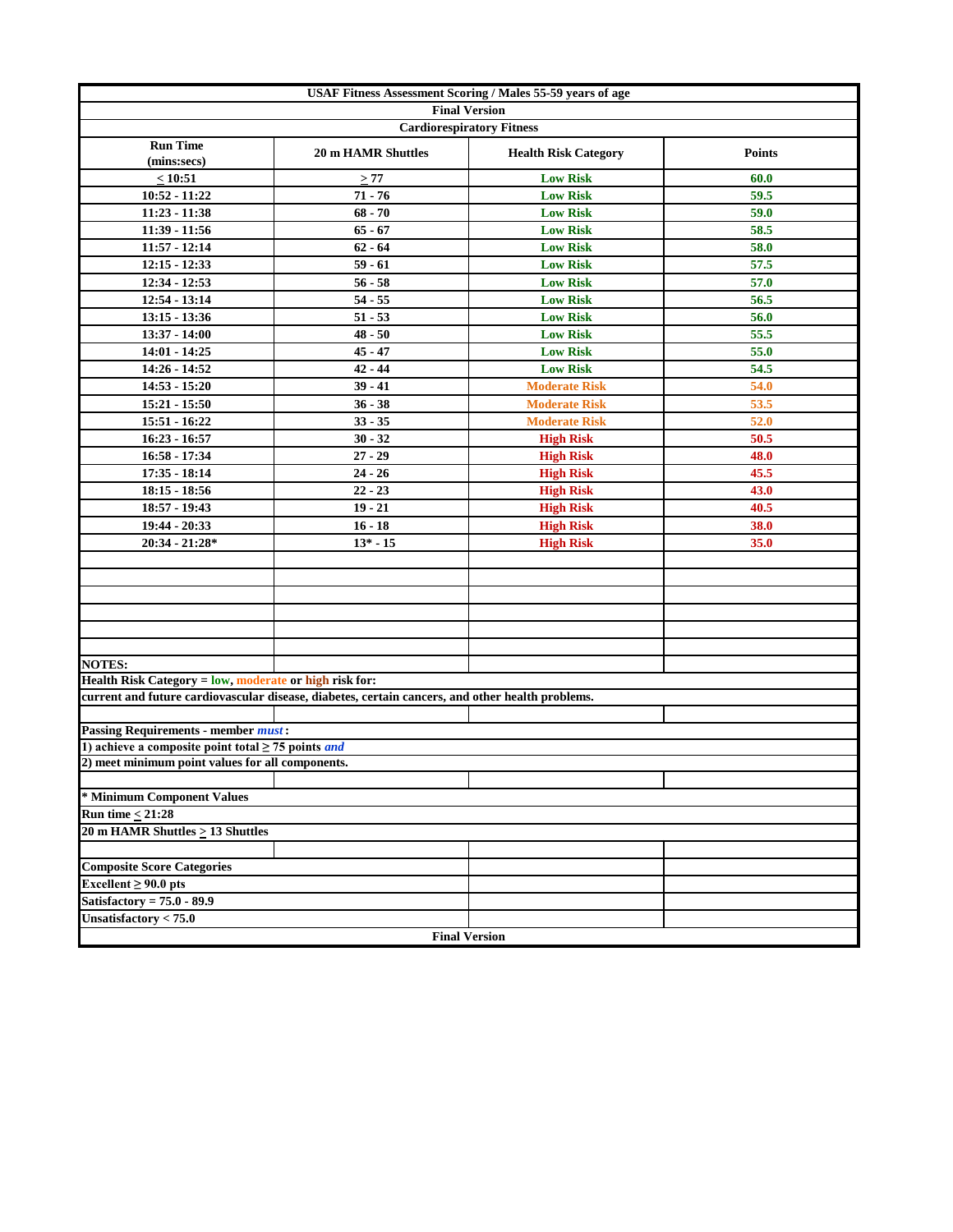|                          | <b>USAF Fitness Assessment Scoring / Males 55-59 years of age</b> |                                                    |               |                                            |               |                                                                                                                    |               |                                                |               |
|--------------------------|-------------------------------------------------------------------|----------------------------------------------------|---------------|--------------------------------------------|---------------|--------------------------------------------------------------------------------------------------------------------|---------------|------------------------------------------------|---------------|
|                          |                                                                   |                                                    |               | <b>Final Version</b>                       |               |                                                                                                                    |               |                                                |               |
|                          |                                                                   |                                                    |               | <b>Muscular Fitness</b>                    |               |                                                                                                                    |               |                                                |               |
| 1 min<br><b>Push-ups</b> | <b>Points</b>                                                     | $2 \text{ min}$<br><b>Hand Release</b><br>Push-ups | <b>Points</b> | 1 min<br>Sit-ups                           | <b>Points</b> | $2 \text{ min}$<br><b>Cross Leg</b><br><b>Reverse Crunch</b>                                                       | <b>Points</b> | <b>Forearm Plank</b><br><b>Time</b><br>(mm:ss) | <b>Points</b> |
| $\geq$ 33                | 20.0                                                              | $\geq$ 33                                          | 20.0          | >44                                        | 20.0          | >41                                                                                                                | 20.0          | $\geq 3:00$                                    | 20.0          |
| 32                       | 19.8                                                              | $\overline{32}$                                    | 19.6          | 43                                         | 19.7          | 40                                                                                                                 | 19.7          | 2:55                                           | 19.7          |
| 31                       | 19.4                                                              | 31                                                 | 19.1          | 42                                         | 19.4          | 39                                                                                                                 | 19.4          | 2:50                                           | 19.3          |
| 30                       | 19.0                                                              | 30                                                 | 18.7          | 41                                         | 19.0          | 38                                                                                                                 | 19.1          | 2:44                                           | 18.9          |
| 29                       | 18.4                                                              | 29                                                 | 18.3          | 40                                         | 18.8          | 37                                                                                                                 | 18.8          | 2:37                                           | 18.5          |
| 28                       | 18.0                                                              | 28                                                 | 17.8          | 39                                         | 18.4          | 36                                                                                                                 | 18.5          | 2:30                                           | 18.0          |
| 27                       | 17.8                                                              | 27                                                 | 17.4          | 38                                         | 18.2          | 35                                                                                                                 | 18.2          | 2:10                                           | 16.7          |
| 26                       | 17.4                                                              | 26                                                 | 17.0          | 37                                         | 18.0          | 34                                                                                                                 | 17.9          | 1:50                                           | 15.3          |
| 25                       | 17.0                                                              | 25                                                 | 16.5          | 36                                         | 17.6          | 33                                                                                                                 | 17.6          | 1:30                                           | 14.0          |
| 24                       | 16.8                                                              | 24                                                 | 16.1          | 35                                         | 17.4          | 32                                                                                                                 | 17.3          | 1:10                                           | 12.7          |
| 23                       | 15.8                                                              | 23                                                 | 15.7          | 34                                         | 17.0          | 31                                                                                                                 | 17.0          | :50                                            | 11.3          |
| 22                       | 14.8                                                              | 22                                                 | 15.2          | 33                                         | 16.0          | 30                                                                                                                 | 16.7          | $:30*$                                         | <b>10.0</b>   |
| 21                       | 14.0                                                              | 21                                                 | 14.8          | 32                                         | 15.6          | 29                                                                                                                 | 16.4          |                                                |               |
| 20                       | 13.0                                                              | 20                                                 | 14.3          | 31                                         | 15.0          | 28                                                                                                                 | 16.1          |                                                |               |
| 19                       | 12.4                                                              | 19                                                 | 13.9          | 30                                         | 14.6          | $\bf 27$                                                                                                           | 15.8          |                                                |               |
| 18                       | 11.8                                                              | 18                                                 | 13.5          | 29                                         | 14.0          | 26                                                                                                                 | 15.5          |                                                |               |
| 17                       | 11.4                                                              | 17                                                 | 13.0          | 28                                         | 13.6          | 25                                                                                                                 | 15.2          |                                                |               |
| 16                       | 10.8                                                              | 16                                                 | 12.6          | $\bf 27$                                   | 13.0          | 24                                                                                                                 | 14.8          |                                                |               |
| 15                       | 10.0                                                              | 15                                                 | 12.2          | 26                                         | 12.6          | 23                                                                                                                 | 14.5          |                                                |               |
| 14                       | 7.0                                                               | 14                                                 | 11.7          | 25                                         | 12.0          | 22                                                                                                                 | 14.2          |                                                |               |
| 13                       | 4.0                                                               | 13                                                 | 11.3          | 24                                         | 9.0           | 21                                                                                                                 | 13.9          |                                                |               |
| $12*$                    | 1.0                                                               | 12                                                 | 10.9          | 23                                         | 6.0           | 20                                                                                                                 | 13.6          |                                                |               |
|                          |                                                                   | 11                                                 | 10.4          | $22*$                                      | 3.0           | 19                                                                                                                 | 13.3          |                                                |               |
|                          |                                                                   | $10*$                                              | 10.0          |                                            |               | 18                                                                                                                 | 13.0          |                                                |               |
|                          |                                                                   |                                                    |               |                                            |               | 17                                                                                                                 | 12.7          |                                                |               |
|                          |                                                                   |                                                    |               |                                            |               | 16                                                                                                                 | 12.4          |                                                |               |
|                          |                                                                   |                                                    |               |                                            |               | 15                                                                                                                 | 12.1          |                                                |               |
|                          |                                                                   |                                                    |               |                                            |               | 14                                                                                                                 | 11.8          |                                                |               |
|                          |                                                                   |                                                    |               |                                            |               | 13                                                                                                                 | 11.5          |                                                |               |
|                          |                                                                   |                                                    |               |                                            |               | 12                                                                                                                 | 11.2          |                                                |               |
|                          |                                                                   |                                                    |               |                                            |               | 11                                                                                                                 | 10.9          |                                                |               |
|                          |                                                                   |                                                    |               |                                            |               | 10                                                                                                                 | 10.6          |                                                |               |
|                          |                                                                   |                                                    |               |                                            |               | 9                                                                                                                  | 10.3          |                                                |               |
|                          |                                                                   |                                                    |               |                                            |               | $8*$                                                                                                               | <b>10.0</b>   |                                                |               |
|                          |                                                                   |                                                    |               |                                            |               |                                                                                                                    |               |                                                |               |
|                          |                                                                   |                                                    |               |                                            |               |                                                                                                                    |               |                                                |               |
|                          |                                                                   |                                                    |               | * Minimum Component Values                 |               |                                                                                                                    |               |                                                |               |
|                          |                                                                   |                                                    |               |                                            |               |                                                                                                                    |               |                                                |               |
|                          |                                                                   |                                                    |               | <b>Passing Requirements - member must:</b> |               |                                                                                                                    |               |                                                |               |
|                          |                                                                   |                                                    |               |                                            |               | 1) achieve a composite point total $\geq$ 75 points <i>and</i><br>2) meet minimum point values for all components. |               |                                                |               |
|                          |                                                                   |                                                    |               |                                            |               |                                                                                                                    |               |                                                |               |
|                          |                                                                   |                                                    |               | <b>Composite Score Categories</b>          |               |                                                                                                                    |               |                                                |               |
|                          |                                                                   |                                                    |               | Excellent $\geq 90.0$ pts                  |               |                                                                                                                    |               |                                                |               |
|                          |                                                                   |                                                    |               | Satisfactory = $75.0 - 89.9$               |               |                                                                                                                    |               |                                                |               |
|                          |                                                                   |                                                    |               | Unsatisfactory $< 75.0$                    |               |                                                                                                                    |               |                                                |               |
|                          |                                                                   |                                                    |               | <b>Final Version</b>                       |               |                                                                                                                    |               |                                                |               |
|                          |                                                                   |                                                    |               |                                            |               |                                                                                                                    |               |                                                |               |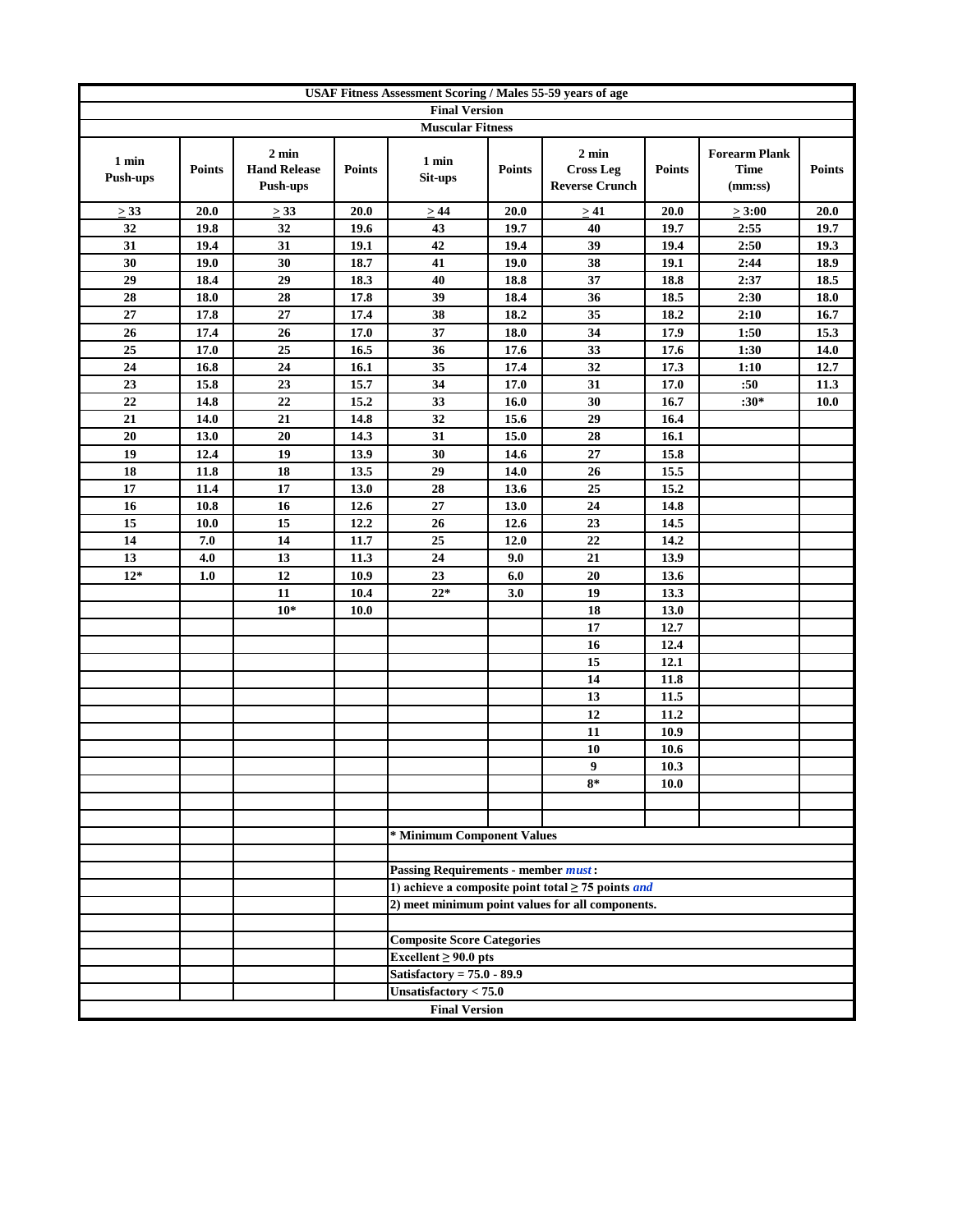| <b>USAF Fitness Assessment Scoring / Males over 60 years of age</b> |                                                                                                  |                             |               |  |  |  |  |  |
|---------------------------------------------------------------------|--------------------------------------------------------------------------------------------------|-----------------------------|---------------|--|--|--|--|--|
| <b>Final Version</b><br><b>Cardiorespiratory Fitness</b>            |                                                                                                  |                             |               |  |  |  |  |  |
|                                                                     |                                                                                                  |                             |               |  |  |  |  |  |
| <b>Run Time</b><br>(mins:secs)                                      | <b>20 m HAMR Shuttles</b>                                                                        | <b>Health Risk Category</b> | <b>Points</b> |  |  |  |  |  |
| $\leq 11:22$                                                        | $\geq 71$                                                                                        | <b>Low Risk</b>             | 60.0          |  |  |  |  |  |
| $11:23 - 11:56$                                                     | $65 - 70$                                                                                        | <b>Low Risk</b>             | 59.5          |  |  |  |  |  |
| $11:57 - 12:14$                                                     | $62 - 64$                                                                                        | <b>Low Risk</b>             | 59.0          |  |  |  |  |  |
| $12:15 - 12:33$                                                     | $59 - 61$                                                                                        | <b>Low Risk</b>             | 58.5          |  |  |  |  |  |
| 12:34 - 12:53                                                       | $56 - 58$                                                                                        | <b>Low Risk</b>             | 58.0          |  |  |  |  |  |
| $12:54 - 13:14$                                                     | $54 - 55$                                                                                        | <b>Low Risk</b>             | 57.5          |  |  |  |  |  |
| $13:15 - 13:36$                                                     | $51 - 53$                                                                                        | <b>Low Risk</b>             | 57.0          |  |  |  |  |  |
| $13:37 - 14:00$                                                     | $48 - 50$                                                                                        | <b>Low Risk</b>             | 56.5          |  |  |  |  |  |
| $14:01 - 14:25$                                                     | $45 - 47$                                                                                        | <b>Low Risk</b>             | 56.0          |  |  |  |  |  |
| 14:26 - 14:52                                                       | $42 - 44$                                                                                        | <b>Low Risk</b>             | 55.5          |  |  |  |  |  |
| 14:53 - 15:20                                                       | $39 - 41$                                                                                        | <b>Low Risk</b>             | 55.0          |  |  |  |  |  |
| $15:21 - 15:50$                                                     | $36 - 38$                                                                                        | <b>Low Risk</b>             | 54.5          |  |  |  |  |  |
| 15:51 - 16:22                                                       | $33 - 35$                                                                                        | <b>Low Risk</b>             | 54.0          |  |  |  |  |  |
| $16:23 - 16:57$                                                     | $30 - 32$                                                                                        | <b>Moderate Risk</b>        | 52.5          |  |  |  |  |  |
| $16:58 - 17:34$                                                     | $27 - 29$                                                                                        | <b>Moderate Risk</b>        | 51.0          |  |  |  |  |  |
| $17:35 - 18:14$                                                     | $24 - 26$                                                                                        | <b>Moderate Risk</b>        | 49.5          |  |  |  |  |  |
| $18:15 - 18:56$                                                     | $22 - 23$                                                                                        | <b>High Risk</b>            | 47.0          |  |  |  |  |  |
| 18:57 - 19:43                                                       | $19 - 21$                                                                                        | <b>High Risk</b>            | 44.5          |  |  |  |  |  |
| 19:44 - 20:33                                                       |                                                                                                  |                             | 41.5          |  |  |  |  |  |
|                                                                     | $16 - 18$                                                                                        | <b>High Risk</b>            |               |  |  |  |  |  |
| $20:34 - 21:28$                                                     | $13 - 15$                                                                                        | <b>High Risk</b>            | 38.5          |  |  |  |  |  |
| 21:29 - 22:28*                                                      | $10 - 12$                                                                                        | <b>High Risk</b>            | 35.0          |  |  |  |  |  |
|                                                                     |                                                                                                  |                             |               |  |  |  |  |  |
|                                                                     |                                                                                                  |                             |               |  |  |  |  |  |
|                                                                     |                                                                                                  |                             |               |  |  |  |  |  |
|                                                                     |                                                                                                  |                             |               |  |  |  |  |  |
|                                                                     |                                                                                                  |                             |               |  |  |  |  |  |
|                                                                     |                                                                                                  |                             |               |  |  |  |  |  |
| <b>NOTES:</b>                                                       |                                                                                                  |                             |               |  |  |  |  |  |
| Health Risk Category = low, moderate or high risk for:              |                                                                                                  |                             |               |  |  |  |  |  |
|                                                                     | current and future cardiovascular disease, diabetes, certain cancers, and other health problems. |                             |               |  |  |  |  |  |
|                                                                     |                                                                                                  |                             |               |  |  |  |  |  |
| <b>Passing Requirements - member must:</b>                          |                                                                                                  |                             |               |  |  |  |  |  |
| 1) achieve a composite point total $\geq$ 75 points <i>and</i>      |                                                                                                  |                             |               |  |  |  |  |  |
| 2) meet minimum point values for all components.                    |                                                                                                  |                             |               |  |  |  |  |  |
|                                                                     |                                                                                                  |                             |               |  |  |  |  |  |
| * Minimum Component Values                                          |                                                                                                  |                             |               |  |  |  |  |  |
| <b>Run time <math>&lt;</math> 22:28</b>                             |                                                                                                  |                             |               |  |  |  |  |  |
| 20 m HAMR Shuttles $\geq$ 10 Shuttles                               |                                                                                                  |                             |               |  |  |  |  |  |
|                                                                     |                                                                                                  |                             |               |  |  |  |  |  |
| <b>Composite Score Categories</b>                                   |                                                                                                  |                             |               |  |  |  |  |  |
| Excellent $\geq 90.0$ pts                                           |                                                                                                  |                             |               |  |  |  |  |  |
| Satisfactory = $75.0 - 89.9$                                        |                                                                                                  |                             |               |  |  |  |  |  |
| Unsatisfactory $< 75.0$                                             |                                                                                                  |                             |               |  |  |  |  |  |
|                                                                     |                                                                                                  | <b>Final Version</b>        |               |  |  |  |  |  |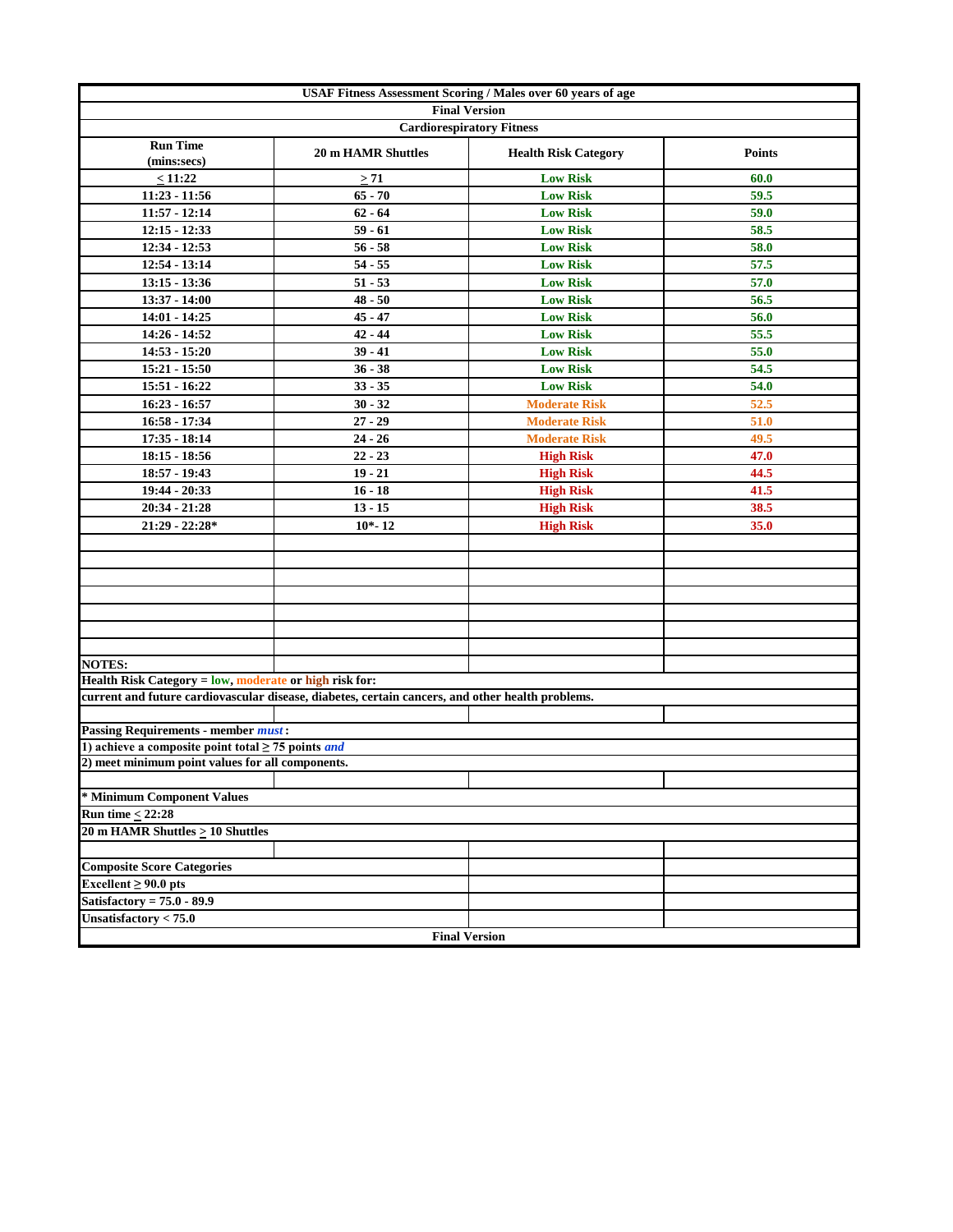|                          | USAF Fitness Assessment Scoring / Males over 60 years of age |                                                    |               |                                            |               |                                                                |               |                                                |               |
|--------------------------|--------------------------------------------------------------|----------------------------------------------------|---------------|--------------------------------------------|---------------|----------------------------------------------------------------|---------------|------------------------------------------------|---------------|
|                          |                                                              |                                                    |               | <b>Final Version</b>                       |               |                                                                |               |                                                |               |
|                          |                                                              |                                                    |               | <b>Muscular Fitness</b>                    |               |                                                                |               |                                                |               |
| 1 min<br><b>Push-ups</b> | <b>Points</b>                                                | $2 \text{ min}$<br><b>Hand Release</b><br>Push-ups | <b>Points</b> | 1 min<br>Sit-ups                           | <b>Points</b> | $2 \text{ min}$<br><b>Cross Leg</b><br><b>Reverse Crunch</b>   | <b>Points</b> | <b>Forearm Plank</b><br><b>Time</b><br>(mm:ss) | <b>Points</b> |
| $\geq 30$                | 20.0                                                         | $\geq 30$                                          | 20.0          | $\geq 42$                                  | 20.0          | $\geq 35$                                                      | <b>20.0</b>   | $\geq$ 2:55                                    | 20.0          |
| 29                       | 19.5                                                         | 29                                                 | 19.5          | 41                                         | 19.7          | 34                                                             | 19.6          | 2:50                                           | 19.7          |
| 28                       | 19.0                                                         | 28                                                 | 19.0          | 40                                         | 19.4          | 33                                                             | 19.3          | 2:45                                           | 19.3          |
| 27                       | 18.6                                                         | $27\,$                                             | 18.5          | 39                                         | 19.0          | 32                                                             | 18.9          | 2:39                                           | 18.9          |
| 26                       | 18.0                                                         | 26                                                 | 18.0          | 38                                         | 18.8          | 31                                                             | 18.6          | 2:32                                           | 18.5          |
| 25                       | 17.6                                                         | 25                                                 | 17.5          | 37                                         | 18.4          | 30                                                             | 18.2          | 2:25                                           | 18.0          |
| 24                       | 17.0                                                         | 24                                                 | 17.0          | 36                                         | 18.2          | 29                                                             | 17.9          | 2:05                                           | 16.7          |
| 23                       | 16.0                                                         | 23                                                 | 16.5          | 35                                         | 18.0          | 28                                                             | 17.5          | 1:55                                           | 16.0          |
| 22                       | 15.0                                                         | 22                                                 | 16.0          | 34                                         | 17.8          | 27                                                             | 17.1          | 1:25                                           | 14.0          |
| 21                       | 14.0                                                         | 21                                                 | 15.5          | 33                                         | 17.6          | 26                                                             | 16.8          | 1:05                                           | 12.7          |
| 20                       | 13.0                                                         | 20                                                 | 15.0          | 32                                         | 17.2          | 25                                                             | 16.4          | :45                                            | 11.3          |
| 19                       | 12.6                                                         | 19                                                 | 14.5          | 31                                         | 17.0          | 24                                                             | 16.1          | $:25*$                                         | <b>10.0</b>   |
| 18                       | 12.0                                                         | 18                                                 | 14.0          | 30                                         | 16.0          | 23                                                             | 15.7          |                                                |               |
| 17                       | 11.6                                                         | 17                                                 | 13.5          | 29                                         | 15.6          | 22                                                             | 15.4          |                                                |               |
| 16                       | $11.0$                                                       | 16                                                 | 13.0          | 28                                         | 15.0          | 21                                                             | 15.0          |                                                |               |
| 15                       | 10.6                                                         | 15                                                 | 12.5          | $27\,$                                     | 14.6          | 20                                                             | 14.6          |                                                |               |
| 14                       | 10.0                                                         | 14                                                 | 12.0          | 26                                         | 14.0          | 19                                                             | 14.3          |                                                |               |
| 13                       | 7.0                                                          | 13                                                 | 11.5          | 25                                         | 13.6          | 18                                                             | 13.9          |                                                |               |
| 12                       | 4.0                                                          | 12                                                 | 11.0          | 24                                         | 13.0          | 17                                                             | 13.6          |                                                |               |
| $11*$                    | 1.0                                                          | 11                                                 | 10.5          | 23                                         | 12.6          | 16                                                             | 13.2          |                                                |               |
|                          |                                                              | $10*$                                              | 10.0          | 22                                         | 12.0          | 15                                                             | 12.9          |                                                |               |
|                          |                                                              |                                                    |               | 21                                         | 9.0           | 14                                                             | 12.5          |                                                |               |
|                          |                                                              |                                                    |               | 20                                         | 6.0           | 13                                                             | 12.1          |                                                |               |
|                          |                                                              |                                                    |               | $19*$                                      | 3.0           | 12                                                             | 11.8          |                                                |               |
|                          |                                                              |                                                    |               |                                            |               | 11                                                             | 11.4          |                                                |               |
|                          |                                                              |                                                    |               |                                            |               | 10                                                             | 11.1          |                                                |               |
|                          |                                                              |                                                    |               |                                            |               | 9                                                              | 10.7          |                                                |               |
|                          |                                                              |                                                    |               |                                            |               | 8<br>$7*$                                                      | 10.4<br>10    |                                                |               |
|                          |                                                              |                                                    |               |                                            |               |                                                                |               |                                                |               |
|                          |                                                              |                                                    |               |                                            |               |                                                                |               |                                                |               |
|                          |                                                              |                                                    |               |                                            |               |                                                                |               |                                                |               |
|                          |                                                              |                                                    |               |                                            |               |                                                                |               |                                                |               |
|                          |                                                              |                                                    |               |                                            |               |                                                                |               |                                                |               |
|                          |                                                              |                                                    |               |                                            |               |                                                                |               |                                                |               |
|                          |                                                              |                                                    |               |                                            |               |                                                                |               |                                                |               |
|                          |                                                              |                                                    |               | * Minimum Component Values                 |               |                                                                |               |                                                |               |
|                          |                                                              |                                                    |               |                                            |               |                                                                |               |                                                |               |
|                          |                                                              |                                                    |               | <b>Passing Requirements - member must:</b> |               |                                                                |               |                                                |               |
|                          |                                                              |                                                    |               |                                            |               | 1) achieve a composite point total $\geq$ 75 points <i>and</i> |               |                                                |               |
|                          |                                                              |                                                    |               |                                            |               | 2) meet minimum point values for all components.               |               |                                                |               |
|                          |                                                              |                                                    |               |                                            |               |                                                                |               |                                                |               |
|                          |                                                              |                                                    |               | <b>Composite Score Categories</b>          |               |                                                                |               |                                                |               |
|                          |                                                              |                                                    |               | Excellent $\geq 90.0$ pts                  |               |                                                                |               |                                                |               |
|                          |                                                              |                                                    |               | Satisfactory = $75.0 - 89.9$               |               |                                                                |               |                                                |               |
|                          |                                                              |                                                    |               | Unsatisfactory < 75.0                      |               |                                                                |               |                                                |               |
|                          |                                                              |                                                    |               | <b>Final Version</b>                       |               |                                                                |               |                                                |               |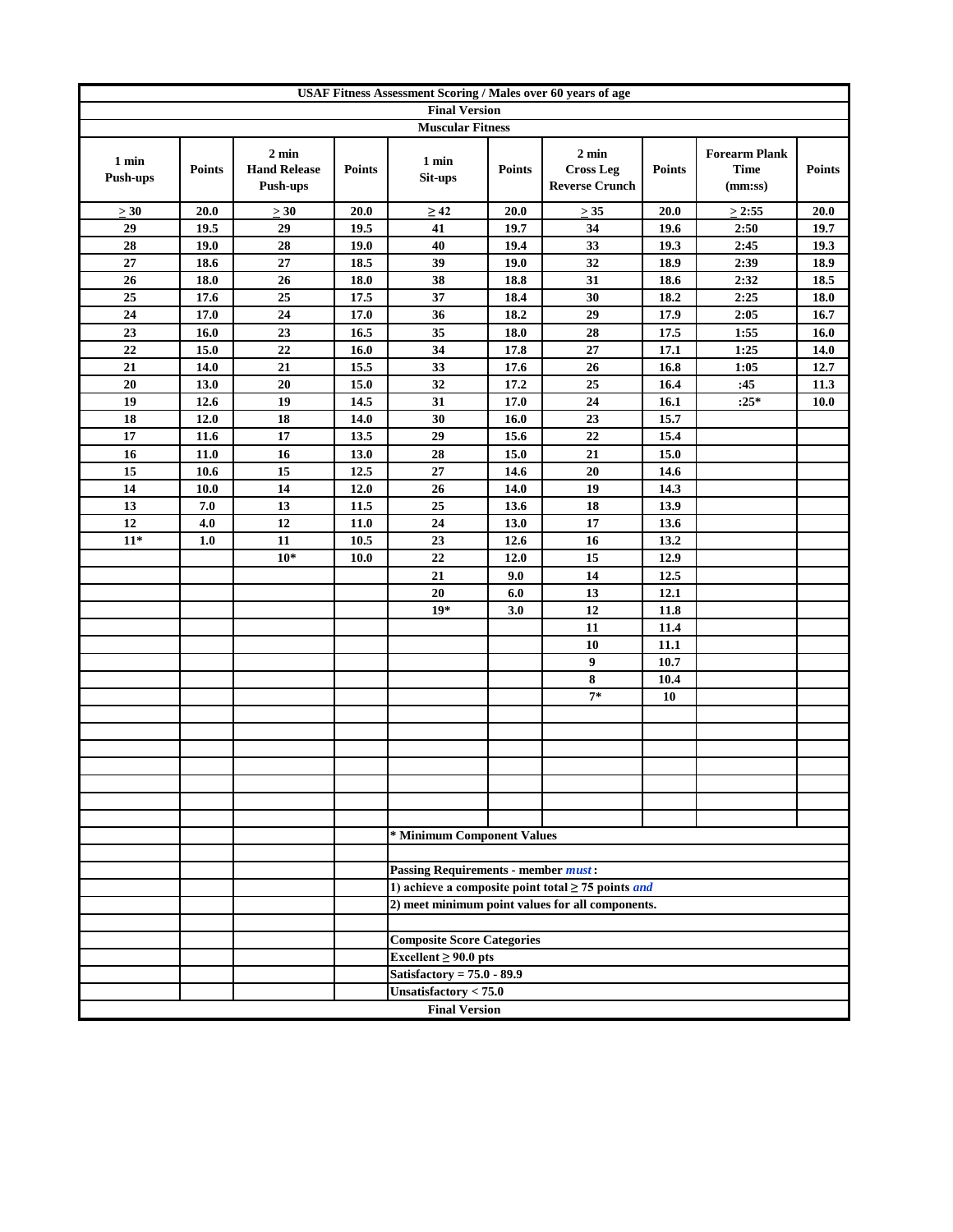| <b>USAF Fitness Assessment Scoring / Females &lt; 25 years of age</b> |                                                                                                  |                                  |               |  |  |  |  |  |
|-----------------------------------------------------------------------|--------------------------------------------------------------------------------------------------|----------------------------------|---------------|--|--|--|--|--|
|                                                                       |                                                                                                  | <b>Final Version</b>             |               |  |  |  |  |  |
|                                                                       |                                                                                                  | <b>Cardiorespiratory Fitness</b> |               |  |  |  |  |  |
| <b>Run Time</b><br>(mins:secs)                                        | <b>20 m HAMR Shuttles</b>                                                                        | <b>Health Risk Category</b>      | <b>Points</b> |  |  |  |  |  |
| < 10:23                                                               | $\geq 83$                                                                                        | <b>Low Risk</b>                  | 60.0          |  |  |  |  |  |
| $10:24 - 10:51$                                                       | $77 - 82$                                                                                        | <b>Low Risk</b>                  | 59.5          |  |  |  |  |  |
| $10:52 - 11:06$                                                       | $74 - 76$                                                                                        | <b>Low Risk</b>                  | 59.0          |  |  |  |  |  |
| 11:07 - 11:22                                                         | $71 - 73$                                                                                        | <b>Low Risk</b>                  | 58.5          |  |  |  |  |  |
| 11:23 - 11:38                                                         | $68 - 70$                                                                                        | <b>Low Risk</b>                  | 58.0          |  |  |  |  |  |
| 11:39 - 11:56                                                         | $65 - 67$                                                                                        | <b>Low Risk</b>                  | 57.5          |  |  |  |  |  |
| $11:57 - 12:14$                                                       | $62 - 64$                                                                                        | <b>Low Risk</b>                  | 57.0          |  |  |  |  |  |
| $12:15 - 12:33$                                                       | $59 - 61$                                                                                        | <b>Low Risk</b>                  | 56.5          |  |  |  |  |  |
| 12:34 - 12:53                                                         | $56 - 58$                                                                                        | <b>Low Risk</b>                  | 56.0          |  |  |  |  |  |
| 12:54 - 13:14                                                         | $54 - 55$                                                                                        | <b>Low Risk</b>                  | 55.5          |  |  |  |  |  |
| $13:15 - 13:36$                                                       | $51 - 53$                                                                                        | <b>Low Risk</b>                  | 55.0          |  |  |  |  |  |
| 13:37 - 14:00                                                         | $48 - 50$                                                                                        | <b>Low Risk</b>                  | 54.5          |  |  |  |  |  |
| 14:01 - 14:25                                                         | $45 - 47$                                                                                        | <b>Low Risk</b>                  | 54.0          |  |  |  |  |  |
| 14:26 - 14:52                                                         | $42 - 44$                                                                                        | <b>Low Risk</b>                  | 53.5          |  |  |  |  |  |
| $14:53 - 15:20$                                                       | $39 - 41$                                                                                        | <b>Moderate Risk</b>             | 52.0          |  |  |  |  |  |
| $15:21 - 15:50$                                                       | $36 - 38$                                                                                        | <b>Moderate Risk</b>             | 50.5          |  |  |  |  |  |
| 15:51 - 16:22                                                         | $33 - 35$                                                                                        | <b>Moderate Risk</b>             | 49.0          |  |  |  |  |  |
| 16:23 - 16:57                                                         | $30 - 32$                                                                                        | <b>High Risk</b>                 | 46.0          |  |  |  |  |  |
| 16:58 - 17:34                                                         | $27 - 29$                                                                                        | <b>High Risk</b>                 | 42.5          |  |  |  |  |  |
| $17:35 - 18:14$                                                       | $24 - 26$                                                                                        | <b>High Risk</b>                 | 39.0          |  |  |  |  |  |
| $18:15 - 18:56*$                                                      | $22* - 23$                                                                                       | <b>High Risk</b>                 | 35.0          |  |  |  |  |  |
|                                                                       |                                                                                                  |                                  |               |  |  |  |  |  |
|                                                                       |                                                                                                  |                                  |               |  |  |  |  |  |
|                                                                       |                                                                                                  |                                  |               |  |  |  |  |  |
|                                                                       |                                                                                                  |                                  |               |  |  |  |  |  |
|                                                                       |                                                                                                  |                                  |               |  |  |  |  |  |
|                                                                       |                                                                                                  |                                  |               |  |  |  |  |  |
|                                                                       |                                                                                                  |                                  |               |  |  |  |  |  |
| <b>NOTES:</b>                                                         |                                                                                                  |                                  |               |  |  |  |  |  |
| Health Risk Category = low, moderate or high risk for:                |                                                                                                  |                                  |               |  |  |  |  |  |
|                                                                       | current and future cardiovascular disease, diabetes, certain cancers, and other health problems. |                                  |               |  |  |  |  |  |
| <b>Passing Requirements - member must:</b>                            |                                                                                                  |                                  |               |  |  |  |  |  |
| 1) achieve a composite point total $\geq$ 75 points <i>and</i>        |                                                                                                  |                                  |               |  |  |  |  |  |
| 2) meet minimum point values for all components.                      |                                                                                                  |                                  |               |  |  |  |  |  |
|                                                                       |                                                                                                  |                                  |               |  |  |  |  |  |
| * Minimum Component Values                                            |                                                                                                  |                                  |               |  |  |  |  |  |
| <b>Run time &lt; 18:56</b>                                            |                                                                                                  |                                  |               |  |  |  |  |  |
| 20 m HAMR Shuttles $\geq$ 22 Shuttles                                 |                                                                                                  |                                  |               |  |  |  |  |  |
|                                                                       |                                                                                                  |                                  |               |  |  |  |  |  |
| <b>Composite Score Categories</b>                                     |                                                                                                  |                                  |               |  |  |  |  |  |
| Excellent $\geq 90.0$ pts                                             |                                                                                                  |                                  |               |  |  |  |  |  |
| Satisfactory = $75.0 - 89.9$                                          |                                                                                                  |                                  |               |  |  |  |  |  |
| Unsatisfactory $< 75.0$                                               |                                                                                                  |                                  |               |  |  |  |  |  |
|                                                                       | <b>Final Version</b>                                                                             |                                  |               |  |  |  |  |  |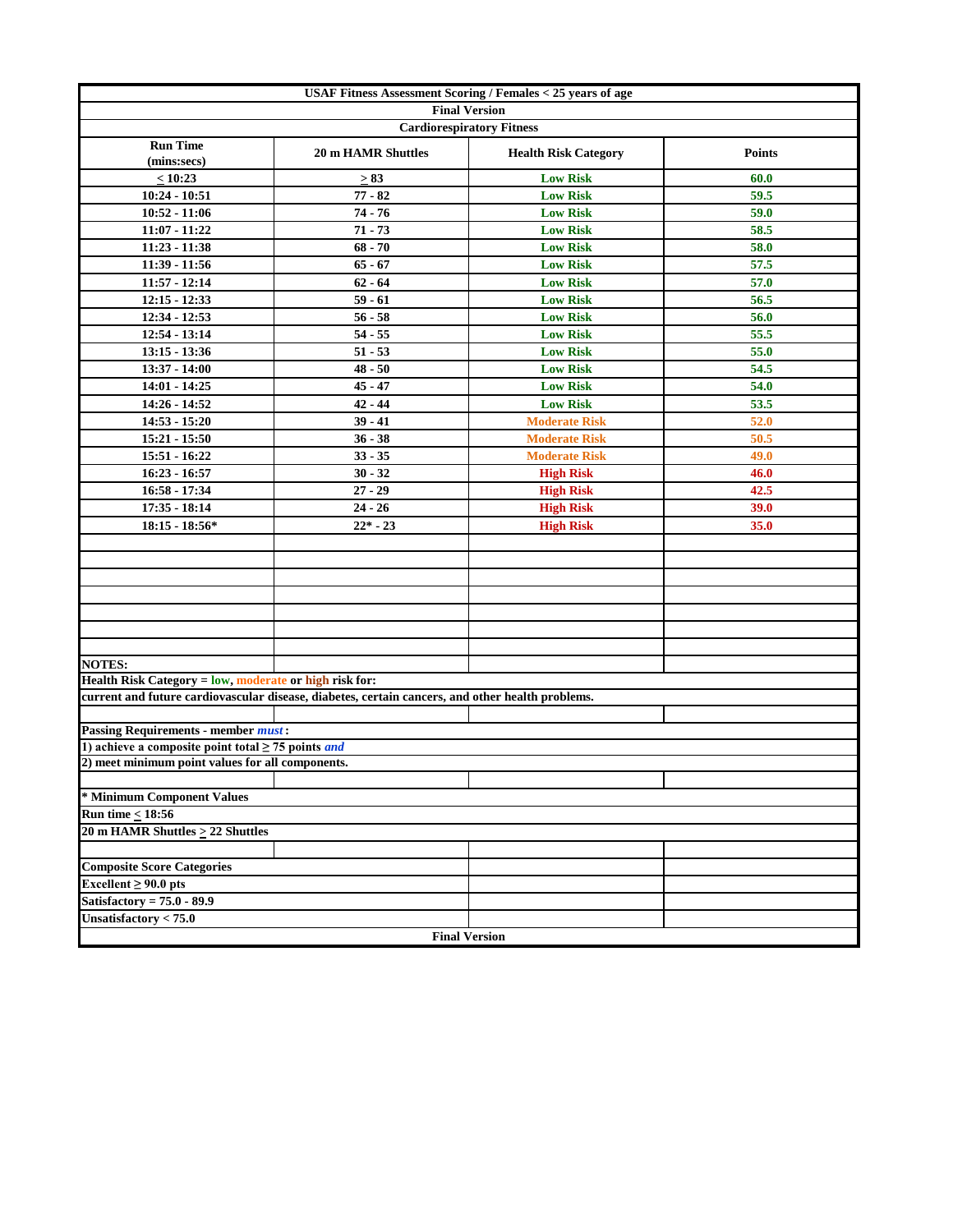|                                            | <b>USAF Fitness Assessment Scoring / Females &lt; 25 years of age</b> |                                                                |               |                         |               |                                                              |               |                                                |               |
|--------------------------------------------|-----------------------------------------------------------------------|----------------------------------------------------------------|---------------|-------------------------|---------------|--------------------------------------------------------------|---------------|------------------------------------------------|---------------|
|                                            |                                                                       |                                                                |               | <b>Final Version</b>    |               |                                                              |               |                                                |               |
|                                            |                                                                       |                                                                |               | <b>Muscular Fitness</b> |               |                                                              |               |                                                |               |
| 1 min<br><b>Push-ups</b>                   | <b>Points</b>                                                         | $2 \text{ min}$<br><b>Hand Release</b><br><b>Push-ups</b>      | <b>Points</b> | 1 min<br>Sit-ups        | <b>Points</b> | $2 \text{ min}$<br><b>Cross Leg</b><br><b>Reverse Crunch</b> | <b>Points</b> | <b>Forearm Plank</b><br><b>Time</b><br>(mm:ss) | <b>Points</b> |
| $\geq 47$                                  | 20.0                                                                  | >31                                                            | 20.0          | $\geq 54$               | 20.0          | $\geq 47$                                                    | 20.0          | $\geq 3:30$                                    | 20.0          |
| 46                                         | 19.8                                                                  | 30                                                             | 19.6          | 53                      | 19.7          | 46                                                           | 19.7          | 3:25                                           | 19.0          |
| 45                                         | 19.6                                                                  | 29                                                             | 19.2          | 52                      | 19.4          | 45                                                           | 19.4          | 3:18                                           | 18.7          |
| 44                                         | 19.4                                                                  | 28                                                             | 18.8          | 51                      | 19.0          | 44                                                           | 19.2          | 3:12                                           | 18.5          |
| 43                                         | 19.2                                                                  | 27                                                             | 18.4          | 50                      | 18.8          | 43                                                           | 18.9          | 3:05                                           | 18.3          |
| 42                                         | 19.0                                                                  | 26                                                             | 18.0          | 49                      | 18.0          | 42                                                           | 18.6          | 2:45                                           | 15.9          |
| 41                                         | 18.8                                                                  | 25                                                             | 17.6          | 48                      | 17.8          | 41                                                           | 18.3          | 2:25                                           | 15.2          |
| 40                                         | 18.6                                                                  | 24                                                             | 17.2          | $\overline{47}$         | 17.6          | 40                                                           | 18.1          | 2:05                                           | 14.4          |
| 39                                         | 18.4                                                                  | 23                                                             | 16.8          | 46                      | 17.2          | 39                                                           | 17.8          | 1:45                                           | 12.1          |
| 38                                         | 18.2                                                                  | 22                                                             | 16.4          | 45                      | 17.0          | 38                                                           | 17.5          | 1:25                                           | 11.3          |
| 37                                         | 18.0                                                                  | 21                                                             | 16.0          | 44                      | 16.0          | 37                                                           | 17.2          | 1:05                                           | 10.5          |
| 36                                         | 17.8                                                                  | 20                                                             | 15.6          | 43                      | 15.6          | 36                                                           | 16.9          | 1:00                                           | 10.3          |
| 35                                         | 17.6                                                                  | 19                                                             | 15.2          | 42                      | 15.0          | 35                                                           | 16.7          | $:55*$                                         | <b>10.0</b>   |
| 34                                         | 17.2                                                                  | 18                                                             | 14.8          | 41                      | 14.0          | 34                                                           | 16.4          |                                                |               |
| 33                                         | 17.0                                                                  | 17                                                             | 14.4          | 40                      | 13.6          | 33                                                           | 16.1          |                                                |               |
| 32                                         | 16.8                                                                  | 16                                                             | 14.0          | 39                      | 13.0          | 32                                                           | 15.8          |                                                |               |
| 31                                         | 16.6                                                                  | 15                                                             | 13.6          | 38                      | 12.0          | 31                                                           | 15.6          |                                                |               |
| 30                                         | 16.4                                                                  | 14                                                             | 13.2          | 37                      | 9.0           | 30                                                           | 15.3          |                                                |               |
| 29                                         | 16.2                                                                  | 13                                                             | 12.8          | 36                      | 6.0           | 29                                                           | 15.0          |                                                |               |
| 28                                         | 16.0                                                                  | 12                                                             | 12.4          | $35*$                   | 3.0           | 28                                                           | 14.7          |                                                |               |
| 27                                         | 15.0                                                                  | 11                                                             | 12.0          |                         |               | 27                                                           | 14.4          |                                                |               |
| 26                                         | 14.6                                                                  | 10                                                             | 11.6          |                         |               | 26                                                           | 14.2          |                                                |               |
| 25                                         | 14.4                                                                  | 9                                                              | 11.2          |                         |               | 25                                                           | 13.9          |                                                |               |
| 24                                         | 14.0                                                                  | 8                                                              | 10.8          |                         |               | 24                                                           | 13.6          |                                                |               |
| 23                                         | 13.0                                                                  | $\overline{7}$                                                 | 10.4          |                         |               | 23                                                           | 13.3          |                                                |               |
| 22                                         | 12.6                                                                  | $6*$                                                           | 10.0          |                         |               | 22<br>21                                                     | 13.1          |                                                |               |
| 21                                         | 12.0                                                                  |                                                                |               |                         |               |                                                              | 12.8          |                                                |               |
| 20<br>19                                   | 11.6<br>11.0                                                          |                                                                |               |                         |               | 20<br>19                                                     | 12.5<br>12.2  |                                                |               |
| 18                                         | 10.0                                                                  |                                                                |               |                         |               | 18                                                           | 11.9          |                                                |               |
| 17                                         | 7.0                                                                   |                                                                |               |                         |               | 17                                                           | 11.7          |                                                |               |
| 16                                         | 4.0                                                                   |                                                                |               |                         |               | 16                                                           | 11.4          |                                                |               |
| $15*$                                      | 1.0                                                                   |                                                                |               |                         |               | 15                                                           | 11.1          |                                                |               |
|                                            |                                                                       |                                                                |               |                         |               | 14                                                           | 10.8          |                                                |               |
|                                            |                                                                       |                                                                |               |                         |               | 13                                                           | 10.6          |                                                |               |
|                                            |                                                                       |                                                                |               |                         |               | 12                                                           | 10.3          |                                                |               |
| * Minimum Component Values                 |                                                                       |                                                                |               |                         |               | $11*$                                                        | 10.0          |                                                |               |
|                                            |                                                                       |                                                                |               |                         |               |                                                              |               |                                                |               |
| <b>Passing Requirements - member must:</b> |                                                                       |                                                                |               |                         |               |                                                              |               |                                                |               |
|                                            |                                                                       | 1) achieve a composite point total $\geq$ 75 points <i>and</i> |               |                         |               |                                                              |               |                                                |               |
|                                            |                                                                       | 2) meet minimum point values for all components.               |               |                         |               |                                                              |               |                                                |               |
|                                            |                                                                       |                                                                |               |                         |               |                                                              |               |                                                |               |
| <b>Composite Score Categories</b>          |                                                                       |                                                                |               |                         |               |                                                              |               |                                                |               |
| Excellent $\geq 90.0$ pts                  |                                                                       |                                                                |               |                         |               |                                                              |               |                                                |               |
| Satisfactory = $75.0 - 89.9$               |                                                                       |                                                                |               |                         |               |                                                              |               |                                                |               |
| Unsatisfactory $< 75.0$                    |                                                                       |                                                                |               |                         |               |                                                              |               |                                                |               |
|                                            |                                                                       |                                                                |               | <b>Final Version</b>    |               |                                                              |               |                                                |               |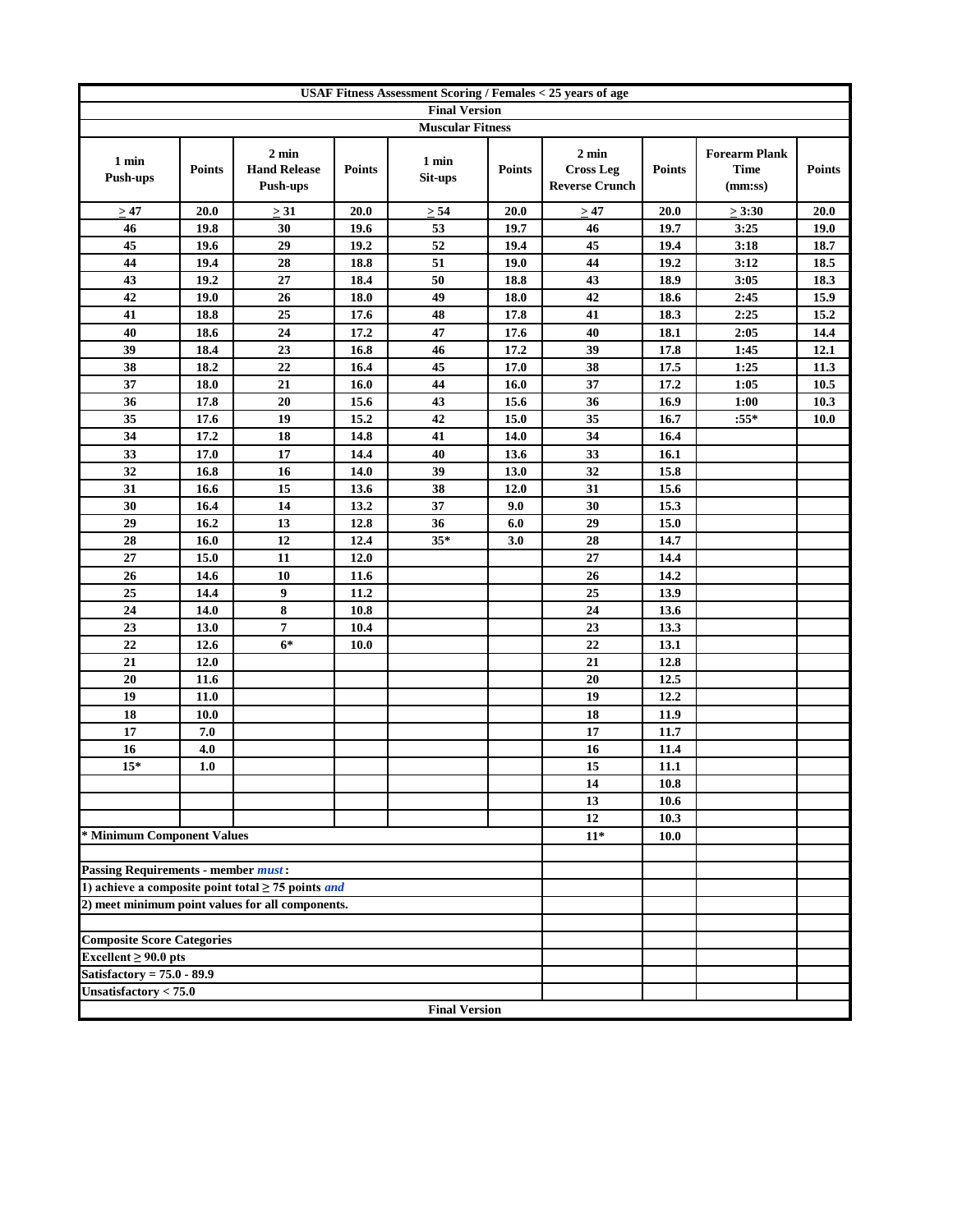| USAF Fitness Assessment Scoring / Females 25-29 years of age                                                 |                                                                                                  |                                  |               |  |  |  |  |  |
|--------------------------------------------------------------------------------------------------------------|--------------------------------------------------------------------------------------------------|----------------------------------|---------------|--|--|--|--|--|
|                                                                                                              |                                                                                                  | <b>Final Version</b>             |               |  |  |  |  |  |
|                                                                                                              |                                                                                                  | <b>Cardiorespiratory Fitness</b> |               |  |  |  |  |  |
| <b>Run Time</b><br>(mins:secs)                                                                               | <b>20 m HAMR Shuttles</b>                                                                        | <b>Health Risk Category</b>      | <b>Points</b> |  |  |  |  |  |
| < 10:37                                                                                                      | $\geq 80$                                                                                        | <b>Low Risk</b>                  | 60.0          |  |  |  |  |  |
| $10:38 - 11:06$                                                                                              | 74 - 79                                                                                          | <b>Low Risk</b>                  | 59.5          |  |  |  |  |  |
| 11:07 - 11:22                                                                                                | $71 - 73$                                                                                        | <b>Low Risk</b>                  | 59.0          |  |  |  |  |  |
| 11:23 - 11:38                                                                                                | $68 - 70$                                                                                        | <b>Low Risk</b>                  | 58.5          |  |  |  |  |  |
| 11:39 - 11:56                                                                                                | $65 - 67$                                                                                        | <b>Low Risk</b>                  | 58.0          |  |  |  |  |  |
| $11:57 - 12:14$                                                                                              | $62 - 64$                                                                                        | <b>Low Risk</b>                  | 57.5          |  |  |  |  |  |
| $12:15 - 12:33$                                                                                              | $59 - 61$                                                                                        | <b>Low Risk</b>                  | 57.0          |  |  |  |  |  |
| $12:34 - 12:53$                                                                                              | $56 - 58$                                                                                        | <b>Low Risk</b>                  | 56.5          |  |  |  |  |  |
| $12:54 - 13:14$                                                                                              | $54 - 55$                                                                                        | <b>Low Risk</b>                  | 56.0          |  |  |  |  |  |
| $13:15 - 13:36$                                                                                              | $51 - 53$                                                                                        | <b>Low Risk</b>                  | 55.5          |  |  |  |  |  |
| 13:37 - 14:00                                                                                                | $48 - 50$                                                                                        | <b>Low Risk</b>                  | 55.0          |  |  |  |  |  |
| 14:01 - 14:25                                                                                                | $45 - 47$                                                                                        | <b>Low Risk</b>                  | 54.5          |  |  |  |  |  |
| 14:26 - 14:52                                                                                                | $42 - 44$                                                                                        | <b>Low Risk</b>                  | 54.0          |  |  |  |  |  |
| 14:53 - 15:20                                                                                                | $39 - 41$                                                                                        | <b>Moderate Risk</b>             | 53.5          |  |  |  |  |  |
| $15:21 - 15:50$                                                                                              | $36 - 38$                                                                                        | <b>Moderate Risk</b>             | 52.0          |  |  |  |  |  |
| 15:51 - 16:22                                                                                                | $33 - 35$                                                                                        | <b>Moderate Risk</b>             | 50.5          |  |  |  |  |  |
| $16:23 - 16:57$                                                                                              | $30 - 32$                                                                                        | <b>High Risk</b>                 | 49.0          |  |  |  |  |  |
| 16:58 - 17:34                                                                                                | $27 - 29$                                                                                        | <b>High Risk</b>                 | 45.5          |  |  |  |  |  |
| $17:35 - 18:14$                                                                                              | $24 - 26$                                                                                        | <b>High Risk</b>                 | 42.0          |  |  |  |  |  |
| $18:15 - 18:56$                                                                                              | $22 - 23$                                                                                        | <b>High Risk</b>                 | 38.5          |  |  |  |  |  |
| $18:57 - 19:43*$                                                                                             | $19* - 21$                                                                                       | <b>High Risk</b>                 | 35.0          |  |  |  |  |  |
|                                                                                                              |                                                                                                  |                                  |               |  |  |  |  |  |
|                                                                                                              |                                                                                                  |                                  |               |  |  |  |  |  |
|                                                                                                              |                                                                                                  |                                  |               |  |  |  |  |  |
|                                                                                                              |                                                                                                  |                                  |               |  |  |  |  |  |
|                                                                                                              |                                                                                                  |                                  |               |  |  |  |  |  |
|                                                                                                              |                                                                                                  |                                  |               |  |  |  |  |  |
|                                                                                                              |                                                                                                  |                                  |               |  |  |  |  |  |
| <b>NOTES:</b>                                                                                                |                                                                                                  |                                  |               |  |  |  |  |  |
| Health Risk Category = low, moderate or high risk for:                                                       |                                                                                                  |                                  |               |  |  |  |  |  |
|                                                                                                              | current and future cardiovascular disease, diabetes, certain cancers, and other health problems. |                                  |               |  |  |  |  |  |
|                                                                                                              |                                                                                                  |                                  |               |  |  |  |  |  |
| <b>Passing Requirements - member must:</b><br>1) achieve a composite point total $\geq$ 75 points <i>and</i> |                                                                                                  |                                  |               |  |  |  |  |  |
| 2) meet minimum point values for all components.                                                             |                                                                                                  |                                  |               |  |  |  |  |  |
|                                                                                                              |                                                                                                  |                                  |               |  |  |  |  |  |
| * Minimum Component Values                                                                                   |                                                                                                  |                                  |               |  |  |  |  |  |
| <b>Run time &lt; 19:43</b>                                                                                   |                                                                                                  |                                  |               |  |  |  |  |  |
| 20 m HAMR Shuttles $\geq$ 19 Shuttles                                                                        |                                                                                                  |                                  |               |  |  |  |  |  |
|                                                                                                              |                                                                                                  |                                  |               |  |  |  |  |  |
| <b>Composite Score Categories</b>                                                                            |                                                                                                  |                                  |               |  |  |  |  |  |
| Excellent $\geq 90.0$ pts                                                                                    |                                                                                                  |                                  |               |  |  |  |  |  |
| Satisfactory = $75.0 - 89.9$                                                                                 |                                                                                                  |                                  |               |  |  |  |  |  |
| Unsatisfactory $< 75.0$                                                                                      |                                                                                                  |                                  |               |  |  |  |  |  |
|                                                                                                              | <b>Final Version</b>                                                                             |                                  |               |  |  |  |  |  |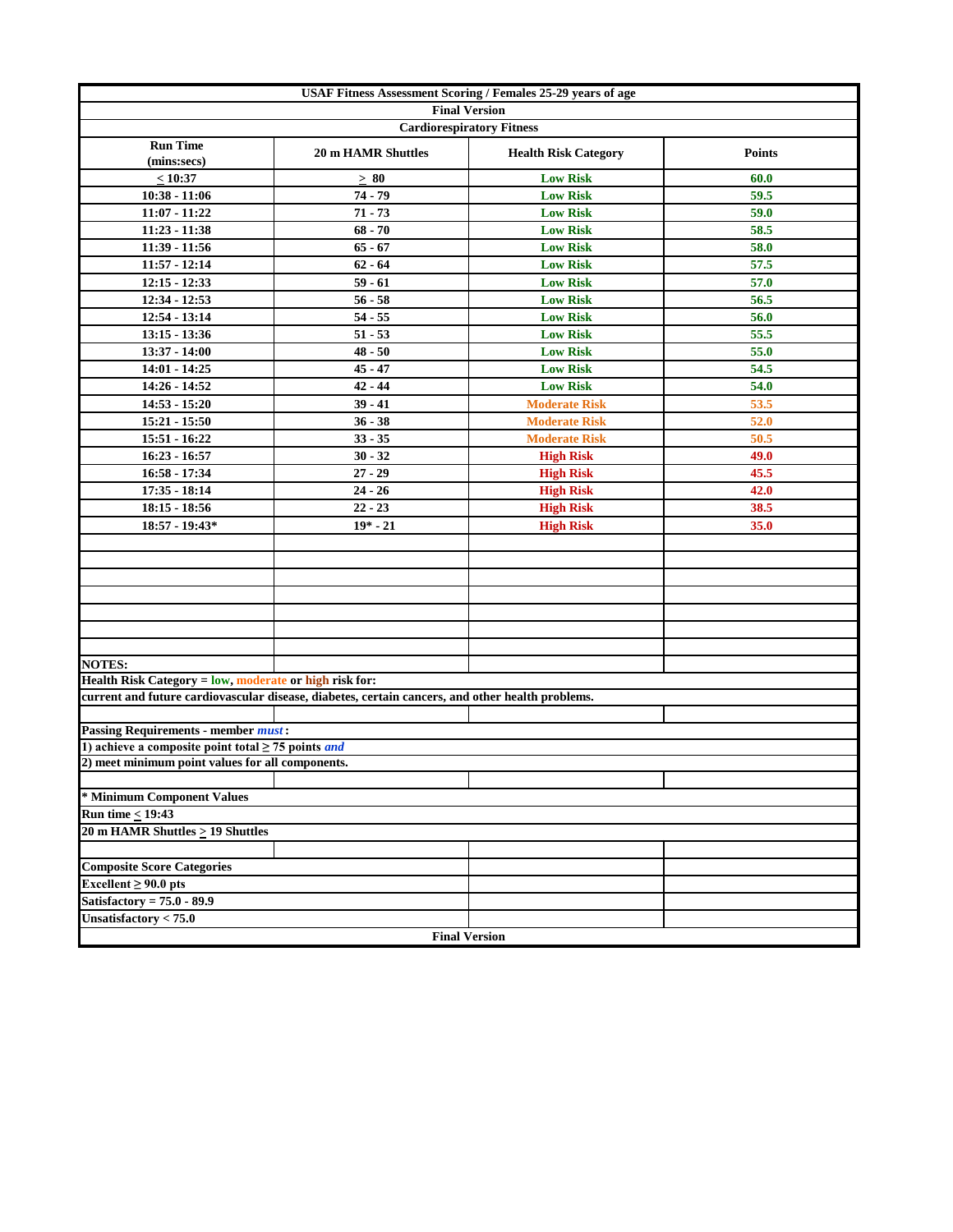| <b>USAF Fitness Assessment Scoring / Females 25-29 years of age</b> |               |                                                         |               |                         |               |                                                              |               |                                                |               |
|---------------------------------------------------------------------|---------------|---------------------------------------------------------|---------------|-------------------------|---------------|--------------------------------------------------------------|---------------|------------------------------------------------|---------------|
|                                                                     |               |                                                         |               | <b>Final Version</b>    |               |                                                              |               |                                                |               |
|                                                                     |               |                                                         |               | <b>Muscular Fitness</b> |               |                                                              |               |                                                |               |
| 1 min<br><b>Push-ups</b>                                            | <b>Points</b> | $2 \text{ min}$<br><b>Hand Release</b><br>Push-ups      | <b>Points</b> | 1 min<br>Sit-ups        | <b>Points</b> | $2 \text{ min}$<br><b>Cross Leg</b><br><b>Reverse Crunch</b> | <b>Points</b> | <b>Forearm Plank</b><br><b>Time</b><br>(mm:ss) | <b>Points</b> |
| >47                                                                 | 20.0          | $\geq 31$                                               | 20.0          | $\geq 50$               | 20.0          | $\geq 45$                                                    | 20.0          | $\geq 3:25$                                    | 20.0          |
| 46                                                                  | 19.8          | 30                                                      | 19.6          | 49                      | 19.5          | 44                                                           | 19.7          | 3:20                                           | 19.8          |
| 45                                                                  | 19.6          | 29                                                      | 19.2          | 48                      | 19.0          | 43                                                           | 19.4          | 3:14                                           | 19.6          |
| 44                                                                  | 19.4          | 28                                                      | 18.8          | 47                      | 18.8          | 42                                                           | 19.2          | 3:07                                           | 19.3          |
| 43                                                                  | 19.2          | 27                                                      | 18.4          | 46                      | 18.0          | 41                                                           | 18.9          | 3:00                                           | 19.1          |
| 42                                                                  | 19.0          | 26                                                      | 18.0          | 45                      | 17.8          | 40                                                           | 18.6          | 2:40                                           | 16.9          |
| 41                                                                  | 18.8          | 25                                                      | 17.6          | 44                      | 17.2          | 39                                                           | 18.3          | 2:20                                           | 16.2          |
| 40                                                                  | 18.6          | 24                                                      | 17.2          | 43                      | 17.0          | 38                                                           | 18.1          | 2:00                                           | 15.5          |
| 39                                                                  | 18.4          | 23                                                      | 16.8          | 42                      | 16.0          | 37                                                           | 17.8          | 1:40                                           | 13.3          |
| 38                                                                  | 18.2          | 22                                                      | 16.4          | 41                      | 15.6          | 36                                                           | 17.5          | 1:20                                           | 12.5          |
| 37                                                                  | 18.0          | 21                                                      | 16.0          | 40                      | 15.0          | 35                                                           | 17.2          | 1:00                                           | 11.8          |
| 36                                                                  | 17.8          | 20                                                      | 15.6          | 39                      | 14.6          | 34                                                           | 16.9          | :55                                            | 10.2          |
| 35                                                                  | 17.6          | 19                                                      | 15.2          | 38                      | 14.0          | 33                                                           | 16.7          | $:50*$                                         | <b>10.0</b>   |
| 34                                                                  | 17.2          | 18                                                      | 14.8          | 37                      | 13.6          | 32                                                           | 16.4          |                                                |               |
| 33                                                                  | 17.0          | 17                                                      | 14.4          | 36                      | 13.0          | 31                                                           | 16.1          |                                                |               |
| 32                                                                  | 16.8          | 16                                                      | 14.0          | 35                      | 12.6          | 30                                                           | 15.8          |                                                |               |
| 31                                                                  | 16.6          | 15                                                      | 13.6          | 34                      | 12.0          | 29                                                           | 15.6          |                                                |               |
| 30                                                                  | 16.4          | 14                                                      | 13.2          | 33                      | 9.0           | 28                                                           | 15.3          |                                                |               |
| 29                                                                  | 16.2          | 13                                                      | 12.8          | 32                      | 6.0           | $27\,$                                                       | 15.0          |                                                |               |
| 28                                                                  | 16.0          | 12                                                      | 12.4          | $31*$                   | 3.0           | 26                                                           | 14.7          |                                                |               |
| 27                                                                  | 15.0          | 11                                                      | 12.0          |                         |               | 25                                                           | 14.4          |                                                |               |
| 26                                                                  | 14.6          | 10                                                      | 11.6          |                         |               | 24                                                           | 14.2          |                                                |               |
| 25                                                                  | 14.4          | 9                                                       | 11.2          |                         |               | 23                                                           | 13.9          |                                                |               |
| 24                                                                  | 14.0          | 8                                                       | 10.8          |                         |               | 22                                                           | 13.6          |                                                |               |
| 23                                                                  | 13.0          | $\overline{7}$                                          | 10.4          |                         |               | 21                                                           | 13.3          |                                                |               |
| 22                                                                  | 12.6          | $6*$                                                    | 10.0          |                         |               | 20                                                           | 13.1          |                                                |               |
| 21                                                                  | 12.0          |                                                         |               |                         |               | 19                                                           | 12.8          |                                                |               |
| 20                                                                  | 11.6          |                                                         |               |                         |               | 18                                                           | 12.5          |                                                |               |
| 19                                                                  | 11.0          |                                                         |               |                         |               | 17                                                           | 12.2          |                                                |               |
| 18                                                                  | 10.6          |                                                         |               |                         |               | 16                                                           | 11.9          |                                                |               |
| 17                                                                  | 10.0          |                                                         |               |                         |               | 15                                                           | 11.7          |                                                |               |
| 16                                                                  | 7.0           |                                                         |               |                         |               | 14                                                           | 11.4          |                                                |               |
| 15                                                                  | 4.0           |                                                         |               |                         |               | 13                                                           | 11.1          |                                                |               |
| 14*                                                                 | 1.0           |                                                         |               |                         |               | 12                                                           | 10.8          |                                                |               |
|                                                                     |               |                                                         |               |                         |               | 11                                                           | 10.6          |                                                |               |
| * Minimum Component Values                                          |               |                                                         |               |                         |               | 10                                                           | 10.3          |                                                |               |
|                                                                     |               |                                                         |               |                         |               | $9*$                                                         | 10.0          |                                                |               |
| <b>Passing Requirements - member must:</b>                          |               |                                                         |               |                         |               |                                                              |               |                                                |               |
|                                                                     |               | 1) achieve a composite point total $\geq$ 75 points and |               |                         |               |                                                              |               |                                                |               |
|                                                                     |               | 2) meet minimum point values for all components.        |               |                         |               |                                                              |               |                                                |               |
|                                                                     |               |                                                         |               |                         |               |                                                              |               |                                                |               |
| <b>Composite Score Categories</b>                                   |               |                                                         |               |                         |               |                                                              |               |                                                |               |
| Excellent $\geq 90.0$ pts                                           |               |                                                         |               |                         |               |                                                              |               |                                                |               |
| Satisfactory = $75.0 - 89.9$                                        |               |                                                         |               |                         |               |                                                              |               |                                                |               |
| Unsatisfactory $< 75.0$                                             |               |                                                         |               |                         |               |                                                              |               |                                                |               |
|                                                                     |               |                                                         |               | <b>Final Version</b>    |               |                                                              |               |                                                |               |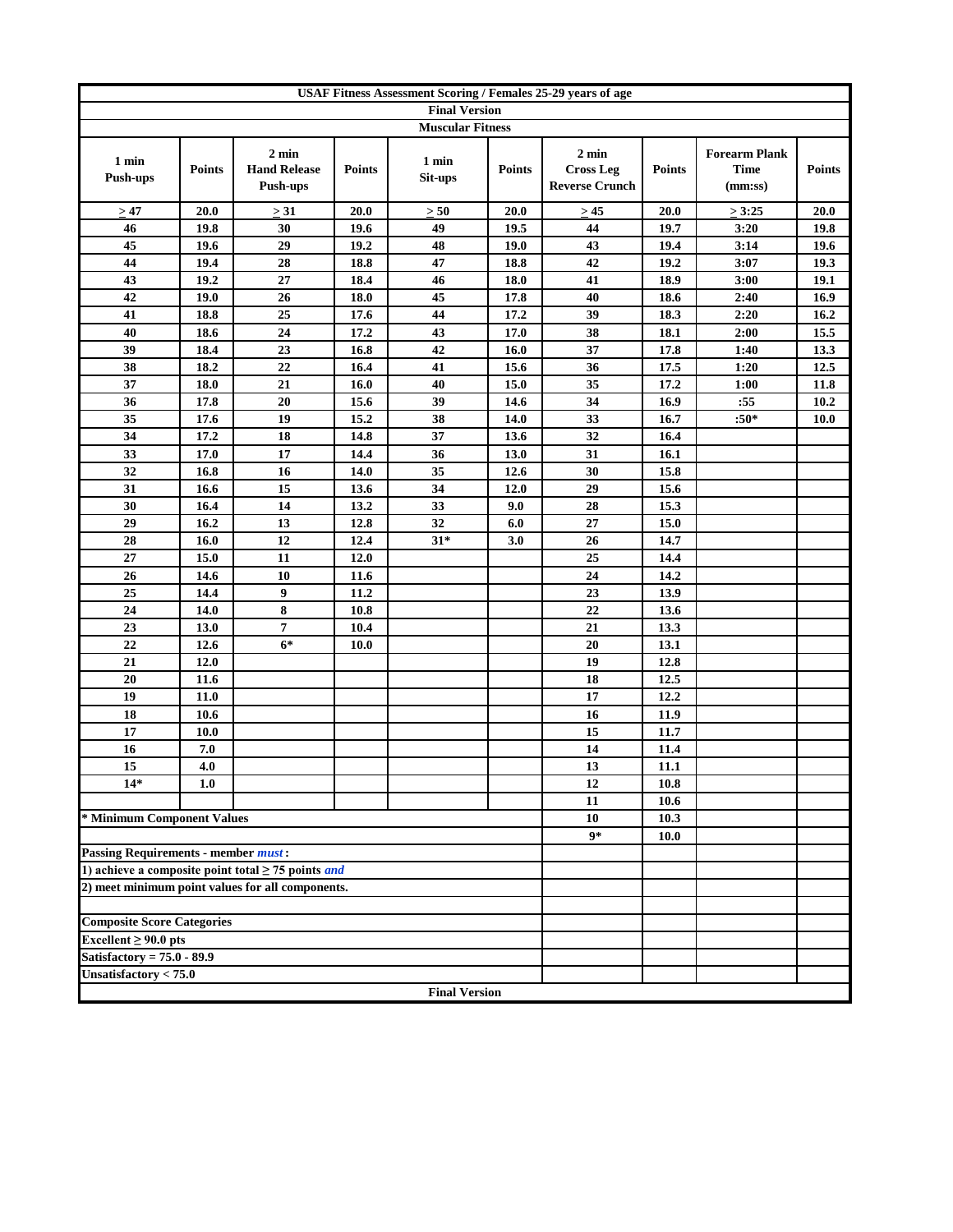| USAF Fitness Assessment Scoring / Females 30-34 years of age   |                                                                                                  |                             |               |  |  |  |  |  |
|----------------------------------------------------------------|--------------------------------------------------------------------------------------------------|-----------------------------|---------------|--|--|--|--|--|
|                                                                | <b>Final Version</b>                                                                             |                             |               |  |  |  |  |  |
|                                                                | <b>Cardiorespiratory Fitness</b>                                                                 |                             |               |  |  |  |  |  |
| <b>Run Time</b><br>(mins:secs)                                 | <b>20 m HAMR Shuttles</b>                                                                        | <b>Health Risk Category</b> | <b>Points</b> |  |  |  |  |  |
| < 10:51                                                        | $\geq 77$                                                                                        | <b>Low Risk</b>             | 60.0          |  |  |  |  |  |
| 10:52-11:22                                                    | $71 - 76$                                                                                        | <b>Low Risk</b>             | 59.5          |  |  |  |  |  |
| 11:23 - 11:38                                                  | $68 - 70$                                                                                        | <b>Low Risk</b>             | 59.0          |  |  |  |  |  |
| 11:39 - 11:56                                                  | $65 - 67$                                                                                        | <b>Low Risk</b>             | 58.5          |  |  |  |  |  |
| $11:57 - 12:14$                                                | $62 - 64$                                                                                        | <b>Low Risk</b>             | 58.0          |  |  |  |  |  |
| $12:15 - 12:33$                                                | $59 - 61$                                                                                        | <b>Low Risk</b>             | 57.5          |  |  |  |  |  |
| 12:34 - 12:53                                                  | $56 - 58$                                                                                        | <b>Low Risk</b>             | 57.0          |  |  |  |  |  |
| $12:54 - 13:14$                                                | $54 - 55$                                                                                        | <b>Low Risk</b>             | 56.5          |  |  |  |  |  |
| $13:15 - 13:36$                                                | $51 - 53$                                                                                        | <b>Low Risk</b>             | 56.0          |  |  |  |  |  |
| 13:37 - 14:00                                                  | $48 - 50$                                                                                        | <b>Low Risk</b>             | 55.5          |  |  |  |  |  |
| 14:01 - 14:25                                                  | $45 - 47$                                                                                        | <b>Low Risk</b>             | 55.0          |  |  |  |  |  |
| 14:26 - 14:52                                                  | $42 - 44$                                                                                        | <b>Low Risk</b>             | 54.5          |  |  |  |  |  |
| $14:53 - 15:20$                                                | $39 - 41$                                                                                        | <b>Low Risk</b>             | 54.0          |  |  |  |  |  |
| 15:21 - 15:50                                                  | $36 - 38$                                                                                        | <b>Moderate Risk</b>        | 52.5          |  |  |  |  |  |
| 15:51 - 16:22                                                  | $33 - 35$                                                                                        | <b>Moderate Risk</b>        | 51.0          |  |  |  |  |  |
| $16:23 - 16:57$                                                | $30 - 32$                                                                                        | <b>Moderate Risk</b>        | 49.5          |  |  |  |  |  |
| 16:58 - 17:34                                                  | $27 - 29$                                                                                        | <b>High Risk</b>            | 47.0          |  |  |  |  |  |
| 17:35 - 18:14                                                  | $24 - 26$                                                                                        | <b>High Risk</b>            | 44.5          |  |  |  |  |  |
| $18:15 - 18:56$                                                | $22 - 23$                                                                                        | <b>High Risk</b>            | 42.0          |  |  |  |  |  |
| 18:57 - 19:43                                                  | $19 - 21$                                                                                        | <b>High Risk</b>            | 38.5          |  |  |  |  |  |
| 19:44 - 20:33*                                                 | $16* - 18$                                                                                       | <b>High Risk</b>            | 35.0          |  |  |  |  |  |
|                                                                |                                                                                                  |                             |               |  |  |  |  |  |
|                                                                |                                                                                                  |                             |               |  |  |  |  |  |
|                                                                |                                                                                                  |                             |               |  |  |  |  |  |
|                                                                |                                                                                                  |                             |               |  |  |  |  |  |
|                                                                |                                                                                                  |                             |               |  |  |  |  |  |
|                                                                |                                                                                                  |                             |               |  |  |  |  |  |
|                                                                |                                                                                                  |                             |               |  |  |  |  |  |
| <b>NOTES:</b>                                                  |                                                                                                  |                             |               |  |  |  |  |  |
| Health Risk Category = low, moderate or high risk for:         |                                                                                                  |                             |               |  |  |  |  |  |
|                                                                | current and future cardiovascular disease, diabetes, certain cancers, and other health problems. |                             |               |  |  |  |  |  |
|                                                                |                                                                                                  |                             |               |  |  |  |  |  |
| <b>Passing Requirements - member must:</b>                     |                                                                                                  |                             |               |  |  |  |  |  |
| 1) achieve a composite point total $\geq$ 75 points <i>and</i> |                                                                                                  |                             |               |  |  |  |  |  |
| 2) meet minimum point values for all components.               |                                                                                                  |                             |               |  |  |  |  |  |
|                                                                |                                                                                                  |                             |               |  |  |  |  |  |
| * Minimum Component Values                                     |                                                                                                  |                             |               |  |  |  |  |  |
| Run time $<$ 20:33                                             |                                                                                                  |                             |               |  |  |  |  |  |
| 20 m HAMR Shuttles > 16 Shuttles                               |                                                                                                  |                             |               |  |  |  |  |  |
|                                                                |                                                                                                  |                             |               |  |  |  |  |  |
| <b>Composite Score Categories</b>                              |                                                                                                  |                             |               |  |  |  |  |  |
| Excellent $\geq 90.0$ pts                                      |                                                                                                  |                             |               |  |  |  |  |  |
| Satisfactory = $75.0 - 89.9$                                   |                                                                                                  |                             |               |  |  |  |  |  |
| Unsatisfactory $< 75.0$                                        |                                                                                                  |                             |               |  |  |  |  |  |
|                                                                | <b>Final Version</b>                                                                             |                             |               |  |  |  |  |  |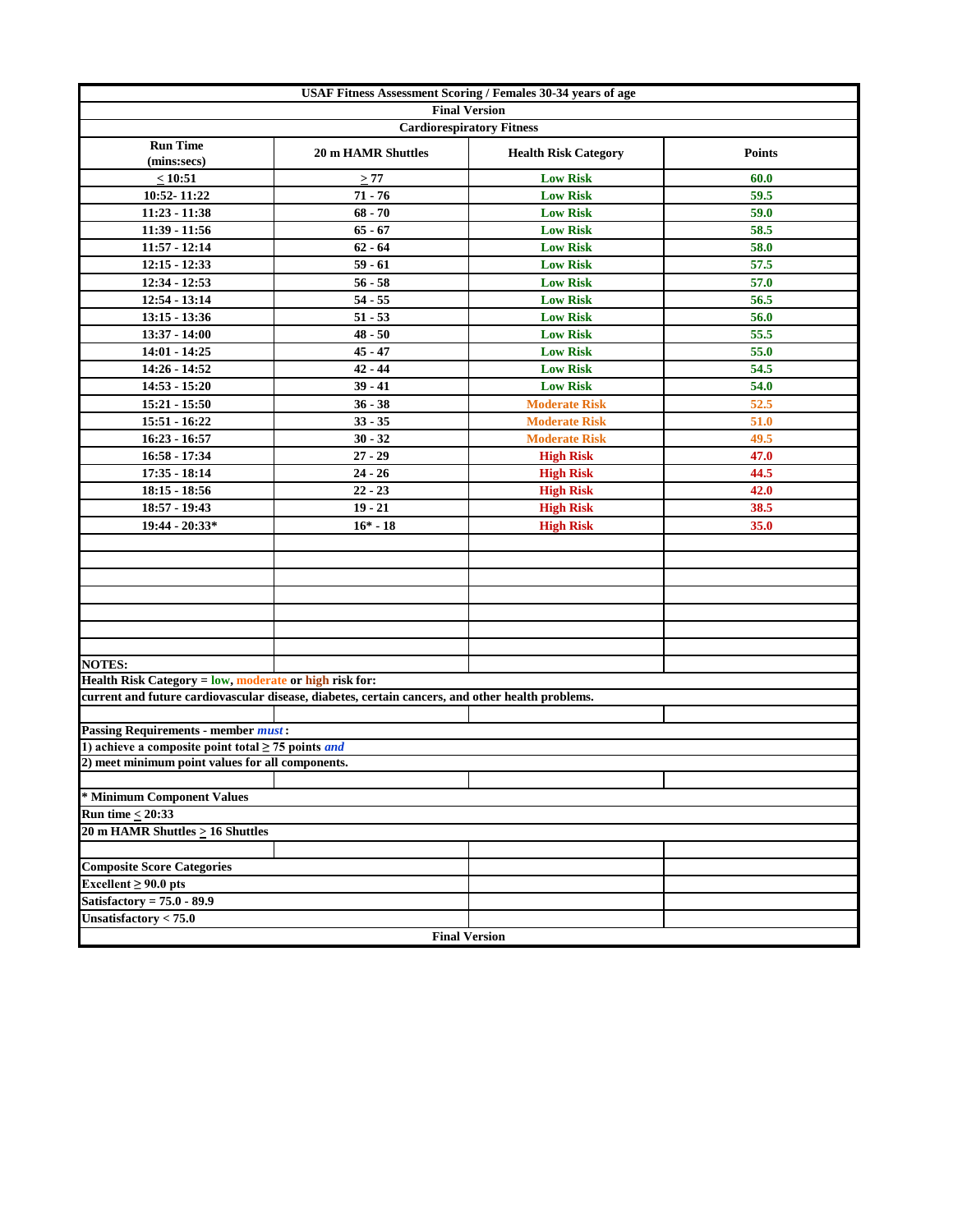|                                            | USAF Fitness Assessment Scoring / Females 30-34 years of age |                                                                |               |                         |               |                                                              |               |                                                |               |
|--------------------------------------------|--------------------------------------------------------------|----------------------------------------------------------------|---------------|-------------------------|---------------|--------------------------------------------------------------|---------------|------------------------------------------------|---------------|
|                                            |                                                              |                                                                |               | <b>Final Version</b>    |               |                                                              |               |                                                |               |
|                                            |                                                              |                                                                |               | <b>Muscular Fitness</b> |               |                                                              |               |                                                |               |
| 1 min<br><b>Push-ups</b>                   | <b>Points</b>                                                | $2 \text{ min}$<br><b>Hand Release</b><br>Push-ups             | <b>Points</b> | 1 min<br>Sit-ups        | <b>Points</b> | $2 \text{ min}$<br><b>Cross Leg</b><br><b>Reverse Crunch</b> | <b>Points</b> | <b>Forearm Plank</b><br><b>Time</b><br>(mm:ss) | <b>Points</b> |
| >46                                        | 20.0                                                         | > 31                                                           | 20.0          | $\geq$ 45               | 20.0          | $\geq 44$                                                    | 20.0          | $\geq 3:20$                                    | 20.0          |
| 45                                         | 19.9                                                         | 30                                                             | 19.6          | 44                      | 19.7          | 43                                                           | 19.7          | 3:15                                           | 19.7          |
| 44                                         | 19.8                                                         | 29                                                             | 19.2          | 43                      | 19.4          | 42                                                           | 19.4          | 3:09                                           | 19.3          |
| 43                                         | 19.6                                                         | 28                                                             | 18.8          | 42                      | 19.0          | 41                                                           | 19.1          | 3:02                                           | 18.8          |
| 42                                         | 19.4                                                         | 27                                                             | 18.4          | 41                      | 18.8          | 40                                                           | 18.9          | 2:55                                           | 18.4          |
| 41                                         | 19.2                                                         | 26                                                             | 18.0          | 40                      | 18.0          | 39                                                           | 18.6          | 2:35                                           | 17.1          |
| 40                                         | 19.0                                                         | 25                                                             | 17.6          | 39                      | 17.6          | 38                                                           | 18.3          | 2:15                                           | 15.8          |
| 39                                         | 18.8                                                         | 24                                                             | 17.2          | 38                      | 17.0          | 37                                                           | 18.0          | 1:55                                           | 14.5          |
| 38                                         | 18.7                                                         | 23                                                             | 16.8          | 37                      | 16.6          | 36                                                           | 17.7          | 1:35                                           | 13.2          |
| 37                                         | 18.6                                                         | 22                                                             | 16.4          | 36                      | 16.4          | 35                                                           | 17.4          | 1:15                                           | 11.9          |
| 36                                         | 18.4                                                         | 21                                                             | 16.0          | 35                      | 16.0          | 34                                                           | 17.1          | :55                                            | 10.6          |
| 35                                         | 18.3                                                         | 20                                                             | 15.6          | 34                      | 15.6          | 33                                                           | 16.9          | :50                                            | 10.3          |
| 34                                         | 18.2                                                         | 19                                                             | 15.2          | 33                      | 15.0          | 32                                                           | 16.6          | $:45*$                                         | <b>10.0</b>   |
| 33                                         | 18.0                                                         | 18                                                             | 14.8          | 32                      | 14.0          | 31                                                           | 16.3          |                                                |               |
| 32                                         | 17.9                                                         | 17                                                             | 14.4          | 31                      | 13.6          | 30                                                           | 16.0          |                                                |               |
| 31                                         | 17.8                                                         | 16                                                             | 14.0          | 30                      | 13.0          | 29                                                           | 15.7          |                                                |               |
| 30                                         | 17.6                                                         | 15                                                             | 13.6          | 29                      | 12.0          | 28                                                           | 15.4          |                                                |               |
| 29                                         | 17.4                                                         | 14                                                             | 13.2          | 28                      | 9.0           | 27                                                           | 15.1          |                                                |               |
| 28                                         | 17.3                                                         | 13                                                             | 12.8          | 27                      | 6.0           | 26                                                           | 14.9          |                                                |               |
| 27<br>26                                   | 17.2<br>17.0                                                 | 12<br>11                                                       | 12.4<br>12.0  | $26*$                   | 3.0           | 25<br>24                                                     | 14.6<br>14.3  |                                                |               |
| 25                                         | 16.6                                                         | 10                                                             | 11.6          |                         |               | 23                                                           | 14.0          |                                                |               |
| 24                                         | 16.4                                                         | 9                                                              | 11.2          |                         |               | 22                                                           | 13.7          |                                                |               |
| 23                                         | 16.0                                                         | 8                                                              | 10.8          |                         |               | 21                                                           | 13.4          |                                                |               |
| 22                                         | 15.8                                                         | 7                                                              | 10.4          |                         |               | 20                                                           | 13.1          |                                                |               |
| 21                                         | 15.6                                                         | $6*$                                                           | 10.0          |                         |               | 19                                                           | 12.9          |                                                |               |
| 20                                         | 15.2                                                         |                                                                |               |                         |               | 18                                                           | 12.6          |                                                |               |
| 19                                         | 15.0                                                         |                                                                |               |                         |               | 17                                                           | 12.3          |                                                |               |
| 18                                         | 14.0                                                         |                                                                |               |                         |               | 16                                                           | 12.0          |                                                |               |
| 17                                         | 13.6                                                         |                                                                |               |                         |               | 15                                                           | 11.7          |                                                |               |
| 16                                         | 13.0                                                         |                                                                |               |                         |               | 14                                                           | 11.4          |                                                |               |
| 15                                         | 12.0                                                         |                                                                |               |                         |               | 13                                                           | 11.1          |                                                |               |
| 14                                         | 10.0                                                         |                                                                |               |                         |               | 12                                                           | 10.9          |                                                |               |
| 13                                         | 7.0                                                          |                                                                |               |                         |               | 11                                                           | 10.6          |                                                |               |
| 12                                         | 4.0                                                          |                                                                |               |                         |               | 10                                                           | 10.3          |                                                |               |
| $11*$                                      | 1.0                                                          |                                                                |               |                         |               | $9*$                                                         | 10.0          |                                                |               |
| * Minimum Component Values                 |                                                              |                                                                |               |                         |               |                                                              |               |                                                |               |
|                                            |                                                              |                                                                |               |                         |               |                                                              |               |                                                |               |
| <b>Passing Requirements - member must:</b> |                                                              |                                                                |               |                         |               |                                                              |               |                                                |               |
|                                            |                                                              | 1) achieve a composite point total $\geq$ 75 points <i>and</i> |               |                         |               |                                                              |               |                                                |               |
|                                            |                                                              | 2) meet minimum point values for all components.               |               |                         |               |                                                              |               |                                                |               |
|                                            |                                                              |                                                                |               |                         |               |                                                              |               |                                                |               |
| <b>Composite Score Categories</b>          |                                                              |                                                                |               |                         |               |                                                              |               |                                                |               |
| Excellent $\geq 90.0$ pts                  |                                                              |                                                                |               |                         |               |                                                              |               |                                                |               |
| Satisfactory = $75.0 - 89.9$               |                                                              |                                                                |               |                         |               |                                                              |               |                                                |               |
| Unsatisfactory $< 75.0$                    |                                                              |                                                                |               |                         |               |                                                              |               |                                                |               |
|                                            |                                                              |                                                                |               | <b>Final Version</b>    |               |                                                              |               |                                                |               |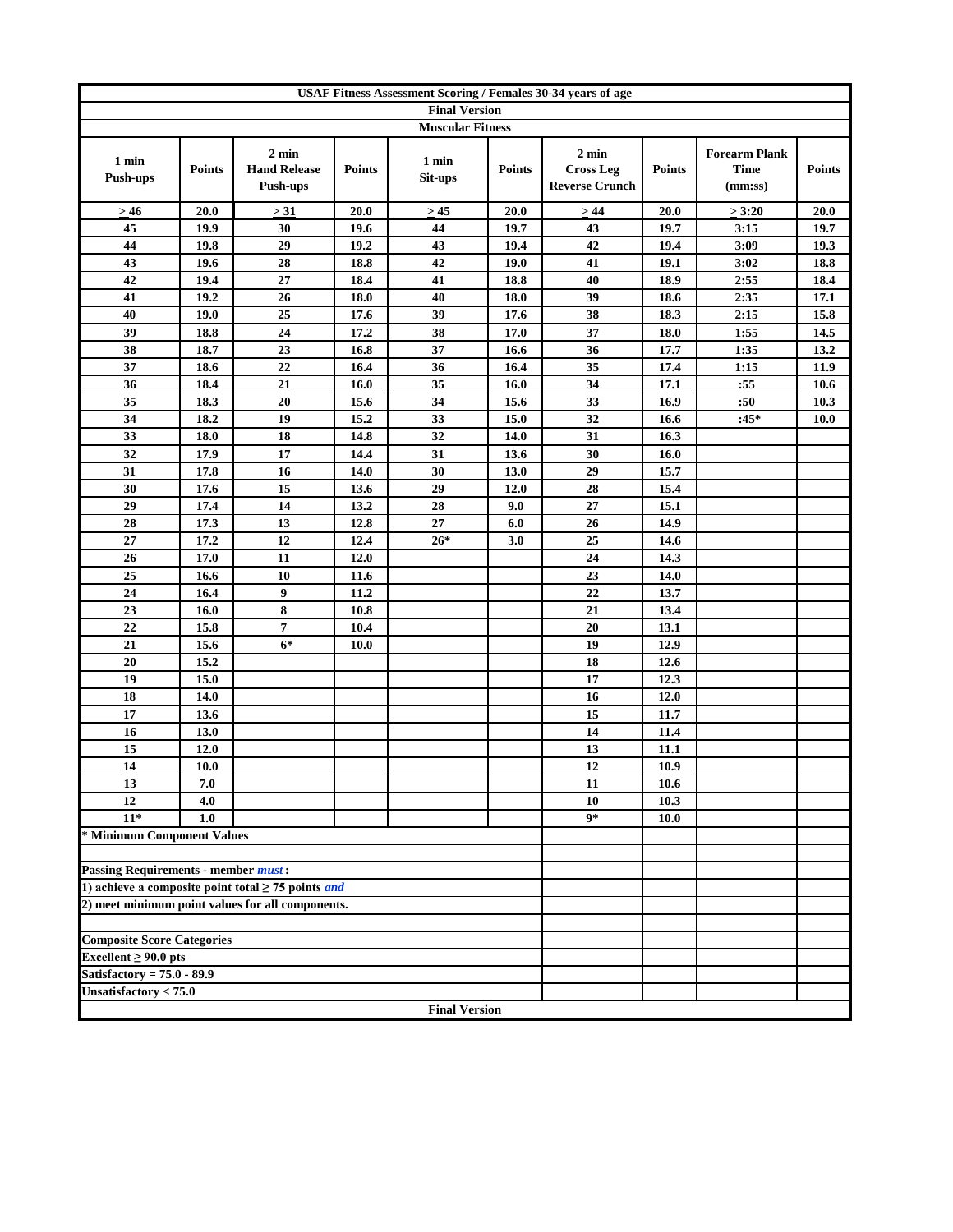| USAF Fitness Assessment Scoring / Females 35-39 years of age   |                                                                                                  |                             |               |  |  |  |  |  |
|----------------------------------------------------------------|--------------------------------------------------------------------------------------------------|-----------------------------|---------------|--|--|--|--|--|
| <b>Final Version</b><br><b>Cardiorespiratory Fitness</b>       |                                                                                                  |                             |               |  |  |  |  |  |
|                                                                |                                                                                                  |                             |               |  |  |  |  |  |
| <b>Run Time</b><br>(mins:secs)                                 | <b>20 m HAMR Shuttles</b>                                                                        | <b>Health Risk Category</b> | <b>Points</b> |  |  |  |  |  |
| < 11:06                                                        | $\geq 74$                                                                                        | <b>Low Risk</b>             | 60.0          |  |  |  |  |  |
| $11:07 - 11:38$                                                | $68 - 73$                                                                                        | <b>Low Risk</b>             | 59.5          |  |  |  |  |  |
| 11:39 - 11:56                                                  | $65 - 67$                                                                                        | <b>Low Risk</b>             | 59.0          |  |  |  |  |  |
| $11:57 - 12:14$                                                | $62 - 64$                                                                                        | <b>Low Risk</b>             | 58.5          |  |  |  |  |  |
| $12:15 - 12:33$                                                | $59 - 61$                                                                                        | <b>Low Risk</b>             | 58.0          |  |  |  |  |  |
| 12:34 - 12:53                                                  | $56 - 58$                                                                                        | <b>Low Risk</b>             | 57.5          |  |  |  |  |  |
| $12:54 - 13:14$                                                | $54 - 55$                                                                                        | <b>Low Risk</b>             | 57.0          |  |  |  |  |  |
| $13:15 - 13:36$                                                | $51 - 53$                                                                                        | <b>Low Risk</b>             | 56.5          |  |  |  |  |  |
| 13:37 - 14:00                                                  | $48 - 50$                                                                                        | <b>Low Risk</b>             | 56.0          |  |  |  |  |  |
| 14:01 - 14:25                                                  | $45 - 47$                                                                                        | <b>Low Risk</b>             | 55.5          |  |  |  |  |  |
| 14:26 - 14:52                                                  | $42 - 44$                                                                                        | <b>Low Risk</b>             | 55.0          |  |  |  |  |  |
| $14:53 - 15:20$                                                | $39 - 41$                                                                                        | <b>Low Risk</b>             | 54.5          |  |  |  |  |  |
| 15:21 - 15:50                                                  | $36 - 38$                                                                                        | <b>Moderate Risk</b>        | 54.0          |  |  |  |  |  |
| 15:51 - 16:22                                                  | $33 - 35$                                                                                        | <b>Moderate Risk</b>        | 52.5          |  |  |  |  |  |
| $16:23 - 16:57$                                                | $30 - 32$                                                                                        | <b>Moderate Risk</b>        | 51.0          |  |  |  |  |  |
| $16:58 - 17:34$                                                | $27 - 29$                                                                                        | <b>High Risk</b>            | 49.5          |  |  |  |  |  |
| $17:35 - 18:14$                                                | $24 - 26$                                                                                        | <b>High Risk</b>            | 47.0          |  |  |  |  |  |
| $18:15 - 18:56$                                                | $22 - 23$                                                                                        | <b>High Risk</b>            | 44.0          |  |  |  |  |  |
| 18:57 - 19:43                                                  | $19 - 21$                                                                                        | <b>High Risk</b>            | 41.0          |  |  |  |  |  |
| 19:44 - 20:33                                                  | $16 - 18$                                                                                        | <b>High Risk</b>            | 38.0          |  |  |  |  |  |
| $20:34 - 21:28*$                                               | $13 - 15$                                                                                        | <b>High Risk</b>            | 35.0          |  |  |  |  |  |
|                                                                |                                                                                                  |                             |               |  |  |  |  |  |
|                                                                |                                                                                                  |                             |               |  |  |  |  |  |
|                                                                |                                                                                                  |                             |               |  |  |  |  |  |
|                                                                |                                                                                                  |                             |               |  |  |  |  |  |
|                                                                |                                                                                                  |                             |               |  |  |  |  |  |
|                                                                |                                                                                                  |                             |               |  |  |  |  |  |
|                                                                |                                                                                                  |                             |               |  |  |  |  |  |
| <b>NOTES:</b>                                                  |                                                                                                  |                             |               |  |  |  |  |  |
| Health Risk Category = low, moderate or high risk for:         |                                                                                                  |                             |               |  |  |  |  |  |
|                                                                | current and future cardiovascular disease, diabetes, certain cancers, and other health problems. |                             |               |  |  |  |  |  |
|                                                                |                                                                                                  |                             |               |  |  |  |  |  |
| <b>Passing Requirements - member must:</b>                     |                                                                                                  |                             |               |  |  |  |  |  |
| 1) achieve a composite point total $\geq$ 75 points <i>and</i> |                                                                                                  |                             |               |  |  |  |  |  |
| 2) meet minimum point values for all components.               |                                                                                                  |                             |               |  |  |  |  |  |
|                                                                |                                                                                                  |                             |               |  |  |  |  |  |
| * Minimum Component Values                                     |                                                                                                  |                             |               |  |  |  |  |  |
| Run time $<$ 21:28                                             |                                                                                                  |                             |               |  |  |  |  |  |
| 20 m HAMR Shuttles > 13 Shuttles                               |                                                                                                  |                             |               |  |  |  |  |  |
|                                                                |                                                                                                  |                             |               |  |  |  |  |  |
| <b>Composite Score Categories</b>                              |                                                                                                  |                             |               |  |  |  |  |  |
| Excellent $\geq 90.0$ pts                                      |                                                                                                  |                             |               |  |  |  |  |  |
| Satisfactory = $75.0 - 89.9$                                   |                                                                                                  |                             |               |  |  |  |  |  |
| Unsatisfactory $< 75.0$                                        |                                                                                                  |                             |               |  |  |  |  |  |
|                                                                | <b>Final Version</b>                                                                             |                             |               |  |  |  |  |  |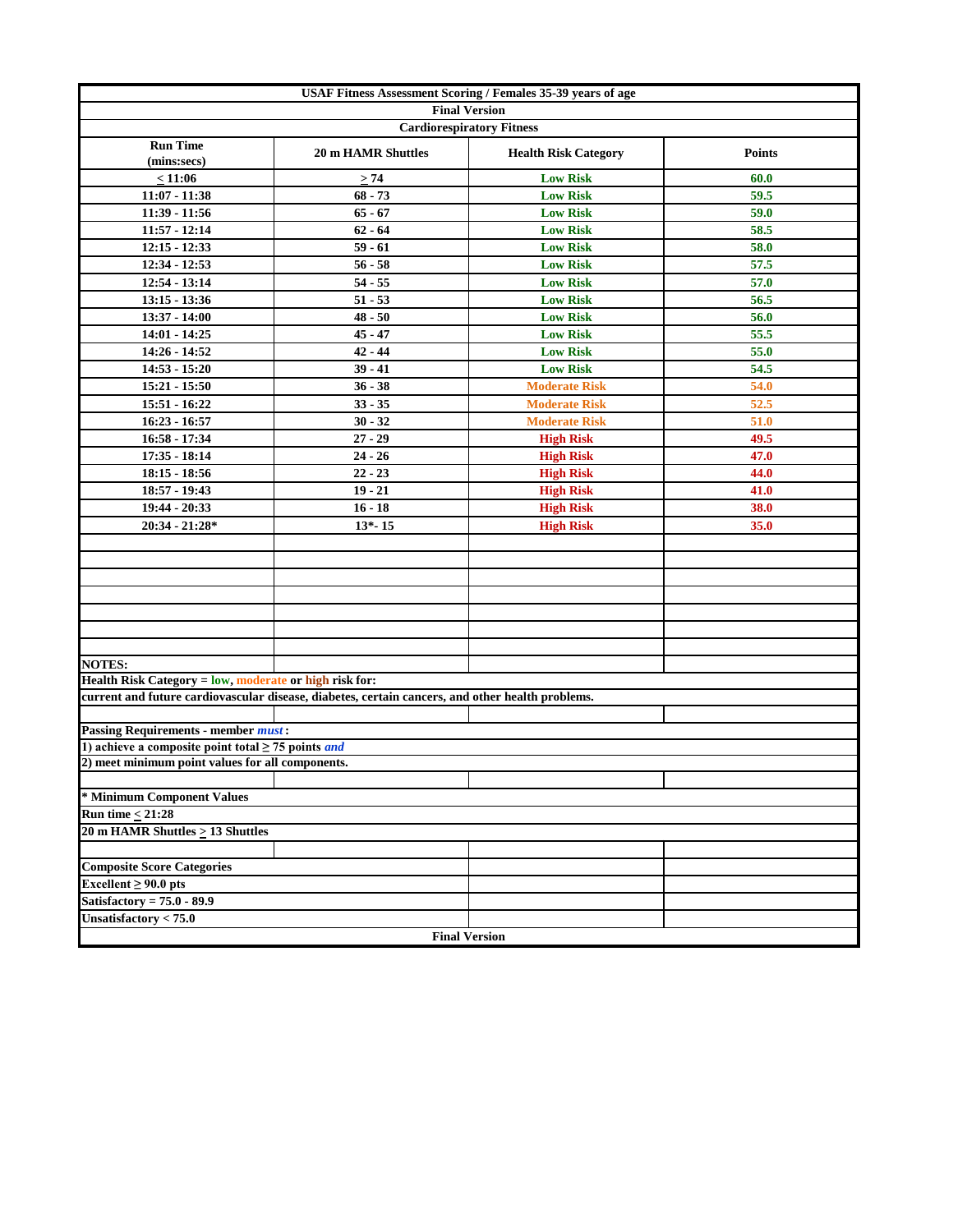|                                            | USAF Fitness Assessment Scoring / Females 35-39 years of age |                                                                |               |                         |               |                                                              |               |                                                |               |  |
|--------------------------------------------|--------------------------------------------------------------|----------------------------------------------------------------|---------------|-------------------------|---------------|--------------------------------------------------------------|---------------|------------------------------------------------|---------------|--|
|                                            |                                                              |                                                                |               | <b>Final Version</b>    |               |                                                              |               |                                                |               |  |
|                                            |                                                              |                                                                |               | <b>Muscular Fitness</b> |               |                                                              |               |                                                |               |  |
| 1 min<br><b>Push-ups</b>                   | <b>Points</b>                                                | $2 \text{ min}$<br><b>Hand Release</b><br>Push-ups             | <b>Points</b> | 1 min<br>Sit-ups        | <b>Points</b> | $2 \text{ min}$<br><b>Cross Leg</b><br><b>Reverse Crunch</b> | <b>Points</b> | <b>Forearm Plank</b><br><b>Time</b><br>(mm:ss) | <b>Points</b> |  |
| >42                                        | 20.0                                                         | $\geq 31$                                                      | 20.0          | $\geq$ 43               | 20.0          | $\geq$ 43                                                    | 20.0          | $\geq 3:15$                                    | 20.0          |  |
| 41                                         | 19.7                                                         | 30                                                             | 19.6          | 42                      | 19.7          | 42                                                           | 19.7          | 3:10                                           | 19.7          |  |
| 40                                         | 19.4                                                         | 29                                                             | 19.2          | 41                      | 19.4          | 41                                                           | 19.4          | 3:04                                           | 19.3          |  |
| 39                                         | 19.0                                                         | 28                                                             | 18.8          | 40                      | 19.0          | 40                                                           | 19.2          | 2:57                                           | 18.8          |  |
| 38                                         | 18.8                                                         | 27                                                             | 18.4          | 39                      | 18.8          | 39                                                           | 18.9          | 2:50                                           | 18.4          |  |
| 37                                         | 18.7                                                         | 26                                                             | 18.0          | 38                      | 18.0          | 38                                                           | 18.6          | 2:30                                           | 17.1          |  |
| 36                                         | 18.6                                                         | 25                                                             | 17.6          | 37                      | 17.6          | 37                                                           | 18.3          | 2:10                                           | 15.8          |  |
| 35                                         | 18.4                                                         | 24                                                             | 17.2          | 36                      | 17.0          | 36                                                           | 18.1          | 1:50                                           | 14.5          |  |
| 34                                         | 18.3                                                         | 23                                                             | 16.8          | 35                      | 16.6          | 35                                                           | 17.8          | 1:30                                           | 13.2          |  |
| 33                                         | 18.1                                                         | 22                                                             | 16.4          | 34                      | 16.4          | 34                                                           | 17.5          | 1:10                                           | 11.9          |  |
| 32                                         | 18.0                                                         | 21                                                             | 16.0          | 33                      | 16.0          | 33                                                           | 17.2          | :50                                            | 10.6          |  |
| 31                                         | 17.9                                                         | 20                                                             | 15.6          | 32                      | 15.6          | 32                                                           | 16.9          | :45                                            | 10.3          |  |
| 30                                         | 17.8                                                         | 19                                                             | 15.2          | 31                      | 15.0          | 31                                                           | 16.7          |                                                | <b>10.0</b>   |  |
| 29                                         | 17.6                                                         | 18                                                             | 14.8          | 30                      | 14.0          | 30                                                           | 16.4          |                                                |               |  |
| 28                                         | 17.4                                                         | 17                                                             | 14.4          | 29                      | 13.6          | 29                                                           | 16.1          |                                                |               |  |
| 27                                         | 17.3                                                         | 16                                                             | 14.0          | 28                      | 13.0          | 28                                                           | 15.8          |                                                |               |  |
| 26                                         | 17.2                                                         | 15                                                             | 13.6          | 27                      | 12.0          | 27                                                           | 15.6          |                                                |               |  |
| 25                                         | 17.0                                                         | 14                                                             | 13.2          | 26                      | 9.0           | 26                                                           | 15.3          |                                                |               |  |
| 24                                         | 16.6                                                         | 13                                                             | 12.8          | 25                      | 6.0           | 25                                                           | 15.0          |                                                |               |  |
| 23                                         | 16.4                                                         | 12                                                             | 12.4          | $24*$                   | 3.0           | 24                                                           | 14.7          |                                                |               |  |
| 22                                         | 16.0                                                         | 11                                                             | 12.0          |                         |               | 23                                                           | 14.4          |                                                |               |  |
| 21                                         | 15.8                                                         | 10                                                             | 11.6          |                         |               | $\overline{22}$                                              | 14.2          |                                                |               |  |
| 20                                         | 15.6                                                         | 9                                                              | 11.2          |                         |               | 21                                                           | 13.9          |                                                |               |  |
| 19                                         | 15.2                                                         | 8                                                              | 10.8          |                         |               | 20                                                           | 13.6          |                                                |               |  |
| 18                                         | 15.0                                                         | 7                                                              | 10.4          |                         |               | 19                                                           | 13.3          |                                                |               |  |
| 17                                         | 14.0                                                         | $6*$                                                           | 10.0          |                         |               | 18                                                           | 13.1          |                                                |               |  |
| 16                                         | 13.6                                                         |                                                                |               |                         |               | 17                                                           | 12.8          |                                                |               |  |
| 15<br>14                                   | 13.0                                                         |                                                                |               |                         |               | 16<br>15                                                     | 12.5<br>12.2  |                                                |               |  |
| 13                                         | 12.0                                                         |                                                                |               |                         |               | 14                                                           | 11.9          |                                                |               |  |
| 12                                         | <b>10.0</b><br>7.0                                           |                                                                |               |                         |               | 13                                                           | 11.7          |                                                |               |  |
| 11                                         | 4.0                                                          |                                                                |               |                         |               | 12                                                           | 11.4          |                                                |               |  |
| $10*$                                      | 1.0                                                          |                                                                |               |                         |               | 11                                                           | 11.1          |                                                |               |  |
|                                            |                                                              |                                                                |               |                         |               | 10                                                           | 10.8          |                                                |               |  |
|                                            |                                                              |                                                                |               |                         |               | 9                                                            | 10.6          |                                                |               |  |
|                                            |                                                              |                                                                |               |                         |               | 8                                                            | 10.3          |                                                |               |  |
| * Minimum Component Values                 |                                                              |                                                                |               |                         |               | $7*$                                                         | 10            |                                                |               |  |
|                                            |                                                              |                                                                |               |                         |               |                                                              |               |                                                |               |  |
| <b>Passing Requirements - member must:</b> |                                                              |                                                                |               |                         |               |                                                              |               |                                                |               |  |
|                                            |                                                              | 1) achieve a composite point total $\geq$ 75 points <i>and</i> |               |                         |               |                                                              |               |                                                |               |  |
|                                            |                                                              | 2) meet minimum point values for all components.               |               |                         |               |                                                              |               |                                                |               |  |
|                                            |                                                              |                                                                |               |                         |               |                                                              |               |                                                |               |  |
| <b>Composite Score Categories</b>          |                                                              |                                                                |               |                         |               |                                                              |               |                                                |               |  |
| Excellent $\geq 90.0$ pts                  |                                                              |                                                                |               |                         |               |                                                              |               |                                                |               |  |
| Satisfactory = $75.0 - 89.9$               |                                                              |                                                                |               |                         |               |                                                              |               |                                                |               |  |
| Unsatisfactory $< 75.0$                    |                                                              |                                                                |               |                         |               |                                                              |               |                                                |               |  |
|                                            |                                                              |                                                                |               | <b>Final Version</b>    |               |                                                              |               |                                                |               |  |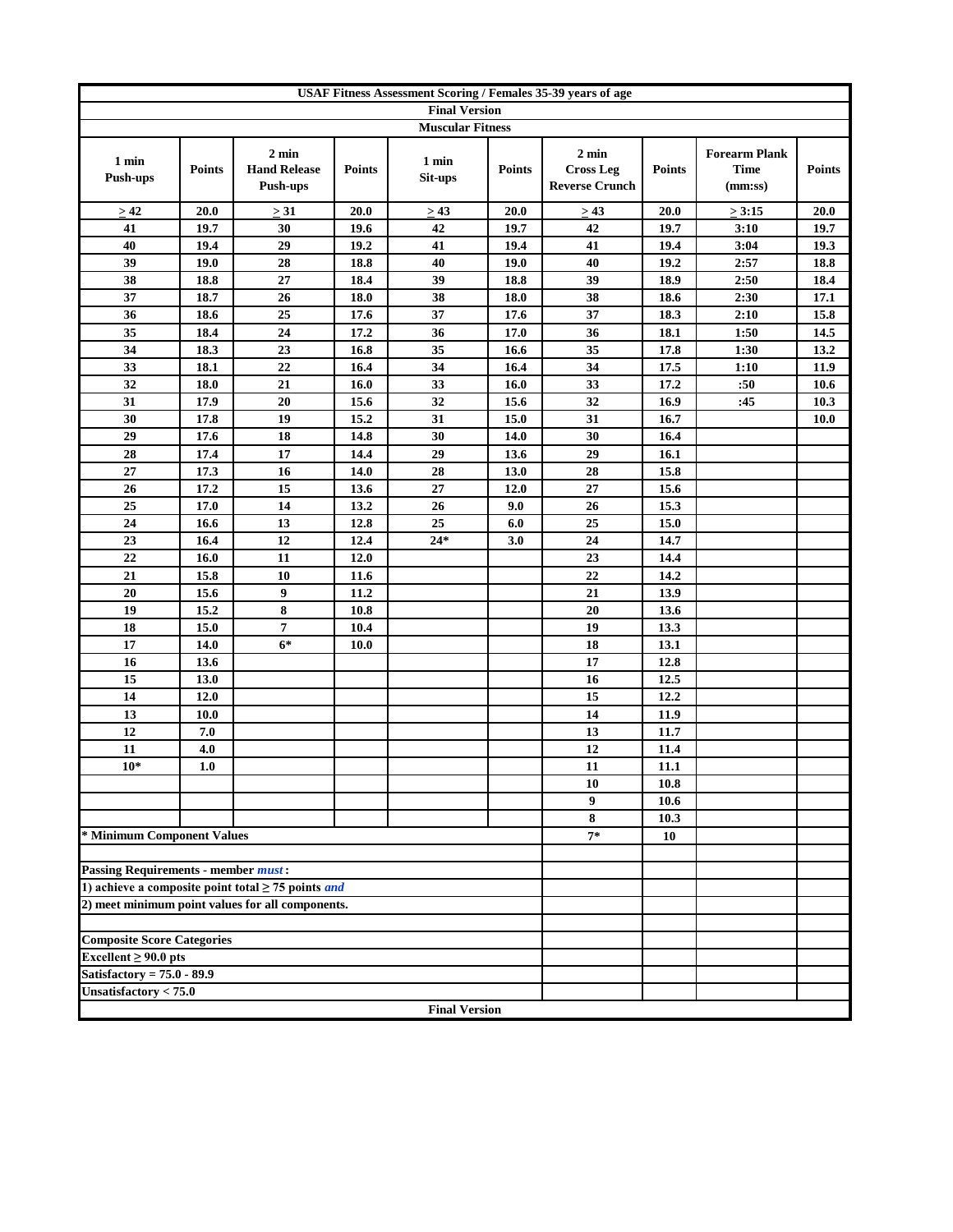| <b>USAF Fitness Assessment Scoring / Females 40-44 years of age</b> |                                                                                                  |                                  |               |  |  |  |  |  |
|---------------------------------------------------------------------|--------------------------------------------------------------------------------------------------|----------------------------------|---------------|--|--|--|--|--|
|                                                                     |                                                                                                  | <b>Final Version</b>             |               |  |  |  |  |  |
|                                                                     |                                                                                                  | <b>Cardiorespiratory Fitness</b> |               |  |  |  |  |  |
| <b>Run Time</b><br>(mins:secs)                                      | <b>20 m HAMR Shuttles</b>                                                                        | <b>Health Risk Category</b>      | <b>Points</b> |  |  |  |  |  |
| < 11:22                                                             | $\geq 71$                                                                                        | <b>Low Risk</b>                  | 60.0          |  |  |  |  |  |
| $11:23 - 11:56$                                                     | $65 - 70$                                                                                        | <b>Low Risk</b>                  | 59.5          |  |  |  |  |  |
| $11:57 - 12:14$                                                     | $62 - 64$                                                                                        | <b>Low Risk</b>                  | 59.0          |  |  |  |  |  |
| $12:15 - 12:33$                                                     | $59 - 61$                                                                                        | <b>Low Risk</b>                  | 58.5          |  |  |  |  |  |
| 12:34 - 12:53                                                       | $56 - 58$                                                                                        | <b>Low Risk</b>                  | 58.0          |  |  |  |  |  |
| $12:54 - 13:14$                                                     | $54 - 55$                                                                                        | <b>Low Risk</b>                  | 57.5          |  |  |  |  |  |
| $13:15 - 13:36$                                                     | $51 - 53$                                                                                        | <b>Low Risk</b>                  | 57.0          |  |  |  |  |  |
| 13:37 - 14:00                                                       | $48 - 50$                                                                                        | <b>Low Risk</b>                  | 56.5          |  |  |  |  |  |
| 14:01 - 14:25                                                       | $45 - 47$                                                                                        | <b>Low Risk</b>                  | 56.0          |  |  |  |  |  |
| 14:26 - 14:52                                                       | $42 - 44$                                                                                        | <b>Low Risk</b>                  | 55.5          |  |  |  |  |  |
| 14:53 - 15:20                                                       | $39 - 41$                                                                                        | <b>Low Risk</b>                  | 55.0          |  |  |  |  |  |
| $15:21 - 15:50$                                                     | $36 - 38$                                                                                        | <b>Low Risk</b>                  | 54.5          |  |  |  |  |  |
| 15:51 - 16:22                                                       | $33 - 35$                                                                                        | <b>Low Risk</b>                  | 54.0          |  |  |  |  |  |
| $16:23 - 16:57$                                                     | $30 - 32$                                                                                        | <b>Moderate Risk</b>             | 53.5          |  |  |  |  |  |
| 16:58 - 17:34                                                       | $27 - 29$                                                                                        | <b>Moderate Risk</b>             | 52.0          |  |  |  |  |  |
| $17:35 - 18:14$                                                     | $24 - 26$                                                                                        | <b>Moderate Risk</b>             | 50.5          |  |  |  |  |  |
| $18:15 - 18:56$                                                     | $22 - 23$                                                                                        | <b>High Risk</b>                 | 48.0          |  |  |  |  |  |
| 18:57 - 19:43                                                       | $19 - 21$                                                                                        | <b>High Risk</b>                 | 45.5          |  |  |  |  |  |
| 19:44 - 20:33                                                       | $16 - 18$                                                                                        | <b>High Risk</b>                 | 42.0          |  |  |  |  |  |
| 20:34 - 21:28                                                       | $13 - 15$                                                                                        | <b>High Risk</b>                 | 38.5          |  |  |  |  |  |
| $21:29 - 22:28*$                                                    | $10 - 12$                                                                                        | <b>High Risk</b>                 | 35.0          |  |  |  |  |  |
|                                                                     |                                                                                                  |                                  |               |  |  |  |  |  |
|                                                                     |                                                                                                  |                                  |               |  |  |  |  |  |
|                                                                     |                                                                                                  |                                  |               |  |  |  |  |  |
|                                                                     |                                                                                                  |                                  |               |  |  |  |  |  |
|                                                                     |                                                                                                  |                                  |               |  |  |  |  |  |
|                                                                     |                                                                                                  |                                  |               |  |  |  |  |  |
| <b>NOTES:</b>                                                       |                                                                                                  |                                  |               |  |  |  |  |  |
| Health Risk Category = low, moderate or high risk for:              |                                                                                                  |                                  |               |  |  |  |  |  |
|                                                                     | current and future cardiovascular disease, diabetes, certain cancers, and other health problems. |                                  |               |  |  |  |  |  |
|                                                                     |                                                                                                  |                                  |               |  |  |  |  |  |
| <b>Passing Requirements - member must:</b>                          |                                                                                                  |                                  |               |  |  |  |  |  |
| 1) achieve a composite point total $\geq$ 75 points and             |                                                                                                  |                                  |               |  |  |  |  |  |
| 2) meet minimum point values for all components.                    |                                                                                                  |                                  |               |  |  |  |  |  |
|                                                                     |                                                                                                  |                                  |               |  |  |  |  |  |
| * Minimum Component Values                                          |                                                                                                  |                                  |               |  |  |  |  |  |
| Run time $\leq$ 22:28                                               |                                                                                                  |                                  |               |  |  |  |  |  |
| 20 m HAMR Shuttles > 10 Shuttles                                    |                                                                                                  |                                  |               |  |  |  |  |  |
|                                                                     |                                                                                                  |                                  |               |  |  |  |  |  |
| <b>Composite Score Categories</b>                                   |                                                                                                  |                                  |               |  |  |  |  |  |
| Excellent $\geq 90.0$ pts                                           |                                                                                                  |                                  |               |  |  |  |  |  |
| Satisfactory = $75.0 - 89.9$                                        |                                                                                                  |                                  |               |  |  |  |  |  |
| Unsatisfactory < 75.0                                               |                                                                                                  |                                  |               |  |  |  |  |  |
|                                                                     |                                                                                                  | <b>Final Version</b>             |               |  |  |  |  |  |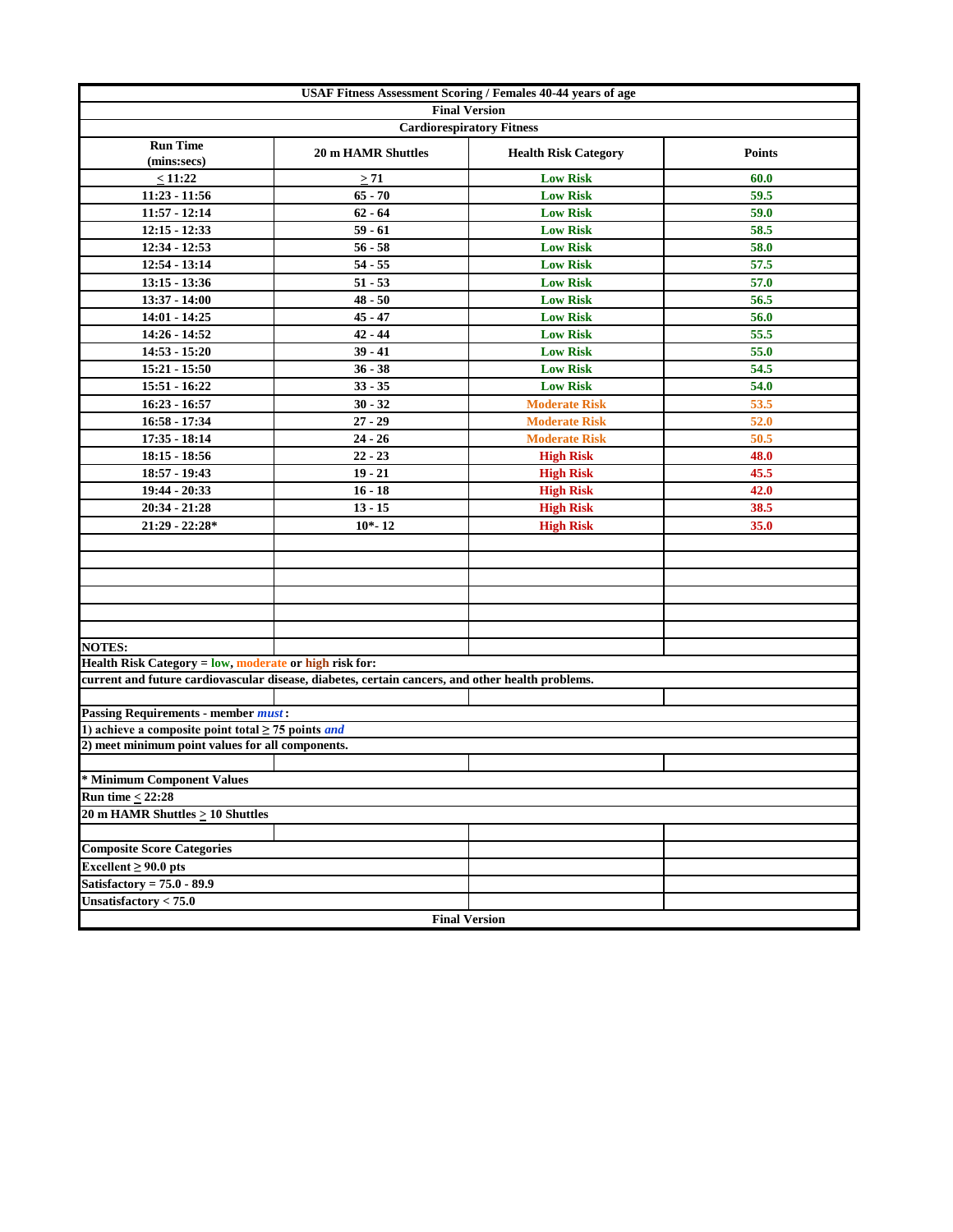| <b>USAF Fitness Assessment Scoring / Females 40-44 years of age</b> |               |                                                                |               |                      |               |                                                              |               |                                                |               |
|---------------------------------------------------------------------|---------------|----------------------------------------------------------------|---------------|----------------------|---------------|--------------------------------------------------------------|---------------|------------------------------------------------|---------------|
| <b>Final Version</b><br><b>Muscular Fitness</b>                     |               |                                                                |               |                      |               |                                                              |               |                                                |               |
|                                                                     |               |                                                                |               |                      |               |                                                              |               |                                                |               |
| 1 min<br><b>Push-ups</b>                                            | <b>Points</b> | $2 \text{ min}$<br><b>Hand Release</b><br>Push-ups             | <b>Points</b> | 1 min<br>Sit-ups     | <b>Points</b> | $2 \text{ min}$<br><b>Cross Leg</b><br><b>Reverse Crunch</b> | <b>Points</b> | <b>Forearm Plank</b><br><b>Time</b><br>(mm:ss) | <b>Points</b> |
| $\geq 38$                                                           | 20.0          | $\geq$ 28                                                      | 20.0          | > 41                 | 20.0          | $\geq 42$                                                    | 20.0          | $\geq 3:10$                                    | 20.0          |
| 37                                                                  | 19.8          | $27\,$                                                         | 19.6          | 40                   | 19.7          | 41                                                           | 19.7          | 3:05                                           | 19.7          |
| 36                                                                  | 19.6          | 26                                                             | 19.2          | 39                   | 19.4          | 40                                                           | 19.4          | 2:59                                           | 19.3          |
| 35                                                                  | 19.4          | 25                                                             | 18.8          | 38                   | 19.0          | 39                                                           | 19.2          | 2:52                                           | 18.8          |
| 34                                                                  | 19.2          | 24                                                             | 18.4          | 37                   | 18.8          | 38                                                           | 18.9          | 2:45                                           | 18.4          |
| 33                                                                  | 19.0          | 23                                                             | 18.0          | 36                   | 18.4          | 37                                                           | 18.6          | 2:25                                           | 17.1          |
| 32                                                                  | 18.8          | 22                                                             | 17.6          | 35                   | 18.2          | 36                                                           | 18.3          | 2:05                                           | 15.8          |
| 31                                                                  | 18.4          | 21                                                             | 17.2          | 34                   | 18.0          | 35                                                           | 18.1          | 1:45                                           | 14.5          |
| 30                                                                  | 18.2          | 20                                                             | 16.8          | 33                   | 17.6          | 34                                                           | 17.8          | 1:25                                           | 13.2          |
| 29                                                                  | 18.0          | 19                                                             | 16.4          | 32                   | 17.0          | 33                                                           | 17.5          | 1:05                                           | 11.9          |
| 28                                                                  | 17.8          | 18                                                             | 16.0          | 31                   | 16.6          | 32                                                           | 17.2          | :45                                            | 10.6          |
| 27                                                                  | 17.6          | 17                                                             | 15.6          | 30                   | 16.4          | 31                                                           | 16.9          | :40                                            | 10.3          |
| 26                                                                  | 17.4          | 16                                                             | 15.2          | 29                   | 16.0          | 30                                                           | 16.7          | $:35*$                                         | <b>10.0</b>   |
| 25<br>24                                                            | 17.3<br>17.2  | 15<br>14                                                       | 14.8<br>14.4  | 28<br>$27\,$         | 15.0<br>14.0  | 29<br>28                                                     | 16.4<br>16.1  |                                                |               |
| 23                                                                  | 17.0          | 13                                                             | 14.0          | 26                   | 13.6          | 27                                                           | 15.8          |                                                |               |
| 22                                                                  | 16.8          | 12                                                             | 13.6          | 25                   | 12.8          | 26                                                           | 15.6          |                                                |               |
| 21                                                                  | 16.6          | 11                                                             | 13.2          | 24                   | 12.0          | 25                                                           | 15.3          |                                                |               |
| 20                                                                  | 16.4          | 10                                                             | 12.8          | 23                   | 9.0           | 24                                                           | 15.0          |                                                |               |
| 19                                                                  | 16.2          | 9                                                              | 12.4          | 22                   | 6.0           | 23                                                           | 14.7          |                                                |               |
| 18                                                                  | 16.0          | 8                                                              | 12.0          | $21*$                | 3.0           | 22                                                           | 14.4          |                                                |               |
| 17                                                                  | 15.6          | $\overline{7}$                                                 | 11.6          |                      |               | 21                                                           | 14.2          |                                                |               |
| 16                                                                  | 15.0          | 6                                                              | 11.2          |                      |               | 20                                                           | 13.9          |                                                |               |
| 15                                                                  | 14.0          | 5                                                              | 10.8          |                      |               | 19                                                           | 13.6          |                                                |               |
| 14                                                                  | 13.0          | $4*$                                                           | 10.0          |                      |               | 18                                                           | 13.3          |                                                |               |
| 13                                                                  | 12.0          |                                                                |               |                      |               | 17                                                           | 13.1          |                                                |               |
| 12                                                                  | 11.0          |                                                                |               |                      |               | 16                                                           | 12.8          |                                                |               |
| 11                                                                  | 10.0          |                                                                |               |                      |               | 15                                                           | 12.5          |                                                |               |
| 10                                                                  | 7.0           |                                                                |               |                      |               | 14                                                           | 12.2          |                                                |               |
| 9                                                                   | 4.0           |                                                                |               |                      |               | 13                                                           | 11.9          |                                                |               |
| $8*$                                                                | 1.0           |                                                                |               |                      |               | 12                                                           | 11.7          |                                                |               |
|                                                                     |               |                                                                |               |                      |               | 11                                                           | 11.4          |                                                |               |
|                                                                     |               |                                                                |               |                      |               | 10                                                           | 11.1          |                                                |               |
|                                                                     |               |                                                                |               |                      |               | 9                                                            | 10.8          |                                                |               |
|                                                                     |               |                                                                |               |                      |               | 8                                                            | 10.6          |                                                |               |
|                                                                     |               |                                                                |               |                      |               | $\overline{7}$                                               | 10.3          |                                                |               |
| * Minimum Component Values                                          |               |                                                                |               |                      |               | $6*$                                                         | 10.0          |                                                |               |
|                                                                     |               |                                                                |               |                      |               |                                                              |               |                                                |               |
| <b>Passing Requirements - member must:</b>                          |               | 1) achieve a composite point total $\geq$ 75 points <i>and</i> |               |                      |               |                                                              |               |                                                |               |
|                                                                     |               | 2) meet minimum point values for all components.               |               |                      |               |                                                              |               |                                                |               |
|                                                                     |               |                                                                |               |                      |               |                                                              |               |                                                |               |
| <b>Composite Score Categories</b>                                   |               |                                                                |               |                      |               |                                                              |               |                                                |               |
| Excellent $\geq 90.0$ pts                                           |               |                                                                |               |                      |               |                                                              |               |                                                |               |
| Satisfactory = $75.0 - 89.9$                                        |               |                                                                |               |                      |               |                                                              |               |                                                |               |
| Unsatisfactory $< 75.0$                                             |               |                                                                |               |                      |               |                                                              |               |                                                |               |
|                                                                     |               |                                                                |               | <b>Final Version</b> |               |                                                              |               |                                                |               |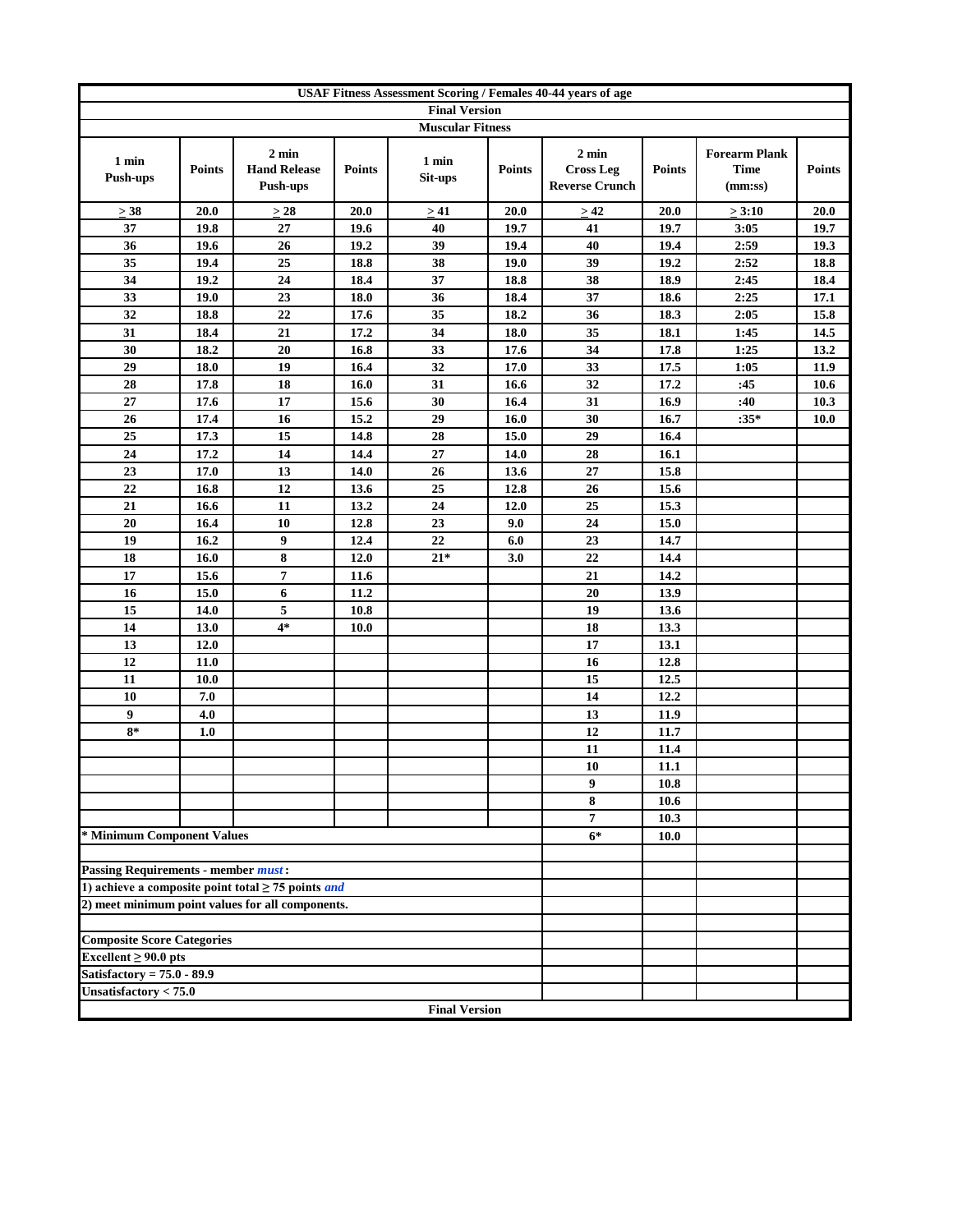| USAF Fitness Assessment Scoring / Females 45-49 years of age   |                                                                                                  |                             |               |  |  |  |  |  |
|----------------------------------------------------------------|--------------------------------------------------------------------------------------------------|-----------------------------|---------------|--|--|--|--|--|
| <b>Final Version</b><br><b>Cardiorespiratory Fitness</b>       |                                                                                                  |                             |               |  |  |  |  |  |
|                                                                |                                                                                                  |                             |               |  |  |  |  |  |
| <b>Run Time</b><br>(mins:secs)                                 | <b>20 m HAMR Shuttles</b>                                                                        | <b>Health Risk Category</b> | <b>Points</b> |  |  |  |  |  |
| < 11:38                                                        | $\geq 68$                                                                                        | <b>Low Risk</b>             | 60.0          |  |  |  |  |  |
| $11:39 - 12:14$                                                | $62 - 67$                                                                                        | <b>Low Risk</b>             | 59.5          |  |  |  |  |  |
| $12:15 - 12:33$                                                | $59 - 61$                                                                                        | <b>Low Risk</b>             | 59.0          |  |  |  |  |  |
| 12:34 - 12:53                                                  | $56 - 58$                                                                                        | <b>Low Risk</b>             | 58.5          |  |  |  |  |  |
| 12:54 - 13:14                                                  | $54 - 55$                                                                                        | <b>Low Risk</b>             | 58.0          |  |  |  |  |  |
| $13:15 - 13:36$                                                | $51 - 53$                                                                                        | <b>Low Risk</b>             | 57.5          |  |  |  |  |  |
| 13:37 - 14:00                                                  | $48 - 50$                                                                                        | <b>Low Risk</b>             | 57.0          |  |  |  |  |  |
| $14:01 - 14:25$                                                | $45 - 47$                                                                                        | <b>Low Risk</b>             | 56.5          |  |  |  |  |  |
| 14:26 - 14:52                                                  | $42 - 44$                                                                                        | <b>Low Risk</b>             | 56.0          |  |  |  |  |  |
| 14:53 - 15:20                                                  | $39 - 41$                                                                                        | <b>Low Risk</b>             | 55.5          |  |  |  |  |  |
| 15:21 - 15:50                                                  | $36 - 38$                                                                                        | <b>Low Risk</b>             | 55.0          |  |  |  |  |  |
| 15:51 - 16:22                                                  | $33 - 35$                                                                                        | <b>Low Risk</b>             | 54.5          |  |  |  |  |  |
| $16:23 - 16:57$                                                | $30 - 32$                                                                                        | <b>Moderate Risk</b>        | 54.0          |  |  |  |  |  |
| 16:58 - 17:34                                                  | $27 - 29$                                                                                        | <b>Moderate Risk</b>        | 53.5          |  |  |  |  |  |
| $17:35 - 18:14$                                                | $24 - 26$                                                                                        | <b>Moderate Risk</b>        | 52.0          |  |  |  |  |  |
| $18:15 - 18:56$                                                | $22 - 23$                                                                                        | <b>High Risk</b>            | 50.5          |  |  |  |  |  |
| 18:57 - 19:43                                                  | $19 - 21$                                                                                        | <b>High Risk</b>            | 48.0          |  |  |  |  |  |
| 19:44 - 20:33                                                  | $16 - 18$                                                                                        | <b>High Risk</b>            | 45.0          |  |  |  |  |  |
| 20:34 - 21:28                                                  | $13 - 15$                                                                                        | <b>High Risk</b>            | 42.0          |  |  |  |  |  |
| 21:29 - 22:28                                                  | $10 - 12$                                                                                        | <b>High Risk</b>            | 38.5          |  |  |  |  |  |
| 22:29 - 23:34*                                                 | $7* - 9$                                                                                         | <b>High Risk</b>            | 35.0          |  |  |  |  |  |
|                                                                |                                                                                                  |                             |               |  |  |  |  |  |
|                                                                |                                                                                                  |                             |               |  |  |  |  |  |
|                                                                |                                                                                                  |                             |               |  |  |  |  |  |
|                                                                |                                                                                                  |                             |               |  |  |  |  |  |
|                                                                |                                                                                                  |                             |               |  |  |  |  |  |
|                                                                |                                                                                                  |                             |               |  |  |  |  |  |
|                                                                |                                                                                                  |                             |               |  |  |  |  |  |
| <b>NOTES:</b>                                                  |                                                                                                  |                             |               |  |  |  |  |  |
| Health Risk Category = low, moderate or high risk for:         |                                                                                                  |                             |               |  |  |  |  |  |
|                                                                | current and future cardiovascular disease, diabetes, certain cancers, and other health problems. |                             |               |  |  |  |  |  |
|                                                                |                                                                                                  |                             |               |  |  |  |  |  |
| <b>Passing Requirements - member must:</b>                     |                                                                                                  |                             |               |  |  |  |  |  |
| 1) achieve a composite point total $\geq$ 75 points <i>and</i> |                                                                                                  |                             |               |  |  |  |  |  |
| 2) meet minimum point values for all components.               |                                                                                                  |                             |               |  |  |  |  |  |
|                                                                |                                                                                                  |                             |               |  |  |  |  |  |
| * Minimum Component Values                                     |                                                                                                  |                             |               |  |  |  |  |  |
| <b>Run time &lt; 23:34</b>                                     |                                                                                                  |                             |               |  |  |  |  |  |
| 20 m HAMR Shuttles $\geq$ 7 Shuttles                           |                                                                                                  |                             |               |  |  |  |  |  |
|                                                                |                                                                                                  |                             |               |  |  |  |  |  |
| <b>Composite Score Categories</b>                              |                                                                                                  |                             |               |  |  |  |  |  |
| Excellent $\geq 90.0$ pts                                      |                                                                                                  |                             |               |  |  |  |  |  |
| Satisfactory = $75.0 - 89.9$                                   |                                                                                                  |                             |               |  |  |  |  |  |
| Unsatisfactory $< 75.0$                                        |                                                                                                  |                             |               |  |  |  |  |  |
|                                                                | <b>Final Version</b>                                                                             |                             |               |  |  |  |  |  |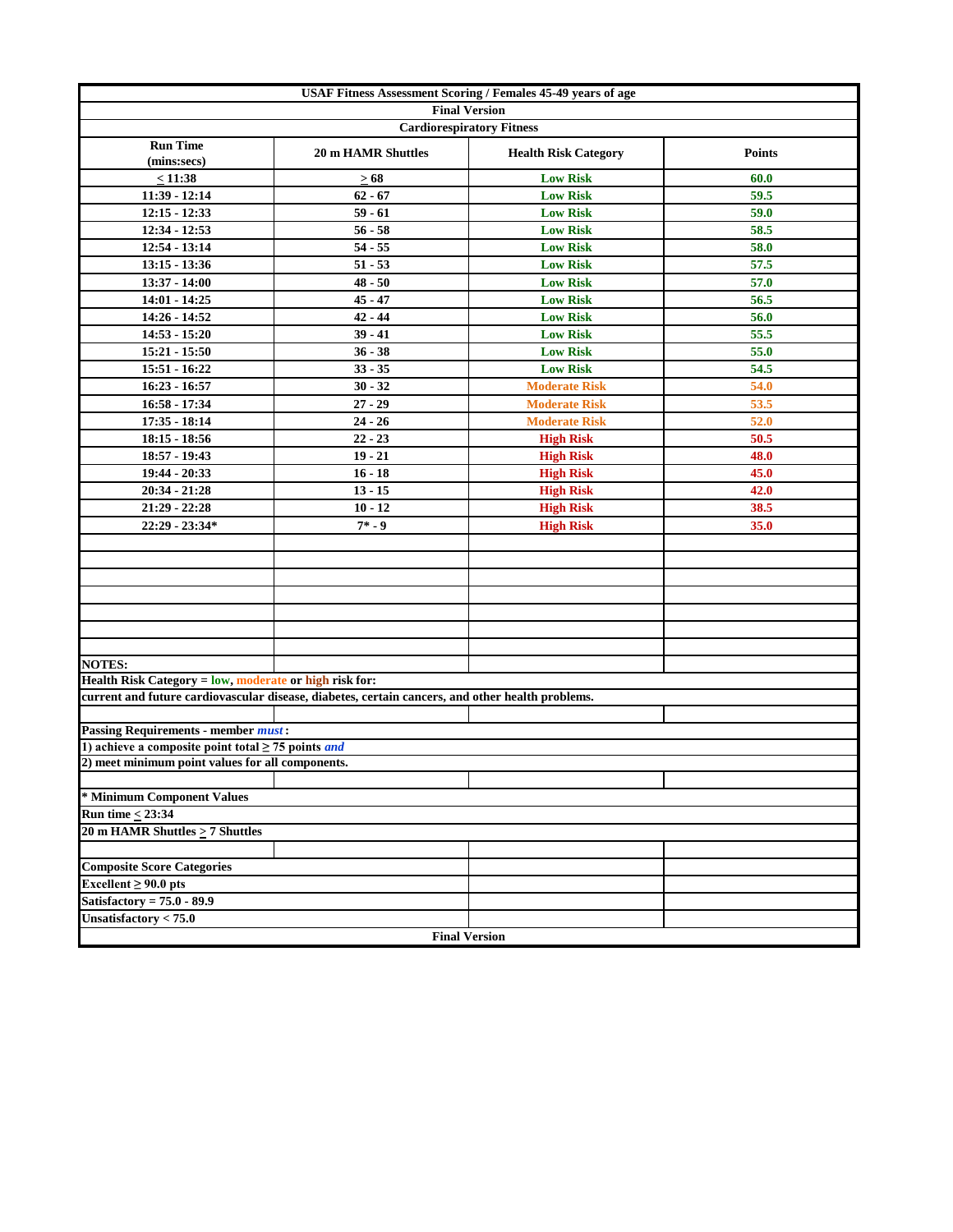| <b>USAF Fitness Assessment Scoring / Females 45-49 years of age</b> |               |                                                                |               |                         |               |                                                              |               |                                                |               |
|---------------------------------------------------------------------|---------------|----------------------------------------------------------------|---------------|-------------------------|---------------|--------------------------------------------------------------|---------------|------------------------------------------------|---------------|
| <b>Final Version</b>                                                |               |                                                                |               |                         |               |                                                              |               |                                                |               |
|                                                                     |               |                                                                |               | <b>Muscular Fitness</b> |               |                                                              |               |                                                |               |
| 1 min<br><b>Push-ups</b>                                            | <b>Points</b> | $2 \text{ min}$<br><b>Hand Release</b><br>Push-ups             | <b>Points</b> | 1 min<br>Sit-ups        | <b>Points</b> | $2 \text{ min}$<br><b>Cross Leg</b><br><b>Reverse Crunch</b> | <b>Points</b> | <b>Forearm Plank</b><br><b>Time</b><br>(mm:ss) | <b>Points</b> |
| $\geq 37$                                                           | 20.0          | $\geq$ 28                                                      | 20.0          | $\geq$ 35               | 20.0          | >40                                                          | 20.0          | $\geq 3:05$                                    | 20.0          |
| 36                                                                  | 19.8          | $27\,$                                                         | 19.6          | 34                      | 19.7          | 39                                                           | 19.7          | 3:00                                           | 19.7          |
| 35                                                                  | 19.6          | 26                                                             | 19.2          | 33                      | 19.4          | 38                                                           | 19.4          | 2:54                                           | 19.3          |
| 34                                                                  | 19.4          | 25                                                             | 18.8          | 32                      | 19.0          | 37                                                           | 19.1          | 2:47                                           | 18.8          |
| 33                                                                  | 19.2          | 24                                                             | 18.4          | 31                      | 18.8          | 36                                                           | 18.8          | 2:40                                           | 18.4          |
| 32                                                                  | 19.0          | 23                                                             | 18.0          | 30                      | 18.0          | 35                                                           | 18.5          | 2:20                                           | 17.1          |
| 31                                                                  | 18.8          | 22                                                             | 17.6          | 29                      | 17.6          | 34                                                           | 18.2          | 2:00                                           | 15.8          |
| 30                                                                  | 18.6          | 21                                                             | 17.2          | 28                      | 17.0          | 33                                                           | 17.9          | 1:40                                           | 14.5          |
| 29                                                                  | 18.4          | 20                                                             | 16.8          | 27                      | 16.6          | 32                                                           | 17.6          | 1:20                                           | 13.2          |
| 28                                                                  | 18.2          | 19                                                             | 16.4          | 26                      | 16.0          | 31                                                           | 17.4          | 1:00                                           | 11.9          |
| 27                                                                  | 18.0          | 18                                                             | 16.0          | 25                      | 15.0          | 30                                                           | 17.1          | :40                                            | 10.6          |
| 26                                                                  | 17.8          | 17                                                             | 15.6          | 24                      | 14.0          | 29                                                           | 16.8          | :35                                            | 10.3          |
| 25                                                                  | 17.6          | 16                                                             | 15.2          | 23                      | 13.0          | 28                                                           | 16.5          | $:30*$                                         | <b>10.0</b>   |
| 24                                                                  | 17.4          | 15                                                             | 14.8          | 22                      | 12.0          | 27                                                           | 16.2          |                                                |               |
| 23                                                                  | 17.2          | 14                                                             | 14.4          | 21                      | 9.0           | 26                                                           | 15.9          |                                                |               |
| 22                                                                  | 17.0          | 13                                                             | 14.0          | 20                      | 6.0           | 25                                                           | 15.6          |                                                |               |
| 21                                                                  | 16.8          | 12                                                             | 13.6          | $19*$                   | 3.0           | 24                                                           | 15.3          |                                                |               |
| 20                                                                  | 16.6          | 11                                                             | 13.2          |                         |               | 23                                                           | 15.0          |                                                |               |
| 19                                                                  | 16.4          | 10                                                             | 12.8          |                         |               | 22                                                           | 14.7          |                                                |               |
| 18<br>17                                                            | 16.2<br>16.0  | 9<br>8                                                         | 12.4<br>12.0  |                         |               | 21<br>20                                                     | 14.4<br>14.1  |                                                |               |
| 16                                                                  | 15.6          | $\overline{7}$                                                 | 11.6          |                         |               | $\overline{19}$                                              | 13.8          |                                                |               |
| 15                                                                  | 15.0          | 6                                                              | 11.2          |                         |               | 18                                                           | 13.5          |                                                |               |
| 14                                                                  | 14.0          | 5                                                              | 10.8          |                         |               | 17                                                           | 13.2          |                                                |               |
| 13                                                                  | 13.0          | $4*$                                                           | 10.0          |                         |               | 16                                                           | 12.9          |                                                |               |
| 12                                                                  | 12.0          |                                                                |               |                         |               | 15                                                           | 12.6          |                                                |               |
| 11                                                                  | 11.0          |                                                                |               |                         |               | 14                                                           | 12.4          |                                                |               |
| 10                                                                  | 10.0          |                                                                |               |                         |               | 13                                                           | 12.1          |                                                |               |
| 9                                                                   | 7.0           |                                                                |               |                         |               | 12                                                           | 11.8          |                                                |               |
| 8                                                                   | 4.0           |                                                                |               |                         |               | 11                                                           | 11.5          |                                                |               |
| $7*$                                                                | 1.0           |                                                                |               |                         |               | 10                                                           | 11.2          |                                                |               |
|                                                                     |               |                                                                |               |                         |               | 9                                                            | 10.9          |                                                |               |
|                                                                     |               |                                                                |               |                         |               | 8                                                            | 10.6          |                                                |               |
|                                                                     |               |                                                                |               |                         |               | 7                                                            | 10.3          |                                                |               |
|                                                                     |               |                                                                |               |                         |               | $6*$                                                         | 10.0          |                                                |               |
|                                                                     |               |                                                                |               |                         |               |                                                              |               |                                                |               |
| * Minimum Component Values                                          |               |                                                                |               |                         |               |                                                              |               |                                                |               |
|                                                                     |               |                                                                |               |                         |               |                                                              |               |                                                |               |
| <b>Passing Requirements - member must:</b>                          |               |                                                                |               |                         |               |                                                              |               |                                                |               |
|                                                                     |               | 1) achieve a composite point total $\geq$ 75 points <i>and</i> |               |                         |               |                                                              |               |                                                |               |
|                                                                     |               | 2) meet minimum point values for all components.               |               |                         |               |                                                              |               |                                                |               |
|                                                                     |               |                                                                |               |                         |               |                                                              |               |                                                |               |
| <b>Composite Score Categories</b>                                   |               |                                                                |               |                         |               |                                                              |               |                                                |               |
| Excellent $\geq 90.0$ pts                                           |               |                                                                |               |                         |               |                                                              |               |                                                |               |
| Satisfactory = $75.0 - 89.9$                                        |               |                                                                |               |                         |               |                                                              |               |                                                |               |
| Unsatisfactory $< 75.0$                                             |               |                                                                |               |                         |               |                                                              |               |                                                |               |
|                                                                     |               |                                                                |               | <b>Final Version</b>    |               |                                                              |               |                                                |               |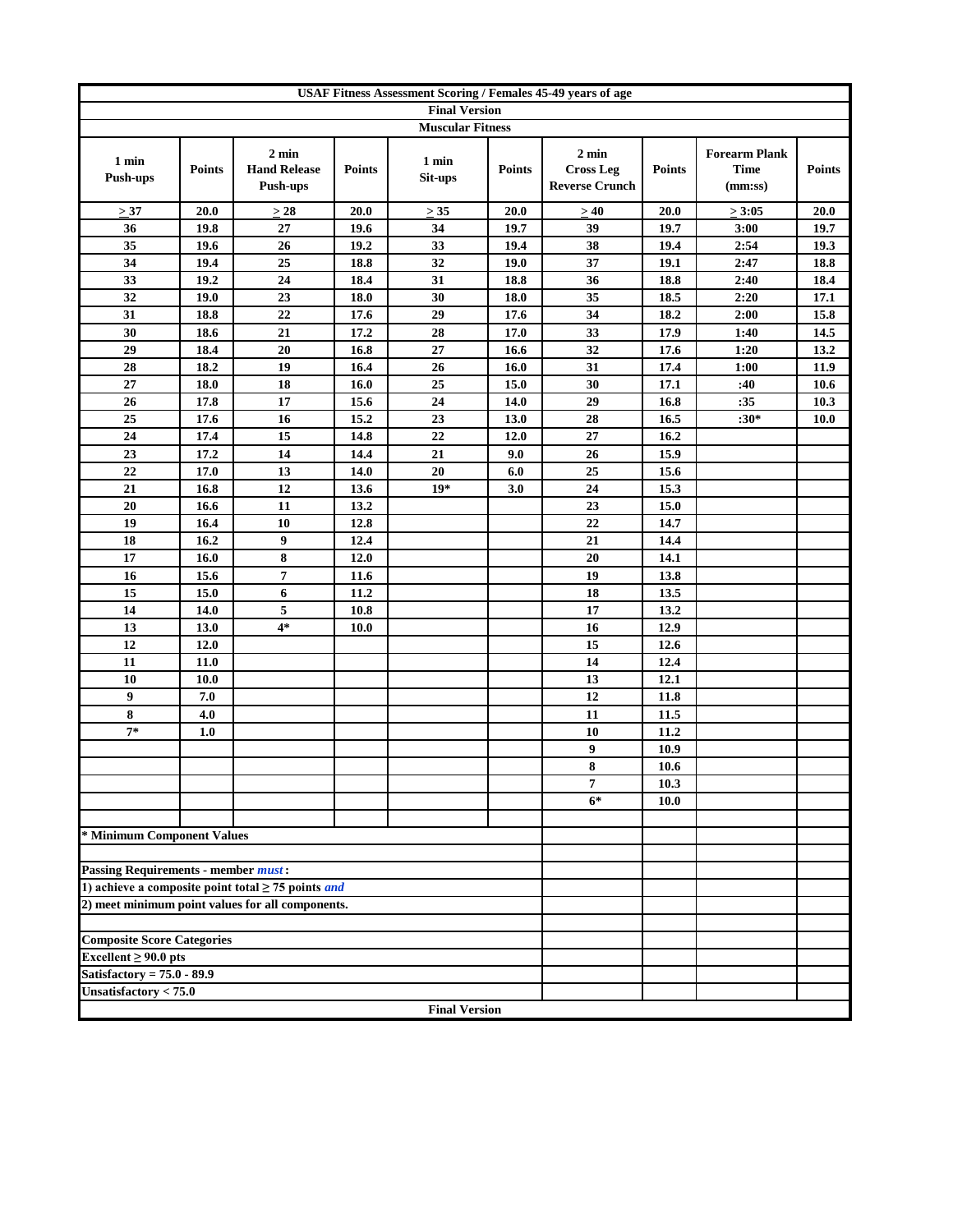| <b>USAF Fitness Assessment Scoring / Females 50-54 years of age</b>   |                                                                                                  |                             |               |  |  |  |  |  |  |
|-----------------------------------------------------------------------|--------------------------------------------------------------------------------------------------|-----------------------------|---------------|--|--|--|--|--|--|
| <b>Final Version</b><br><b>Cardiorespiratory Fitness</b>              |                                                                                                  |                             |               |  |  |  |  |  |  |
|                                                                       |                                                                                                  |                             |               |  |  |  |  |  |  |
| <b>Run Time</b><br>(mins:secs)                                        | <b>20 m HAMR Shuttles</b>                                                                        | <b>Health Risk Category</b> | <b>Points</b> |  |  |  |  |  |  |
| $\leq 12:53$                                                          | $\geq 56$                                                                                        | <b>Low Risk</b>             | 60.0          |  |  |  |  |  |  |
| 12:54 - 13:36                                                         | $51 - 55$                                                                                        | <b>Low Risk</b>             | 59.5          |  |  |  |  |  |  |
| 13:37 - 14:00                                                         | $48 - 50$                                                                                        | <b>Low Risk</b>             | 59.0          |  |  |  |  |  |  |
| $14:01 - 14:25$                                                       | $45 - 47$                                                                                        | <b>Low Risk</b>             | 58.5          |  |  |  |  |  |  |
| 14:26 - 14:52                                                         | $42 - 44$                                                                                        | <b>Low Risk</b>             | 58.0          |  |  |  |  |  |  |
| $14:53 - 15:20$                                                       | $39 - 41$                                                                                        | <b>Low Risk</b>             | 57.5          |  |  |  |  |  |  |
| $15:21 - 15:50$                                                       | $36 - 38$                                                                                        | <b>Low Risk</b>             | 57.0          |  |  |  |  |  |  |
| 15:51 - 16:22                                                         | $33 - 35$                                                                                        | <b>Low Risk</b>             | 56.5          |  |  |  |  |  |  |
| $16:23 - 16:57$                                                       | $30 - 32$                                                                                        | <b>Low Risk</b>             | 56.0          |  |  |  |  |  |  |
| 16:58 - 17:34                                                         | $27 - 29$                                                                                        | <b>Low Risk</b>             | 55.5          |  |  |  |  |  |  |
| $17:35 - 18:14$                                                       | $24 - 26$                                                                                        | <b>Low Risk</b>             | 55.0          |  |  |  |  |  |  |
| $18:15 - 18:56$                                                       | $22 - 23$                                                                                        | <b>Moderate Risk</b>        | 53.5          |  |  |  |  |  |  |
| 18:57 - 19:43                                                         | $19 - 21$                                                                                        | <b>Moderate Risk</b>        | 52.0          |  |  |  |  |  |  |
| 19:44 - 20:33                                                         | $16 - 18$                                                                                        | <b>High Risk</b>            | 49.5          |  |  |  |  |  |  |
| $20:34 - 21:28$                                                       | $13 - 15$                                                                                        | <b>High Risk</b>            | 46.0          |  |  |  |  |  |  |
| $21:29 - 22:28$                                                       | $10 - 12$                                                                                        | <b>High Risk</b>            | 42.5          |  |  |  |  |  |  |
| 22:29 - 23:34                                                         | $7 - 9$                                                                                          | <b>High Risk</b>            | 39.0          |  |  |  |  |  |  |
| $23:35 - 24:46*$                                                      | $5* - 6$                                                                                         | <b>High Risk</b>            | 35.0          |  |  |  |  |  |  |
|                                                                       |                                                                                                  |                             |               |  |  |  |  |  |  |
|                                                                       |                                                                                                  |                             |               |  |  |  |  |  |  |
|                                                                       |                                                                                                  |                             |               |  |  |  |  |  |  |
|                                                                       |                                                                                                  |                             |               |  |  |  |  |  |  |
|                                                                       |                                                                                                  |                             |               |  |  |  |  |  |  |
|                                                                       |                                                                                                  |                             |               |  |  |  |  |  |  |
|                                                                       |                                                                                                  |                             |               |  |  |  |  |  |  |
|                                                                       |                                                                                                  |                             |               |  |  |  |  |  |  |
|                                                                       |                                                                                                  |                             |               |  |  |  |  |  |  |
|                                                                       |                                                                                                  |                             |               |  |  |  |  |  |  |
| <b>NOTES:</b>                                                         |                                                                                                  |                             |               |  |  |  |  |  |  |
| Health Risk Category = low, moderate or high risk for:                |                                                                                                  |                             |               |  |  |  |  |  |  |
|                                                                       | current and future cardiovascular disease, diabetes, certain cancers, and other health problems. |                             |               |  |  |  |  |  |  |
|                                                                       |                                                                                                  |                             |               |  |  |  |  |  |  |
| <b>Passing Requirements - member must:</b>                            |                                                                                                  |                             |               |  |  |  |  |  |  |
| 1) achieve a composite point total $\geq$ 75 points <i>and</i>        |                                                                                                  |                             |               |  |  |  |  |  |  |
| 2) meet minimum point values for all components.                      |                                                                                                  |                             |               |  |  |  |  |  |  |
|                                                                       |                                                                                                  |                             |               |  |  |  |  |  |  |
| * Minimum Component Values<br><b>Run time <math>&lt; 24:46</math></b> |                                                                                                  |                             |               |  |  |  |  |  |  |
|                                                                       |                                                                                                  |                             |               |  |  |  |  |  |  |
| 20 m HAMR Shuttles $\geq$ 5 Shuttles                                  |                                                                                                  |                             |               |  |  |  |  |  |  |
|                                                                       |                                                                                                  |                             |               |  |  |  |  |  |  |
| <b>Composite Score Categories</b>                                     |                                                                                                  |                             |               |  |  |  |  |  |  |
| Excellent $\geq 90.0$ pts<br>Satisfactory = $75.0 - 89.9$             |                                                                                                  |                             |               |  |  |  |  |  |  |
|                                                                       |                                                                                                  |                             |               |  |  |  |  |  |  |
| Unsatisfactory $< 75.0$                                               |                                                                                                  | <b>Final Version</b>        |               |  |  |  |  |  |  |
|                                                                       |                                                                                                  |                             |               |  |  |  |  |  |  |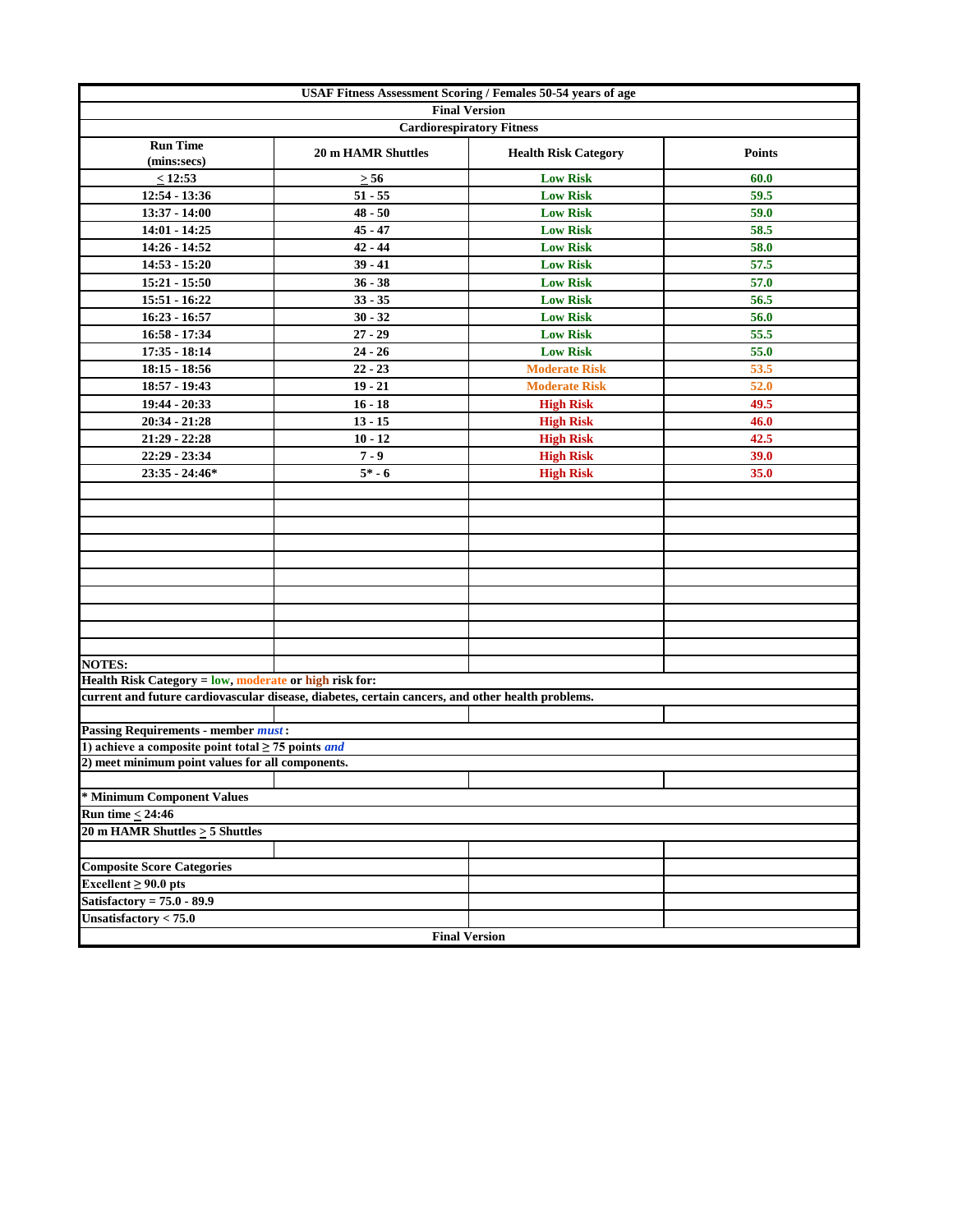| <b>Final Version</b><br><b>Muscular Fitness</b><br>$2 \text{ min}$<br>$2 \text{ min}$<br><b>Forearm Plank</b><br>1 min<br>1 min<br><b>Cross Leg</b><br><b>Hand Release</b><br><b>Time</b><br><b>Points</b><br><b>Points</b><br><b>Points</b><br><b>Points</b><br><b>Points</b><br><b>Push-ups</b><br>Sit-ups<br><b>Reverse Crunch</b><br>Push-ups<br>(mm:ss)<br>20.0<br>20.0<br>20.0<br>$\geq$ 39<br>20.0<br>$\geq 3:00$<br>20.0<br>$\geq 35$<br>$\geq$ 25<br>$\geq$ 32<br>34<br>24<br>38<br>19.6<br>31<br>19.5<br>2:55<br>19.7<br>19.8<br>19.7<br>23<br>19.2<br>37<br>19.4<br>2:49<br>19.3<br>33<br>19.6<br>30<br>19.0<br>32<br>19.4<br>22<br>18.8<br>29<br>18.0<br>36<br>19.1<br>2:42<br>18.8<br>21<br>35<br>31<br>19.2<br>18.4<br>28<br>17.8<br>18.8<br>2:35<br>18.4<br>20<br>$\bf 27$<br>34<br>30<br>19.0<br>18.0<br>17.6<br>18.5<br>2:15<br>17.1<br>19<br>26<br>17.2<br>33<br>18.2<br>29<br>18.8<br>17.6<br>1:55<br>15.8<br>18<br>25<br>32<br>17.2<br>17.0<br>17.9<br>1:35<br>28<br>18.6<br>14.5<br>17<br>31<br>27<br>16.8<br>24<br>17.6<br>13.2<br>18.4<br>16.0<br>1:15<br>18.2<br>16.4<br>23<br>15.0<br>30<br>17.3<br>:55<br>11.9<br>26<br>16<br>18.0<br>15<br>16.0<br>22<br>14.0<br>29<br>17.0<br>10.6<br>25<br>:35<br>14<br>13.0<br>28<br>:30<br>10.3<br>24<br>17.6<br>15.6<br>21<br>16.7<br>13<br>15.2<br>20<br>27<br>$:25*$<br>23<br>17.4<br>12.0<br>16.4<br>10.0<br>22<br>12<br>14.8<br>19<br>26<br>17.3<br>9.0<br>16.1<br>25<br>17.2<br>11<br>14.4<br>18<br>15.8<br>21<br>6.0<br>24<br>10<br>14.0<br>$17*$<br>15.5<br>20<br>17.0<br>3.0<br>9<br>13.6<br>23<br>15.2<br>19<br>16.8<br>$\bf 8$<br>13.2<br>22<br>18<br>14.8<br>16.6<br>$\overline{7}$<br>17<br>12.8<br>21<br>16.4<br>14.5<br>6<br>12.4<br>20<br>16<br>16.2<br>14.2<br>5<br>19<br>15<br>12.0<br>13.9<br>16.0<br>$\overline{\mathbf{4}}$<br>18<br>14<br>15.0<br>11.6<br>13.6<br>3<br>17<br>13<br>11.2<br>13.3<br>14.0<br>$\boldsymbol{2}$<br>10.8<br>16<br>12<br>13.0<br>13.0<br>15<br>12.0<br>$1*$<br>12.7<br>11<br>10.0<br>14<br>10<br>11.0<br>12.4<br>9<br>13<br>12.1<br><b>10.0</b><br>8<br>12<br>7.0<br>11.8<br>7<br>4.0<br>11<br>11.5<br>$6*$<br>1.0<br>10<br>11.2<br>9<br>10.9<br>8<br>10.6<br>$\overline{7}$<br>10.3<br>$6*$<br><b>10.0</b><br>* Minimum Component Values<br><b>Passing Requirements - member must:</b><br>1) achieve a composite point total $\geq$ 75 points <i>and</i><br>2) meet minimum point values for all components.<br><b>Composite Score Categories</b><br>Excellent $\geq 90.0$ pts<br>Satisfactory = $75.0 - 89.9$<br>Unsatisfactory $< 75.0$<br><b>Final Version</b> | <b>USAF Fitness Assessment Scoring / Females 50-54 years of age</b> |  |  |  |  |  |  |  |  |  |
|-----------------------------------------------------------------------------------------------------------------------------------------------------------------------------------------------------------------------------------------------------------------------------------------------------------------------------------------------------------------------------------------------------------------------------------------------------------------------------------------------------------------------------------------------------------------------------------------------------------------------------------------------------------------------------------------------------------------------------------------------------------------------------------------------------------------------------------------------------------------------------------------------------------------------------------------------------------------------------------------------------------------------------------------------------------------------------------------------------------------------------------------------------------------------------------------------------------------------------------------------------------------------------------------------------------------------------------------------------------------------------------------------------------------------------------------------------------------------------------------------------------------------------------------------------------------------------------------------------------------------------------------------------------------------------------------------------------------------------------------------------------------------------------------------------------------------------------------------------------------------------------------------------------------------------------------------------------------------------------------------------------------------------------------------------------------------------------------------------------------------------------------------------------------------------------------------------------------------------------------------------------------------------------------------------------------------------------------------------------------------------------------------------------------------------------------------------------------------------------------------------------------------------------------------------------------------------------|---------------------------------------------------------------------|--|--|--|--|--|--|--|--|--|
|                                                                                                                                                                                                                                                                                                                                                                                                                                                                                                                                                                                                                                                                                                                                                                                                                                                                                                                                                                                                                                                                                                                                                                                                                                                                                                                                                                                                                                                                                                                                                                                                                                                                                                                                                                                                                                                                                                                                                                                                                                                                                                                                                                                                                                                                                                                                                                                                                                                                                                                                                                                   |                                                                     |  |  |  |  |  |  |  |  |  |
|                                                                                                                                                                                                                                                                                                                                                                                                                                                                                                                                                                                                                                                                                                                                                                                                                                                                                                                                                                                                                                                                                                                                                                                                                                                                                                                                                                                                                                                                                                                                                                                                                                                                                                                                                                                                                                                                                                                                                                                                                                                                                                                                                                                                                                                                                                                                                                                                                                                                                                                                                                                   |                                                                     |  |  |  |  |  |  |  |  |  |
|                                                                                                                                                                                                                                                                                                                                                                                                                                                                                                                                                                                                                                                                                                                                                                                                                                                                                                                                                                                                                                                                                                                                                                                                                                                                                                                                                                                                                                                                                                                                                                                                                                                                                                                                                                                                                                                                                                                                                                                                                                                                                                                                                                                                                                                                                                                                                                                                                                                                                                                                                                                   |                                                                     |  |  |  |  |  |  |  |  |  |
|                                                                                                                                                                                                                                                                                                                                                                                                                                                                                                                                                                                                                                                                                                                                                                                                                                                                                                                                                                                                                                                                                                                                                                                                                                                                                                                                                                                                                                                                                                                                                                                                                                                                                                                                                                                                                                                                                                                                                                                                                                                                                                                                                                                                                                                                                                                                                                                                                                                                                                                                                                                   |                                                                     |  |  |  |  |  |  |  |  |  |
|                                                                                                                                                                                                                                                                                                                                                                                                                                                                                                                                                                                                                                                                                                                                                                                                                                                                                                                                                                                                                                                                                                                                                                                                                                                                                                                                                                                                                                                                                                                                                                                                                                                                                                                                                                                                                                                                                                                                                                                                                                                                                                                                                                                                                                                                                                                                                                                                                                                                                                                                                                                   |                                                                     |  |  |  |  |  |  |  |  |  |
|                                                                                                                                                                                                                                                                                                                                                                                                                                                                                                                                                                                                                                                                                                                                                                                                                                                                                                                                                                                                                                                                                                                                                                                                                                                                                                                                                                                                                                                                                                                                                                                                                                                                                                                                                                                                                                                                                                                                                                                                                                                                                                                                                                                                                                                                                                                                                                                                                                                                                                                                                                                   |                                                                     |  |  |  |  |  |  |  |  |  |
|                                                                                                                                                                                                                                                                                                                                                                                                                                                                                                                                                                                                                                                                                                                                                                                                                                                                                                                                                                                                                                                                                                                                                                                                                                                                                                                                                                                                                                                                                                                                                                                                                                                                                                                                                                                                                                                                                                                                                                                                                                                                                                                                                                                                                                                                                                                                                                                                                                                                                                                                                                                   |                                                                     |  |  |  |  |  |  |  |  |  |
|                                                                                                                                                                                                                                                                                                                                                                                                                                                                                                                                                                                                                                                                                                                                                                                                                                                                                                                                                                                                                                                                                                                                                                                                                                                                                                                                                                                                                                                                                                                                                                                                                                                                                                                                                                                                                                                                                                                                                                                                                                                                                                                                                                                                                                                                                                                                                                                                                                                                                                                                                                                   |                                                                     |  |  |  |  |  |  |  |  |  |
|                                                                                                                                                                                                                                                                                                                                                                                                                                                                                                                                                                                                                                                                                                                                                                                                                                                                                                                                                                                                                                                                                                                                                                                                                                                                                                                                                                                                                                                                                                                                                                                                                                                                                                                                                                                                                                                                                                                                                                                                                                                                                                                                                                                                                                                                                                                                                                                                                                                                                                                                                                                   |                                                                     |  |  |  |  |  |  |  |  |  |
|                                                                                                                                                                                                                                                                                                                                                                                                                                                                                                                                                                                                                                                                                                                                                                                                                                                                                                                                                                                                                                                                                                                                                                                                                                                                                                                                                                                                                                                                                                                                                                                                                                                                                                                                                                                                                                                                                                                                                                                                                                                                                                                                                                                                                                                                                                                                                                                                                                                                                                                                                                                   |                                                                     |  |  |  |  |  |  |  |  |  |
|                                                                                                                                                                                                                                                                                                                                                                                                                                                                                                                                                                                                                                                                                                                                                                                                                                                                                                                                                                                                                                                                                                                                                                                                                                                                                                                                                                                                                                                                                                                                                                                                                                                                                                                                                                                                                                                                                                                                                                                                                                                                                                                                                                                                                                                                                                                                                                                                                                                                                                                                                                                   |                                                                     |  |  |  |  |  |  |  |  |  |
|                                                                                                                                                                                                                                                                                                                                                                                                                                                                                                                                                                                                                                                                                                                                                                                                                                                                                                                                                                                                                                                                                                                                                                                                                                                                                                                                                                                                                                                                                                                                                                                                                                                                                                                                                                                                                                                                                                                                                                                                                                                                                                                                                                                                                                                                                                                                                                                                                                                                                                                                                                                   |                                                                     |  |  |  |  |  |  |  |  |  |
|                                                                                                                                                                                                                                                                                                                                                                                                                                                                                                                                                                                                                                                                                                                                                                                                                                                                                                                                                                                                                                                                                                                                                                                                                                                                                                                                                                                                                                                                                                                                                                                                                                                                                                                                                                                                                                                                                                                                                                                                                                                                                                                                                                                                                                                                                                                                                                                                                                                                                                                                                                                   |                                                                     |  |  |  |  |  |  |  |  |  |
|                                                                                                                                                                                                                                                                                                                                                                                                                                                                                                                                                                                                                                                                                                                                                                                                                                                                                                                                                                                                                                                                                                                                                                                                                                                                                                                                                                                                                                                                                                                                                                                                                                                                                                                                                                                                                                                                                                                                                                                                                                                                                                                                                                                                                                                                                                                                                                                                                                                                                                                                                                                   |                                                                     |  |  |  |  |  |  |  |  |  |
|                                                                                                                                                                                                                                                                                                                                                                                                                                                                                                                                                                                                                                                                                                                                                                                                                                                                                                                                                                                                                                                                                                                                                                                                                                                                                                                                                                                                                                                                                                                                                                                                                                                                                                                                                                                                                                                                                                                                                                                                                                                                                                                                                                                                                                                                                                                                                                                                                                                                                                                                                                                   |                                                                     |  |  |  |  |  |  |  |  |  |
|                                                                                                                                                                                                                                                                                                                                                                                                                                                                                                                                                                                                                                                                                                                                                                                                                                                                                                                                                                                                                                                                                                                                                                                                                                                                                                                                                                                                                                                                                                                                                                                                                                                                                                                                                                                                                                                                                                                                                                                                                                                                                                                                                                                                                                                                                                                                                                                                                                                                                                                                                                                   |                                                                     |  |  |  |  |  |  |  |  |  |
|                                                                                                                                                                                                                                                                                                                                                                                                                                                                                                                                                                                                                                                                                                                                                                                                                                                                                                                                                                                                                                                                                                                                                                                                                                                                                                                                                                                                                                                                                                                                                                                                                                                                                                                                                                                                                                                                                                                                                                                                                                                                                                                                                                                                                                                                                                                                                                                                                                                                                                                                                                                   |                                                                     |  |  |  |  |  |  |  |  |  |
|                                                                                                                                                                                                                                                                                                                                                                                                                                                                                                                                                                                                                                                                                                                                                                                                                                                                                                                                                                                                                                                                                                                                                                                                                                                                                                                                                                                                                                                                                                                                                                                                                                                                                                                                                                                                                                                                                                                                                                                                                                                                                                                                                                                                                                                                                                                                                                                                                                                                                                                                                                                   |                                                                     |  |  |  |  |  |  |  |  |  |
|                                                                                                                                                                                                                                                                                                                                                                                                                                                                                                                                                                                                                                                                                                                                                                                                                                                                                                                                                                                                                                                                                                                                                                                                                                                                                                                                                                                                                                                                                                                                                                                                                                                                                                                                                                                                                                                                                                                                                                                                                                                                                                                                                                                                                                                                                                                                                                                                                                                                                                                                                                                   |                                                                     |  |  |  |  |  |  |  |  |  |
|                                                                                                                                                                                                                                                                                                                                                                                                                                                                                                                                                                                                                                                                                                                                                                                                                                                                                                                                                                                                                                                                                                                                                                                                                                                                                                                                                                                                                                                                                                                                                                                                                                                                                                                                                                                                                                                                                                                                                                                                                                                                                                                                                                                                                                                                                                                                                                                                                                                                                                                                                                                   |                                                                     |  |  |  |  |  |  |  |  |  |
|                                                                                                                                                                                                                                                                                                                                                                                                                                                                                                                                                                                                                                                                                                                                                                                                                                                                                                                                                                                                                                                                                                                                                                                                                                                                                                                                                                                                                                                                                                                                                                                                                                                                                                                                                                                                                                                                                                                                                                                                                                                                                                                                                                                                                                                                                                                                                                                                                                                                                                                                                                                   |                                                                     |  |  |  |  |  |  |  |  |  |
|                                                                                                                                                                                                                                                                                                                                                                                                                                                                                                                                                                                                                                                                                                                                                                                                                                                                                                                                                                                                                                                                                                                                                                                                                                                                                                                                                                                                                                                                                                                                                                                                                                                                                                                                                                                                                                                                                                                                                                                                                                                                                                                                                                                                                                                                                                                                                                                                                                                                                                                                                                                   |                                                                     |  |  |  |  |  |  |  |  |  |
|                                                                                                                                                                                                                                                                                                                                                                                                                                                                                                                                                                                                                                                                                                                                                                                                                                                                                                                                                                                                                                                                                                                                                                                                                                                                                                                                                                                                                                                                                                                                                                                                                                                                                                                                                                                                                                                                                                                                                                                                                                                                                                                                                                                                                                                                                                                                                                                                                                                                                                                                                                                   |                                                                     |  |  |  |  |  |  |  |  |  |
|                                                                                                                                                                                                                                                                                                                                                                                                                                                                                                                                                                                                                                                                                                                                                                                                                                                                                                                                                                                                                                                                                                                                                                                                                                                                                                                                                                                                                                                                                                                                                                                                                                                                                                                                                                                                                                                                                                                                                                                                                                                                                                                                                                                                                                                                                                                                                                                                                                                                                                                                                                                   |                                                                     |  |  |  |  |  |  |  |  |  |
|                                                                                                                                                                                                                                                                                                                                                                                                                                                                                                                                                                                                                                                                                                                                                                                                                                                                                                                                                                                                                                                                                                                                                                                                                                                                                                                                                                                                                                                                                                                                                                                                                                                                                                                                                                                                                                                                                                                                                                                                                                                                                                                                                                                                                                                                                                                                                                                                                                                                                                                                                                                   |                                                                     |  |  |  |  |  |  |  |  |  |
|                                                                                                                                                                                                                                                                                                                                                                                                                                                                                                                                                                                                                                                                                                                                                                                                                                                                                                                                                                                                                                                                                                                                                                                                                                                                                                                                                                                                                                                                                                                                                                                                                                                                                                                                                                                                                                                                                                                                                                                                                                                                                                                                                                                                                                                                                                                                                                                                                                                                                                                                                                                   |                                                                     |  |  |  |  |  |  |  |  |  |
|                                                                                                                                                                                                                                                                                                                                                                                                                                                                                                                                                                                                                                                                                                                                                                                                                                                                                                                                                                                                                                                                                                                                                                                                                                                                                                                                                                                                                                                                                                                                                                                                                                                                                                                                                                                                                                                                                                                                                                                                                                                                                                                                                                                                                                                                                                                                                                                                                                                                                                                                                                                   |                                                                     |  |  |  |  |  |  |  |  |  |
|                                                                                                                                                                                                                                                                                                                                                                                                                                                                                                                                                                                                                                                                                                                                                                                                                                                                                                                                                                                                                                                                                                                                                                                                                                                                                                                                                                                                                                                                                                                                                                                                                                                                                                                                                                                                                                                                                                                                                                                                                                                                                                                                                                                                                                                                                                                                                                                                                                                                                                                                                                                   |                                                                     |  |  |  |  |  |  |  |  |  |
|                                                                                                                                                                                                                                                                                                                                                                                                                                                                                                                                                                                                                                                                                                                                                                                                                                                                                                                                                                                                                                                                                                                                                                                                                                                                                                                                                                                                                                                                                                                                                                                                                                                                                                                                                                                                                                                                                                                                                                                                                                                                                                                                                                                                                                                                                                                                                                                                                                                                                                                                                                                   |                                                                     |  |  |  |  |  |  |  |  |  |
|                                                                                                                                                                                                                                                                                                                                                                                                                                                                                                                                                                                                                                                                                                                                                                                                                                                                                                                                                                                                                                                                                                                                                                                                                                                                                                                                                                                                                                                                                                                                                                                                                                                                                                                                                                                                                                                                                                                                                                                                                                                                                                                                                                                                                                                                                                                                                                                                                                                                                                                                                                                   |                                                                     |  |  |  |  |  |  |  |  |  |
|                                                                                                                                                                                                                                                                                                                                                                                                                                                                                                                                                                                                                                                                                                                                                                                                                                                                                                                                                                                                                                                                                                                                                                                                                                                                                                                                                                                                                                                                                                                                                                                                                                                                                                                                                                                                                                                                                                                                                                                                                                                                                                                                                                                                                                                                                                                                                                                                                                                                                                                                                                                   |                                                                     |  |  |  |  |  |  |  |  |  |
|                                                                                                                                                                                                                                                                                                                                                                                                                                                                                                                                                                                                                                                                                                                                                                                                                                                                                                                                                                                                                                                                                                                                                                                                                                                                                                                                                                                                                                                                                                                                                                                                                                                                                                                                                                                                                                                                                                                                                                                                                                                                                                                                                                                                                                                                                                                                                                                                                                                                                                                                                                                   |                                                                     |  |  |  |  |  |  |  |  |  |
|                                                                                                                                                                                                                                                                                                                                                                                                                                                                                                                                                                                                                                                                                                                                                                                                                                                                                                                                                                                                                                                                                                                                                                                                                                                                                                                                                                                                                                                                                                                                                                                                                                                                                                                                                                                                                                                                                                                                                                                                                                                                                                                                                                                                                                                                                                                                                                                                                                                                                                                                                                                   |                                                                     |  |  |  |  |  |  |  |  |  |
|                                                                                                                                                                                                                                                                                                                                                                                                                                                                                                                                                                                                                                                                                                                                                                                                                                                                                                                                                                                                                                                                                                                                                                                                                                                                                                                                                                                                                                                                                                                                                                                                                                                                                                                                                                                                                                                                                                                                                                                                                                                                                                                                                                                                                                                                                                                                                                                                                                                                                                                                                                                   |                                                                     |  |  |  |  |  |  |  |  |  |
|                                                                                                                                                                                                                                                                                                                                                                                                                                                                                                                                                                                                                                                                                                                                                                                                                                                                                                                                                                                                                                                                                                                                                                                                                                                                                                                                                                                                                                                                                                                                                                                                                                                                                                                                                                                                                                                                                                                                                                                                                                                                                                                                                                                                                                                                                                                                                                                                                                                                                                                                                                                   |                                                                     |  |  |  |  |  |  |  |  |  |
|                                                                                                                                                                                                                                                                                                                                                                                                                                                                                                                                                                                                                                                                                                                                                                                                                                                                                                                                                                                                                                                                                                                                                                                                                                                                                                                                                                                                                                                                                                                                                                                                                                                                                                                                                                                                                                                                                                                                                                                                                                                                                                                                                                                                                                                                                                                                                                                                                                                                                                                                                                                   |                                                                     |  |  |  |  |  |  |  |  |  |
|                                                                                                                                                                                                                                                                                                                                                                                                                                                                                                                                                                                                                                                                                                                                                                                                                                                                                                                                                                                                                                                                                                                                                                                                                                                                                                                                                                                                                                                                                                                                                                                                                                                                                                                                                                                                                                                                                                                                                                                                                                                                                                                                                                                                                                                                                                                                                                                                                                                                                                                                                                                   |                                                                     |  |  |  |  |  |  |  |  |  |
|                                                                                                                                                                                                                                                                                                                                                                                                                                                                                                                                                                                                                                                                                                                                                                                                                                                                                                                                                                                                                                                                                                                                                                                                                                                                                                                                                                                                                                                                                                                                                                                                                                                                                                                                                                                                                                                                                                                                                                                                                                                                                                                                                                                                                                                                                                                                                                                                                                                                                                                                                                                   |                                                                     |  |  |  |  |  |  |  |  |  |
|                                                                                                                                                                                                                                                                                                                                                                                                                                                                                                                                                                                                                                                                                                                                                                                                                                                                                                                                                                                                                                                                                                                                                                                                                                                                                                                                                                                                                                                                                                                                                                                                                                                                                                                                                                                                                                                                                                                                                                                                                                                                                                                                                                                                                                                                                                                                                                                                                                                                                                                                                                                   |                                                                     |  |  |  |  |  |  |  |  |  |
|                                                                                                                                                                                                                                                                                                                                                                                                                                                                                                                                                                                                                                                                                                                                                                                                                                                                                                                                                                                                                                                                                                                                                                                                                                                                                                                                                                                                                                                                                                                                                                                                                                                                                                                                                                                                                                                                                                                                                                                                                                                                                                                                                                                                                                                                                                                                                                                                                                                                                                                                                                                   |                                                                     |  |  |  |  |  |  |  |  |  |
|                                                                                                                                                                                                                                                                                                                                                                                                                                                                                                                                                                                                                                                                                                                                                                                                                                                                                                                                                                                                                                                                                                                                                                                                                                                                                                                                                                                                                                                                                                                                                                                                                                                                                                                                                                                                                                                                                                                                                                                                                                                                                                                                                                                                                                                                                                                                                                                                                                                                                                                                                                                   |                                                                     |  |  |  |  |  |  |  |  |  |
|                                                                                                                                                                                                                                                                                                                                                                                                                                                                                                                                                                                                                                                                                                                                                                                                                                                                                                                                                                                                                                                                                                                                                                                                                                                                                                                                                                                                                                                                                                                                                                                                                                                                                                                                                                                                                                                                                                                                                                                                                                                                                                                                                                                                                                                                                                                                                                                                                                                                                                                                                                                   |                                                                     |  |  |  |  |  |  |  |  |  |
|                                                                                                                                                                                                                                                                                                                                                                                                                                                                                                                                                                                                                                                                                                                                                                                                                                                                                                                                                                                                                                                                                                                                                                                                                                                                                                                                                                                                                                                                                                                                                                                                                                                                                                                                                                                                                                                                                                                                                                                                                                                                                                                                                                                                                                                                                                                                                                                                                                                                                                                                                                                   |                                                                     |  |  |  |  |  |  |  |  |  |
|                                                                                                                                                                                                                                                                                                                                                                                                                                                                                                                                                                                                                                                                                                                                                                                                                                                                                                                                                                                                                                                                                                                                                                                                                                                                                                                                                                                                                                                                                                                                                                                                                                                                                                                                                                                                                                                                                                                                                                                                                                                                                                                                                                                                                                                                                                                                                                                                                                                                                                                                                                                   |                                                                     |  |  |  |  |  |  |  |  |  |
|                                                                                                                                                                                                                                                                                                                                                                                                                                                                                                                                                                                                                                                                                                                                                                                                                                                                                                                                                                                                                                                                                                                                                                                                                                                                                                                                                                                                                                                                                                                                                                                                                                                                                                                                                                                                                                                                                                                                                                                                                                                                                                                                                                                                                                                                                                                                                                                                                                                                                                                                                                                   |                                                                     |  |  |  |  |  |  |  |  |  |
|                                                                                                                                                                                                                                                                                                                                                                                                                                                                                                                                                                                                                                                                                                                                                                                                                                                                                                                                                                                                                                                                                                                                                                                                                                                                                                                                                                                                                                                                                                                                                                                                                                                                                                                                                                                                                                                                                                                                                                                                                                                                                                                                                                                                                                                                                                                                                                                                                                                                                                                                                                                   |                                                                     |  |  |  |  |  |  |  |  |  |
|                                                                                                                                                                                                                                                                                                                                                                                                                                                                                                                                                                                                                                                                                                                                                                                                                                                                                                                                                                                                                                                                                                                                                                                                                                                                                                                                                                                                                                                                                                                                                                                                                                                                                                                                                                                                                                                                                                                                                                                                                                                                                                                                                                                                                                                                                                                                                                                                                                                                                                                                                                                   |                                                                     |  |  |  |  |  |  |  |  |  |
|                                                                                                                                                                                                                                                                                                                                                                                                                                                                                                                                                                                                                                                                                                                                                                                                                                                                                                                                                                                                                                                                                                                                                                                                                                                                                                                                                                                                                                                                                                                                                                                                                                                                                                                                                                                                                                                                                                                                                                                                                                                                                                                                                                                                                                                                                                                                                                                                                                                                                                                                                                                   |                                                                     |  |  |  |  |  |  |  |  |  |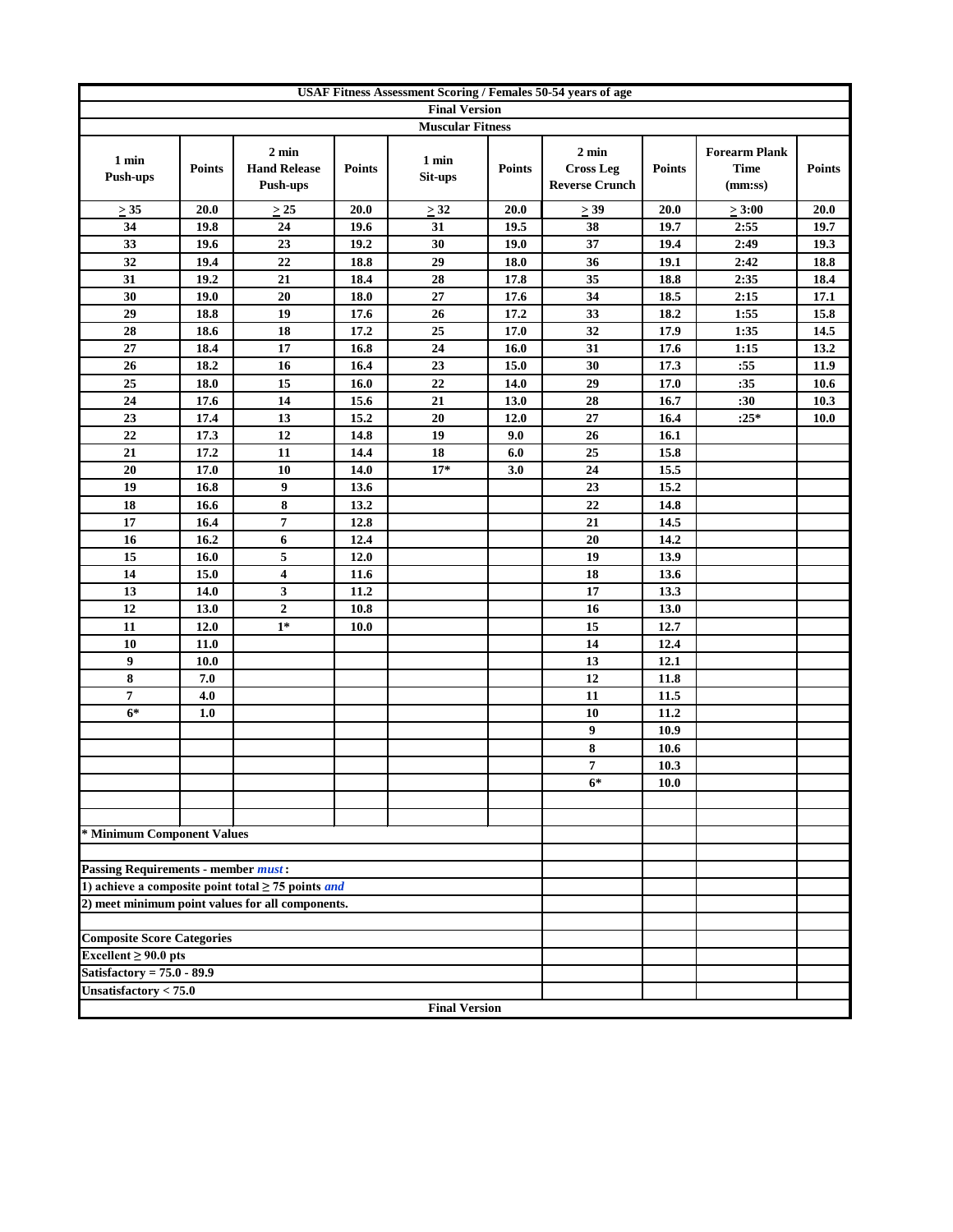| <b>USAF Fitness Assessment Scoring / Females 55-59 years of age</b> |                                                                                                  |                             |               |  |  |  |  |  |  |
|---------------------------------------------------------------------|--------------------------------------------------------------------------------------------------|-----------------------------|---------------|--|--|--|--|--|--|
| <b>Final Version</b><br><b>Cardiorespiratory Fitness</b>            |                                                                                                  |                             |               |  |  |  |  |  |  |
|                                                                     |                                                                                                  |                             |               |  |  |  |  |  |  |
| <b>Run Time</b><br>(mins:secs)                                      | <b>20 m HAMR Shuttles</b>                                                                        | <b>Health Risk Category</b> | <b>Points</b> |  |  |  |  |  |  |
| < 13:14                                                             | $\geq 54$                                                                                        | <b>Low Risk</b>             | 60.0          |  |  |  |  |  |  |
| $13:15 - 14:00$                                                     | $48 - 53$                                                                                        | <b>Low Risk</b>             | 59.5          |  |  |  |  |  |  |
| 14:01 - 14:25                                                       | $45 - 47$                                                                                        | <b>Low Risk</b>             | 59.0          |  |  |  |  |  |  |
| 14:26 - 14:52                                                       | $42 - 44$                                                                                        | <b>Low Risk</b>             | 58.5          |  |  |  |  |  |  |
| $14:53 - 15:20$                                                     | $39 - 41$                                                                                        | <b>Low Risk</b>             | 58.0          |  |  |  |  |  |  |
| 15:21 - 15:50                                                       | $36 - 38$                                                                                        | <b>Low Risk</b>             | 57.5          |  |  |  |  |  |  |
| 15:51 - 16:22                                                       | $33 - 35$                                                                                        | <b>Low Risk</b>             | 57.0          |  |  |  |  |  |  |
| $16:23 - 16:57$                                                     | $30 - 32$                                                                                        | <b>Low Risk</b>             | 56.5          |  |  |  |  |  |  |
| 16:58 - 17:34                                                       | $27 - 29$                                                                                        | <b>Low Risk</b>             | 56.0          |  |  |  |  |  |  |
| 17:35 - 18:14                                                       | $24 - 26$                                                                                        | <b>Low Risk</b>             | 55.5          |  |  |  |  |  |  |
| $18:15 - 18:56$                                                     | $22 - 23$                                                                                        | <b>Moderate Risk</b>        | 55.0          |  |  |  |  |  |  |
| 18:57 - 19:43                                                       | $19 - 21$                                                                                        | <b>Moderate Risk</b>        | 53.5          |  |  |  |  |  |  |
| 19:44 - 20:33                                                       | $16 - 18$                                                                                        | <b>High Risk</b>            | 52.0          |  |  |  |  |  |  |
| 20:34 - 21:28                                                       | $13 - 15$                                                                                        | <b>High Risk</b>            | 49.0          |  |  |  |  |  |  |
| $21:29 - 22:28$                                                     | $10 - 12$                                                                                        | <b>High Risk</b>            | 46.0          |  |  |  |  |  |  |
| 22:29 - 23:34                                                       | $7 - 9$                                                                                          | <b>High Risk</b>            | 43.0          |  |  |  |  |  |  |
| 23:35 - 24:46                                                       | $5 - 6$                                                                                          | <b>High Risk</b>            | 39.0          |  |  |  |  |  |  |
| 24:47 - 26:06*                                                      | $2* - 4$                                                                                         | <b>High Risk</b>            | 35.0          |  |  |  |  |  |  |
|                                                                     |                                                                                                  |                             |               |  |  |  |  |  |  |
|                                                                     |                                                                                                  |                             |               |  |  |  |  |  |  |
|                                                                     |                                                                                                  |                             |               |  |  |  |  |  |  |
|                                                                     |                                                                                                  |                             |               |  |  |  |  |  |  |
|                                                                     |                                                                                                  |                             |               |  |  |  |  |  |  |
|                                                                     |                                                                                                  |                             |               |  |  |  |  |  |  |
|                                                                     |                                                                                                  |                             |               |  |  |  |  |  |  |
|                                                                     |                                                                                                  |                             |               |  |  |  |  |  |  |
|                                                                     |                                                                                                  |                             |               |  |  |  |  |  |  |
|                                                                     |                                                                                                  |                             |               |  |  |  |  |  |  |
| <b>NOTES:</b>                                                       |                                                                                                  |                             |               |  |  |  |  |  |  |
| Health Risk Category = low, moderate or high risk for:              |                                                                                                  |                             |               |  |  |  |  |  |  |
|                                                                     | current and future cardiovascular disease, diabetes, certain cancers, and other health problems. |                             |               |  |  |  |  |  |  |
|                                                                     |                                                                                                  |                             |               |  |  |  |  |  |  |
| <b>Passing Requirements - member must:</b>                          |                                                                                                  |                             |               |  |  |  |  |  |  |
| 1) achieve a composite point total $\geq$ 75 points <i>and</i>      |                                                                                                  |                             |               |  |  |  |  |  |  |
| 2) meet minimum point values for all components.                    |                                                                                                  |                             |               |  |  |  |  |  |  |
|                                                                     |                                                                                                  |                             |               |  |  |  |  |  |  |
| * Minimum Component Values                                          |                                                                                                  |                             |               |  |  |  |  |  |  |
| Run time $< 26:06$                                                  |                                                                                                  |                             |               |  |  |  |  |  |  |
| 20 m HAMR Shuttles $\geq$ 2 Shuttles                                |                                                                                                  |                             |               |  |  |  |  |  |  |
|                                                                     |                                                                                                  |                             |               |  |  |  |  |  |  |
| <b>Composite Score Categories</b>                                   |                                                                                                  |                             |               |  |  |  |  |  |  |
| Excellent $\geq 90.0$ pts<br>Satisfactory = $75.0 - 89.9$           |                                                                                                  |                             |               |  |  |  |  |  |  |
| Unsatisfactory $< 75.0$                                             |                                                                                                  |                             |               |  |  |  |  |  |  |
|                                                                     |                                                                                                  |                             |               |  |  |  |  |  |  |
|                                                                     | <b>Final Version</b>                                                                             |                             |               |  |  |  |  |  |  |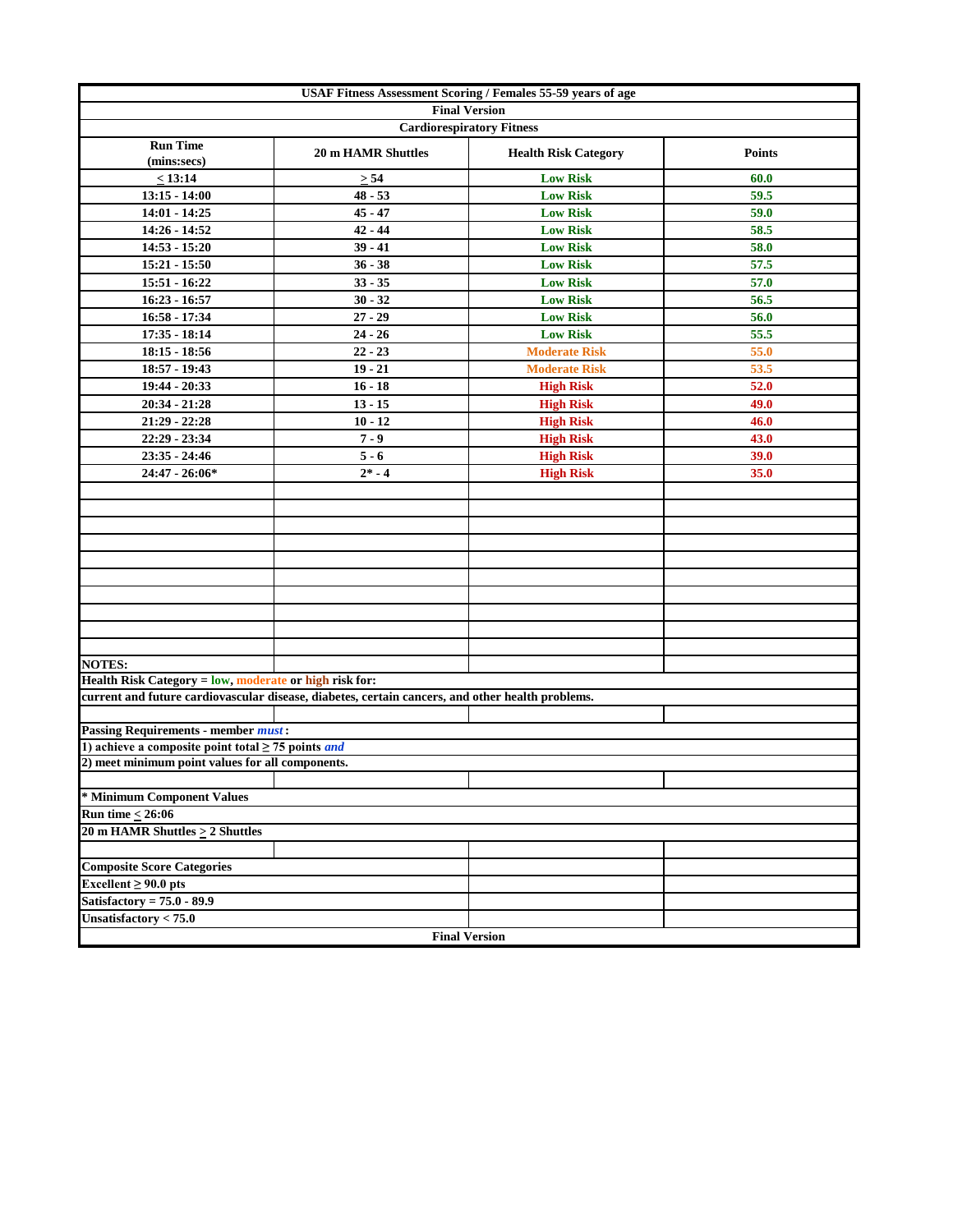| <b>USAF Fitness Assessment Scoring / Females 55-59 years of age</b> |               |                                                           |               |                      |               |                                                              |               |                                                |               |
|---------------------------------------------------------------------|---------------|-----------------------------------------------------------|---------------|----------------------|---------------|--------------------------------------------------------------|---------------|------------------------------------------------|---------------|
| <b>Final Version</b><br><b>Muscular Fitness</b>                     |               |                                                           |               |                      |               |                                                              |               |                                                |               |
|                                                                     |               |                                                           |               |                      |               |                                                              |               |                                                |               |
| 1 min<br><b>Push-ups</b>                                            | <b>Points</b> | $2 \text{ min}$<br><b>Hand Release</b><br><b>Push-ups</b> | <b>Points</b> | 1 min<br>Sit-ups     | <b>Points</b> | $2 \text{ min}$<br><b>Cross Leg</b><br><b>Reverse Crunch</b> | <b>Points</b> | <b>Forearm Plank</b><br><b>Time</b><br>(mm:ss) | <b>Points</b> |
| $\geq 28$                                                           | $20.0$        | >25                                                       | 20.0          | > 32                 | 20.0          | $\geq 38$                                                    | 20.0          | $\geq$ 2:55                                    | 20.0          |
| 27                                                                  | 19.7          | 24                                                        | 19.6          | 31                   | 19.7          | 37                                                           | 19.7          | 2:50                                           | 19.7          |
| 26                                                                  | 19.4          | 23                                                        | 19.2          | 30                   | 19.4          | 36                                                           | 19.4          | 2:44                                           | 19.3          |
| 25                                                                  | 19.2          | 22                                                        | 18.8          | 29                   | 19.2          | 35                                                           | 19.1          | 2:37                                           | 18.8          |
| 24                                                                  | 19.0          | 21                                                        | 18.4          | 28                   | 19.0          | 34                                                           | 18.8          | 2:30                                           | 18.4          |
| 23                                                                  | 18.6          | 20                                                        | 18.0          | 27                   | 18.0          | 33                                                           | 18.4          | 2:10                                           | 17.1          |
| 22                                                                  | 18.0          | 19                                                        | 17.6          | 26                   | 17.8          | 32                                                           | 18.1          | 1:50                                           | 15.8          |
| 21                                                                  | 17.6          | 18                                                        | 17.2          | $\overline{25}$      | 17.6          | 31                                                           | 17.8          | 1:30                                           | 14.5          |
| 20                                                                  | 17.2          | 17                                                        | 16.8          | 24                   | 17.2          | 30                                                           | 17.5          | 1:10                                           | 13.2          |
| 19                                                                  | 17.0          | 16                                                        | 16.4          | 23                   | 17.0          | 29                                                           | 17.2          | :50                                            | 11.9          |
| 18                                                                  | 16.8          | 15                                                        | 16.0          | 22                   | 16.0          | 28                                                           | 16.9          | :30                                            | 10.6          |
| 17                                                                  | 16.6          | 14                                                        | 15.6          | 21                   | 15.0          | 27                                                           | 16.6          | :25                                            | 10.3          |
| 16                                                                  | 16.4          | 13                                                        | 15.2          | 20                   | 14.6          | 26                                                           | 16.3          | $:20*$                                         | <b>10.0</b>   |
| 15                                                                  | 16.2          | 12                                                        | 14.8          | 19                   | 14.0          | 25                                                           | 15.9          |                                                |               |
| 14                                                                  | 16.0          | 11                                                        | 14.4          | 18                   | 13.6          | 24                                                           | 15.6          |                                                |               |
| 13                                                                  | 15.0          | 10                                                        | 14.0          | 17                   | 13.0          | 23                                                           | 15.3          |                                                |               |
| 12                                                                  | 14.0          | 9                                                         | 13.6          | 16                   | 12.6          | 22                                                           | 15.0          |                                                |               |
| 11                                                                  | 13.0          | 8                                                         | 13.2          | 15                   | 12.0          | 21                                                           | 14.7          |                                                |               |
| 10                                                                  | 12.0          | 7                                                         | 12.8          | 14                   | 9.0           | 20                                                           | 14.4          |                                                |               |
| 9                                                                   | 11.0          | 6                                                         | 12.4          | 13                   | 6.0           | 19                                                           | 14.1          |                                                |               |
| 8<br>$\overline{7}$                                                 | 10.0          | 5<br>$\overline{\mathbf{4}}$                              | 12.0          | $12*$                | 3.0           | 18<br>17                                                     | 13.8          |                                                |               |
|                                                                     | 7.0           | $\overline{\mathbf{3}}$                                   | 11.6          |                      |               | 16                                                           | 13.4          |                                                |               |
| 6<br>$5*$                                                           | 4.0<br>1.0    | $\overline{2}$                                            | 11.2<br>10.8  |                      |               | 15                                                           | 13.1<br>12.8  |                                                |               |
|                                                                     |               | $1*$                                                      | 10.0          |                      |               | 14                                                           | 12.5          |                                                |               |
|                                                                     |               |                                                           |               |                      |               | 13                                                           | 12.2          |                                                |               |
|                                                                     |               |                                                           |               |                      |               | 12                                                           | 11.9          |                                                |               |
|                                                                     |               |                                                           |               |                      |               | 11                                                           | 11.6          |                                                |               |
|                                                                     |               |                                                           |               |                      |               | 10                                                           | 11.3          |                                                |               |
|                                                                     |               |                                                           |               |                      |               | 9                                                            | 10.9          |                                                |               |
|                                                                     |               |                                                           |               |                      |               | $\bf 8$                                                      | 10.6          |                                                |               |
|                                                                     |               |                                                           |               |                      |               | 7                                                            | 10.3          |                                                |               |
|                                                                     |               |                                                           |               |                      |               | $6*$                                                         | 10.0          |                                                |               |
|                                                                     |               |                                                           |               |                      |               |                                                              |               |                                                |               |
|                                                                     |               |                                                           |               |                      |               |                                                              |               |                                                |               |
|                                                                     |               |                                                           |               |                      |               |                                                              |               |                                                |               |
| * Minimum Component Values                                          |               |                                                           |               |                      |               |                                                              |               |                                                |               |
|                                                                     |               |                                                           |               |                      |               |                                                              |               |                                                |               |
| <b>Passing Requirements - member must:</b>                          |               |                                                           |               |                      |               |                                                              |               |                                                |               |
|                                                                     |               | 1) achieve a composite point total $\geq$ 75 points and   |               |                      |               |                                                              |               |                                                |               |
|                                                                     |               | 2) meet minimum point values for all components.          |               |                      |               |                                                              |               |                                                |               |
|                                                                     |               |                                                           |               |                      |               |                                                              |               |                                                |               |
| <b>Composite Score Categories</b>                                   |               |                                                           |               |                      |               |                                                              |               |                                                |               |
| Excellent $\geq 90.0$ pts                                           |               |                                                           |               |                      |               |                                                              |               |                                                |               |
| Satisfactory = $75.0 - 89.9$                                        |               |                                                           |               |                      |               |                                                              |               |                                                |               |
| Unsatisfactory $< 75.0$                                             |               |                                                           |               |                      |               |                                                              |               |                                                |               |
|                                                                     |               |                                                           |               | <b>Final Version</b> |               |                                                              |               |                                                |               |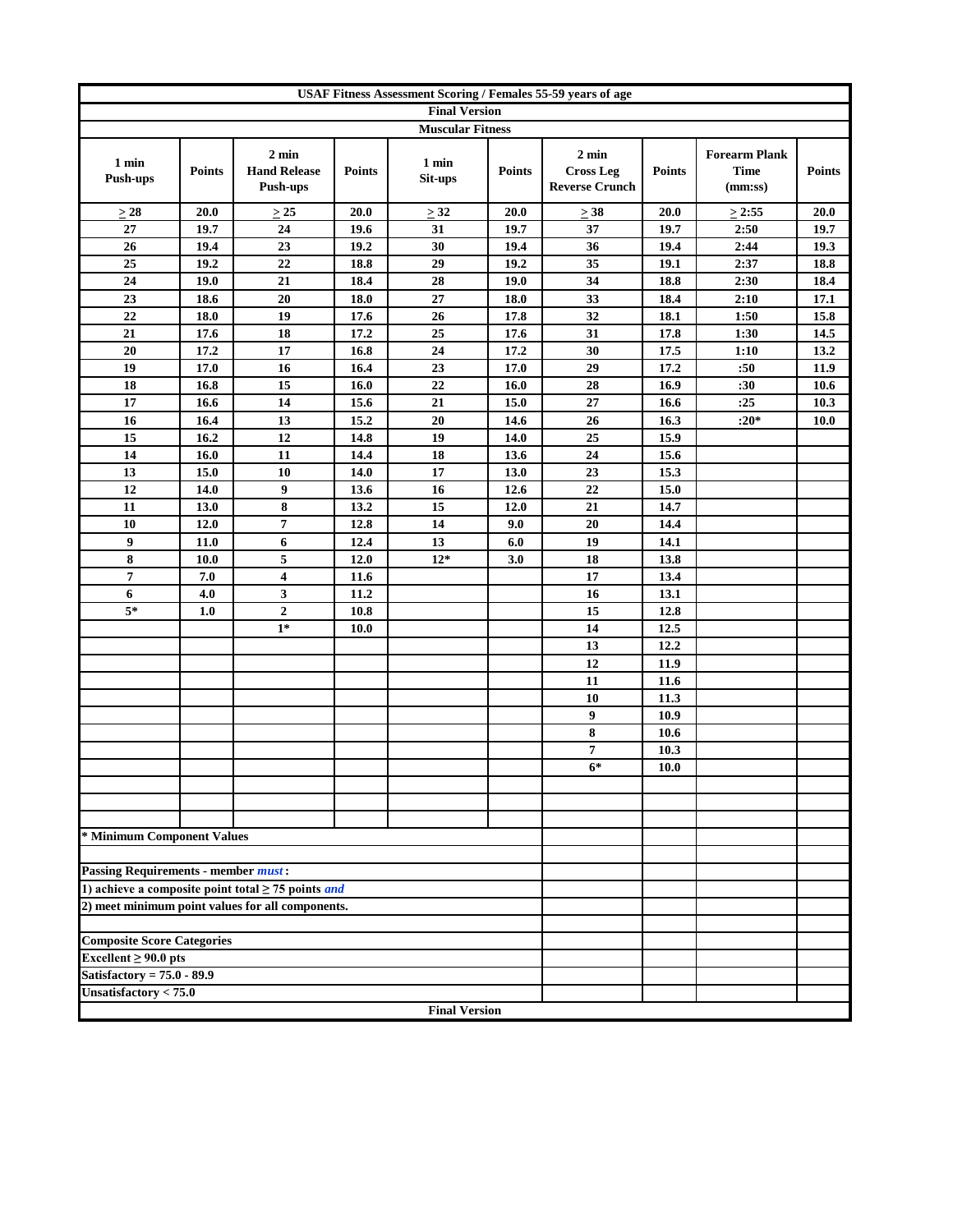| <b>USAF Fitness Assessment Scoring / Females over 60 years of age</b> |                                                                                                  |                                  |               |  |  |  |  |  |
|-----------------------------------------------------------------------|--------------------------------------------------------------------------------------------------|----------------------------------|---------------|--|--|--|--|--|
| <b>Final Version</b>                                                  |                                                                                                  |                                  |               |  |  |  |  |  |
|                                                                       |                                                                                                  | <b>Cardiorespiratory Fitness</b> |               |  |  |  |  |  |
| <b>Run Time</b><br>(mins:secs)                                        | <b>20 m HAMR Shuttles</b>                                                                        | <b>Health Risk Category</b>      | <b>Points</b> |  |  |  |  |  |
| $\leq 14:00$                                                          | $\geq$ 48                                                                                        | <b>Low Risk</b>                  | 60.0          |  |  |  |  |  |
| 14:01 - 14:52                                                         | $42 - 47$                                                                                        | <b>Low Risk</b>                  | 59.5          |  |  |  |  |  |
| $14:53 - 15:20$                                                       | $39 - 41$                                                                                        | <b>Low Risk</b>                  | 59.0          |  |  |  |  |  |
| $15:21 - 15:50$                                                       | $36 - 38$                                                                                        | <b>Low Risk</b>                  | 58.5          |  |  |  |  |  |
| 15:51 - 16:22                                                         | $33 - 35$                                                                                        | <b>Low Risk</b>                  | 58.0          |  |  |  |  |  |
| $16:23 - 16:57$                                                       | $30 - 32$                                                                                        | <b>Low Risk</b>                  | 57.5          |  |  |  |  |  |
| $16:58 - 17:34$                                                       | $27 - 29$                                                                                        | <b>Low Risk</b>                  | 57.0          |  |  |  |  |  |
| $17:35 - 18:14$                                                       | $24 - 26$                                                                                        | <b>Low Risk</b>                  | 56.5          |  |  |  |  |  |
| $18:15 - 18:56$                                                       | $22 - 23$                                                                                        | <b>Low Risk</b>                  | 56.0          |  |  |  |  |  |
| 18:57 - 19:43                                                         | $19 - 21$                                                                                        | <b>Low Risk</b>                  | 55.5          |  |  |  |  |  |
| 19:44 - 20:33                                                         | $16 - 18$                                                                                        | <b>Moderate Risk</b>             | 54.0          |  |  |  |  |  |
| 20:34 - 21:28                                                         | $13 - 15$                                                                                        | <b>Moderate Risk</b>             | 52.5          |  |  |  |  |  |
| 21:29 - 22:28                                                         | $10 - 12$                                                                                        | <b>Moderate Risk</b>             | 51.0          |  |  |  |  |  |
| 22:29 - 23:34                                                         | $7 - 9$                                                                                          | <b>High Risk</b>                 | 47.0          |  |  |  |  |  |
| $23:35 - 24:46$                                                       | $5 - 6$                                                                                          | <b>High Risk</b>                 | 43.0          |  |  |  |  |  |
| $24:47 - 26:06$                                                       | $2 - 4$                                                                                          | <b>High Risk</b>                 | 39.0          |  |  |  |  |  |
| $26:07 - 27:27*$                                                      | $1*$                                                                                             | <b>High Risk</b>                 | 35.0          |  |  |  |  |  |
|                                                                       |                                                                                                  |                                  |               |  |  |  |  |  |
|                                                                       |                                                                                                  |                                  |               |  |  |  |  |  |
|                                                                       |                                                                                                  |                                  |               |  |  |  |  |  |
|                                                                       |                                                                                                  |                                  |               |  |  |  |  |  |
|                                                                       |                                                                                                  |                                  |               |  |  |  |  |  |
|                                                                       |                                                                                                  |                                  |               |  |  |  |  |  |
|                                                                       |                                                                                                  |                                  |               |  |  |  |  |  |
|                                                                       |                                                                                                  |                                  |               |  |  |  |  |  |
|                                                                       |                                                                                                  |                                  |               |  |  |  |  |  |
|                                                                       |                                                                                                  |                                  |               |  |  |  |  |  |
|                                                                       |                                                                                                  |                                  |               |  |  |  |  |  |
| <b>NOTES:</b>                                                         |                                                                                                  |                                  |               |  |  |  |  |  |
| Health Risk Category = low, moderate or high risk for:                |                                                                                                  |                                  |               |  |  |  |  |  |
|                                                                       | current and future cardiovascular disease, diabetes, certain cancers, and other health problems. |                                  |               |  |  |  |  |  |
|                                                                       |                                                                                                  |                                  |               |  |  |  |  |  |
| <b>Passing Requirements - member must:</b>                            |                                                                                                  |                                  |               |  |  |  |  |  |
| 1) achieve a composite point total $\geq$ 75 points <i>and</i>        |                                                                                                  |                                  |               |  |  |  |  |  |
| 2) meet minimum point values for all components.                      |                                                                                                  |                                  |               |  |  |  |  |  |
|                                                                       |                                                                                                  |                                  |               |  |  |  |  |  |
| * Minimum Component Values                                            |                                                                                                  |                                  |               |  |  |  |  |  |
| Run time $<$ 27:27<br>20 m HAMR Shuttles $\geq 1$ Shuttle             |                                                                                                  |                                  |               |  |  |  |  |  |
|                                                                       |                                                                                                  |                                  |               |  |  |  |  |  |
|                                                                       |                                                                                                  |                                  |               |  |  |  |  |  |
| <b>Composite Score Categories</b>                                     |                                                                                                  |                                  |               |  |  |  |  |  |
| Excellent $\geq 90.0$ pts                                             |                                                                                                  |                                  |               |  |  |  |  |  |
| Satisfactory = $75.0 - 89.9$                                          |                                                                                                  |                                  |               |  |  |  |  |  |
| Unsatisfactory $< 75.0$                                               |                                                                                                  |                                  |               |  |  |  |  |  |
|                                                                       |                                                                                                  | <b>Final Version</b>             |               |  |  |  |  |  |